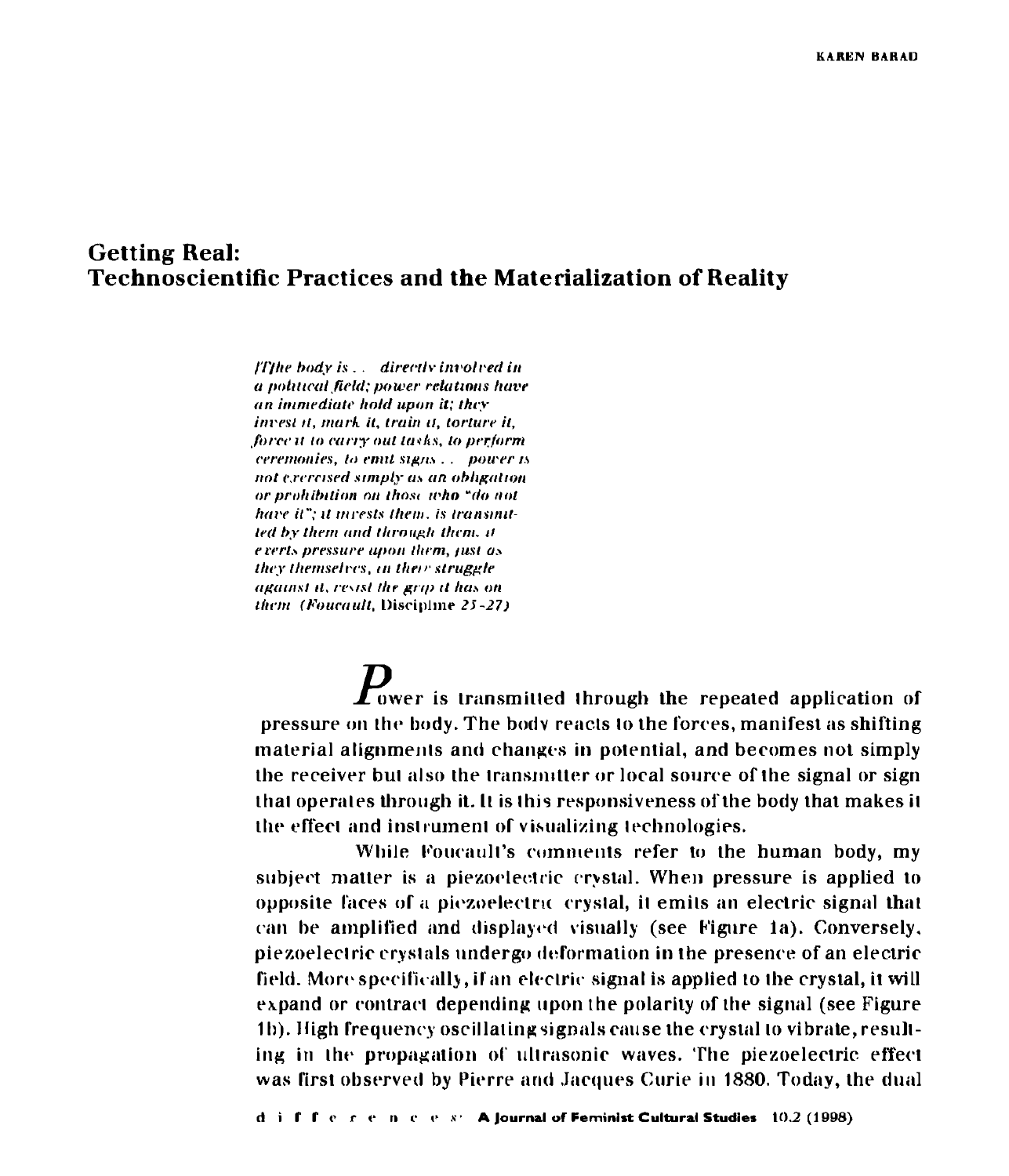

Fig. Ia The piezoelectric effect. A force applied to the opposite faces of the crystal (e.g., from an impinging ultrasonic wave) results in an electrical signal. The signal can be displayed visually. In this capacity, the crystal serves as a receiver.



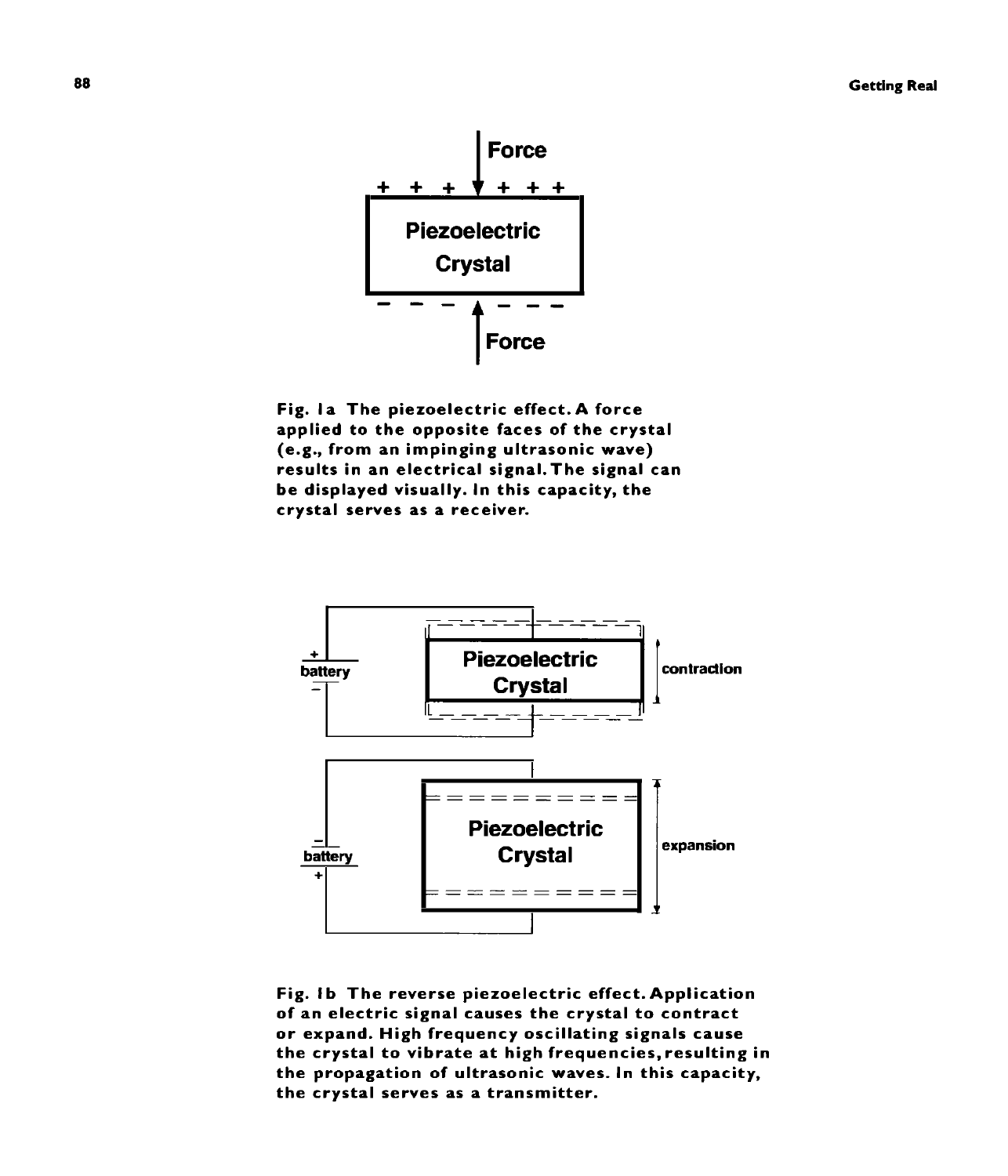functionality of the piezoelectric crystal as both transmitter and receiver make it the key element for a particularly poignant apparatus of observation-that of the transducer for ultrasonography.

In this essay, I will argue that the piezoelectric crystal is a material instrument, the "soul" of an observing apparatus, through which, not simply signals, but discourses (in a Foucaultian sense) operate. Examining the coupling of this instrument to an array of apparatuses, I use the piezoelectric transducer as a tool to examine the question of the relationship between the material and the discursive more generally. This relationship is at the center of a feminist framework I call "agential" realism" (Barad "Meeting"). Agential realism is inspired by Niels Bohr's epistemological innovations, which he saw as deriving from his seminal contributions to the development of the field of quantum physics. Bohr's epistemology calls into question several foundationalist assumptions that Western epistemology generally takes as essential to its project; among these are an inherent subject/object distinction and the representational status of language. Agential realism is an epistemological and ontological framework that extends Bohr's insights and takes as its central concerns the nature of materiality, the relationship between the material and the discursive, the nature of "nature" and of "culture" and the relationship between them, the nature of agency, and the effects of boundary, including the nature of exclusions that accompany boundary projects.<sup>1</sup> Agential realism entails a reformulation of both of its terms-"agency" and "realism"-and provides an understanding of the role of human and nonhuman factors in the production of knowledge, thereby moving considerations of epistemic practices beyond the traditional realism versus social constructivism debates. Significantly, a more robust understanding of materiality follows from this framework, one that enables feminists and other liberatory theorists to take account of the ways in which "matter comes to matter," including the active role of material constraints and conditions within a theoretical framework that acknowledges poststructuralist and Marvist insights exposing matter's multiple modes of "mediation." My approach in this paper is to read Judith Butler's theory of performativity and the framework of agential realism through one another to provide an expanded understanding of the relationship between the material and the discursive and a richer account of materiality, agency, and the mature of social practices, including technoscientific ones.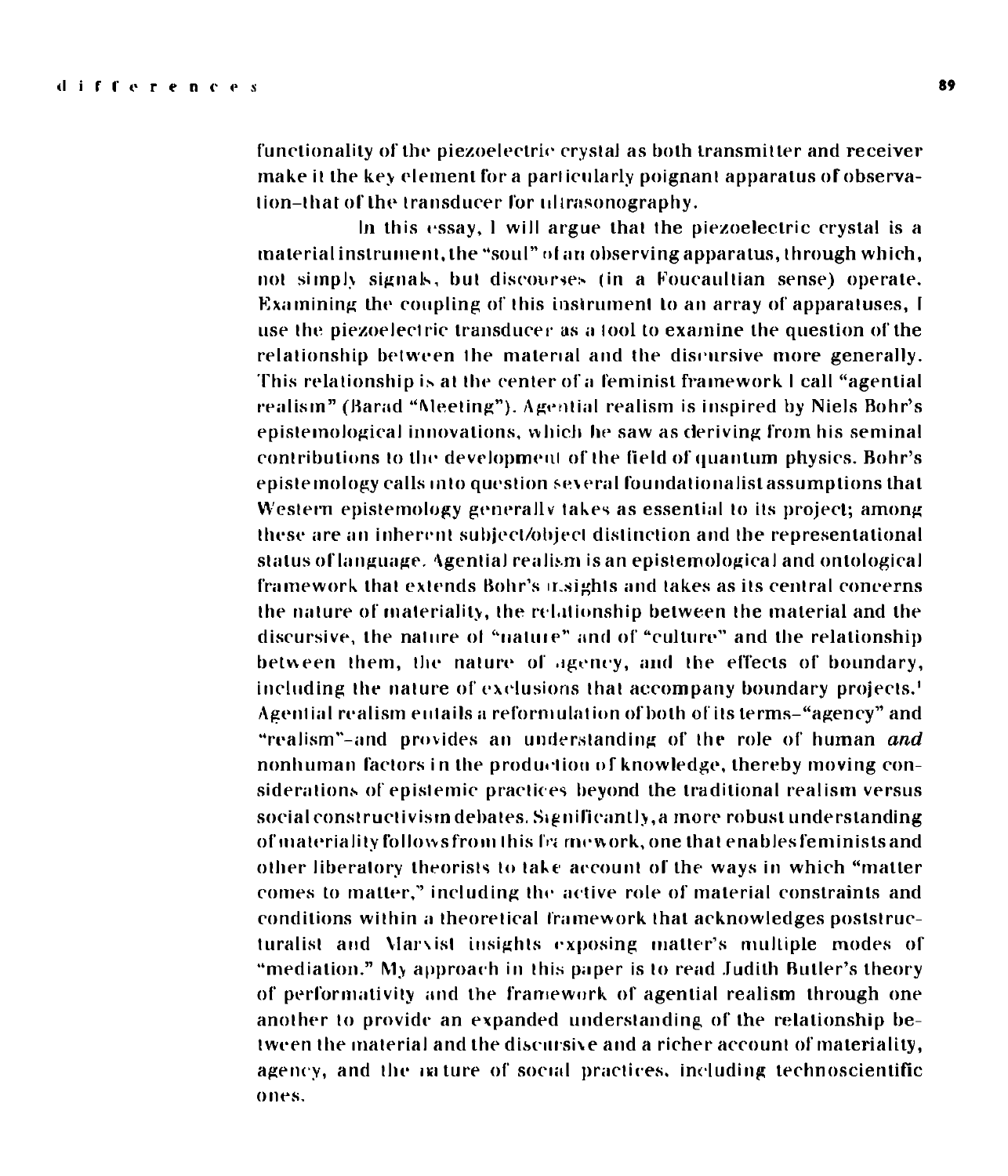## *The Materialization of Bodies*

A text that has become canonical for its engagement with issues of subjectivity and the materiality of the body is Judith Butler's provocative book, *Bodies T h a tM a tte r: On the Discursive Lim its o f "Sex*. " In this text, Butler offers an account of the subject that acknowledges the important constituting effects of discourse and power, without falling prey to social determinism. And she gives an account of the material nature of the human body without reinstalling the body's materiality as foundational or self-evident. These accounts of the subject and of the body's materiality are brilliantly linked together through her notion of gender performativity.

Butler opens the book with a critique of the notions of construction that circulate in feminist theory and challenges feminists to "return to the notion of matter, not as a site or surface, but as a process" (9):

> To claim that sex is already gendered, already constructed, *is not yet to explain in which way the "materiality" of sex is forcibly produced. What are the constraints by which bodies are materialized as "sexed," and how are we to understand the "matter" of sex, and of bodies more generally, as the repeated and violent circumscription of cultural intelligibility? Which bodies come to malter-and why? (xi-xii)*

Butler's contention that matter should be understood as "a process of materialization that stabilizes over time to produce the effect of boundary, fixity, and surface" (9) is important in its reconsideration of what it could mean to claim that bodies are "socially constructed." However, Butler's notion of materialization is limited in several important ways. In this paper, I examine some of these limitations and suggest an alternative understanding.

A question that goes to the heart of the m ailer is whether Butler's account of materialization is sufficient to take us beyond the passive/active dualism that her displacemen I of construction is in part meant to counter. For as the subtitle "On the Discursive Limits of 'Sex'" already hints, while Butler's temporal account of materialization displaces matter as a fixed and permanently bounded entity, its temporality is analyzed only in lerms of how *discourse* comes lo mailer. It fails lo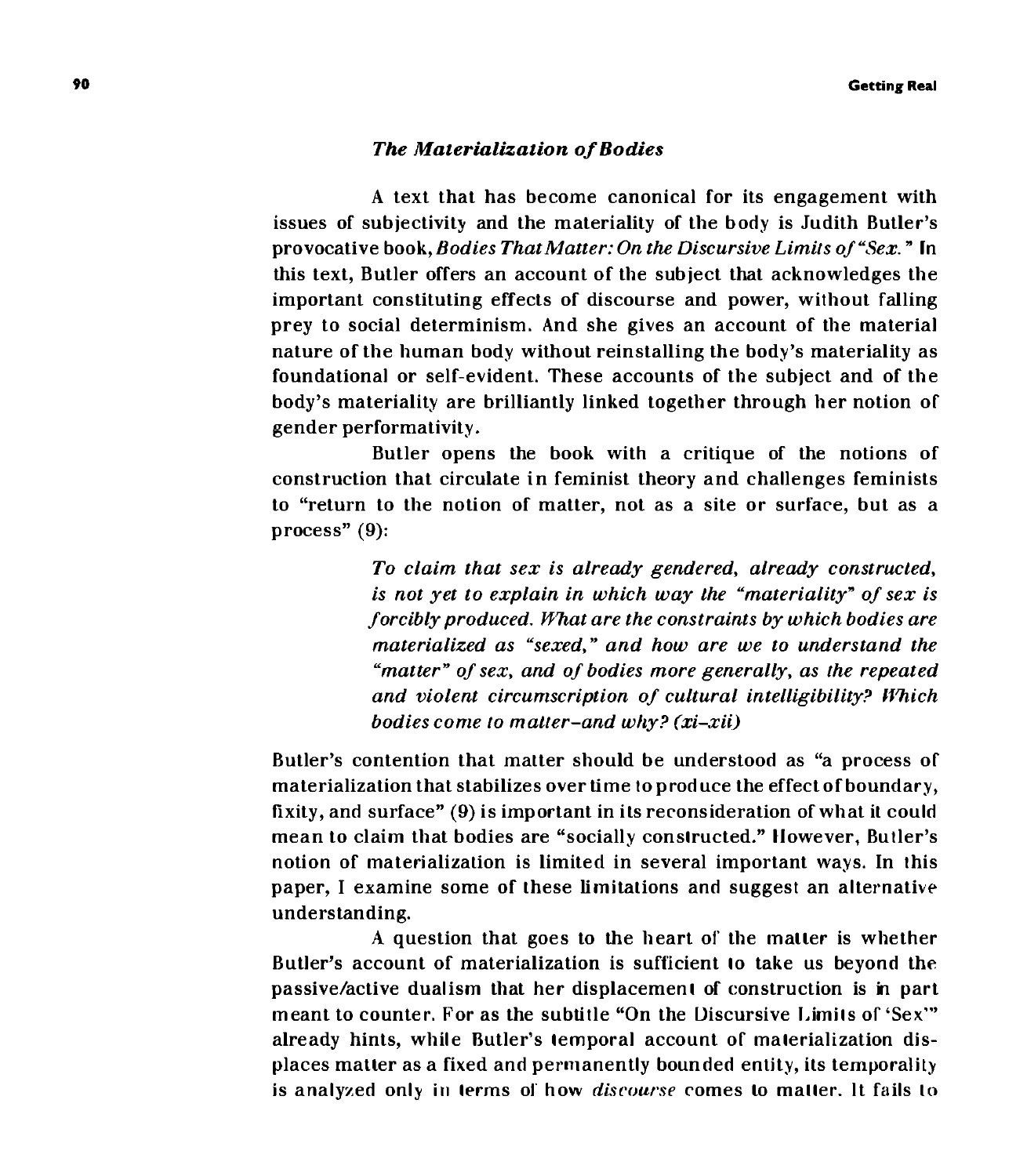analyze how *matter* comes to matter. What about the "material limits": the material constraints and exclusions, the material dimensions of agency, and the material dimensions of regulatory practices? Doesn't an account of materialization that is atlenlive only to discursive limits reinscribe this very dualism by implicitly reinstalling materiality in a passive role?

Since the questions I want to raise concern the way matter is incorporated into Butler's account of materialization, I want to carefully distinguish my critique from a host of accusations against Buller that incorrectly accuse her ofidealism. Linguistic monism, or a neglect or even erasure of "real flesh and blood hodies." It would be a gross misunderstanding of Buller's work to accuse her of collapsing the complex issue of materiality to one of mere discourse, of arguing that bodies are formed from words, or of asserting that Ihe only way lo make the world a better place is through resignification On the contrary, Butler *does* provide us with an insightful and powerful analysis of the *discursive* dimensions of lhe materialization of real flesh and blood bodies. My charge is that the analysis of materialization that Butler offers leaves out critical components.

The fact that Butler's analysis enacts its own exclusions is not in and of itself a fatal flaw. On the contrary, according to Butler's own treatment of the nature of exclusions, they are not only necessary but productive, particularly in their mstabilily and consequent availability lor rearticulation. An obvious question, though. is whether the redrawing of lines, the enactment of new cuts. to counter the passivity of materiality, entails a necessary renunciation of Butler's theory of performativity, or whether an enlarged account of materiality can be offered that can enact a productive appropriation and elaboration of her theory. That is, is the exclusion of particular features of materiality a constitutive constraint of analyzing materiality performatively? It is far from obvious how to take account of material constraints, for example, if materiality itself is the "dissimulated effect of power." Isn't some *fixed* sense of the substantive character of materiality required to think about how materiality conslrains processes? And, furlhertnorc, if ii has taken Ihis much work to wake us from our ontological illusions, does any reference to material constraints threaten to undercut this achievement?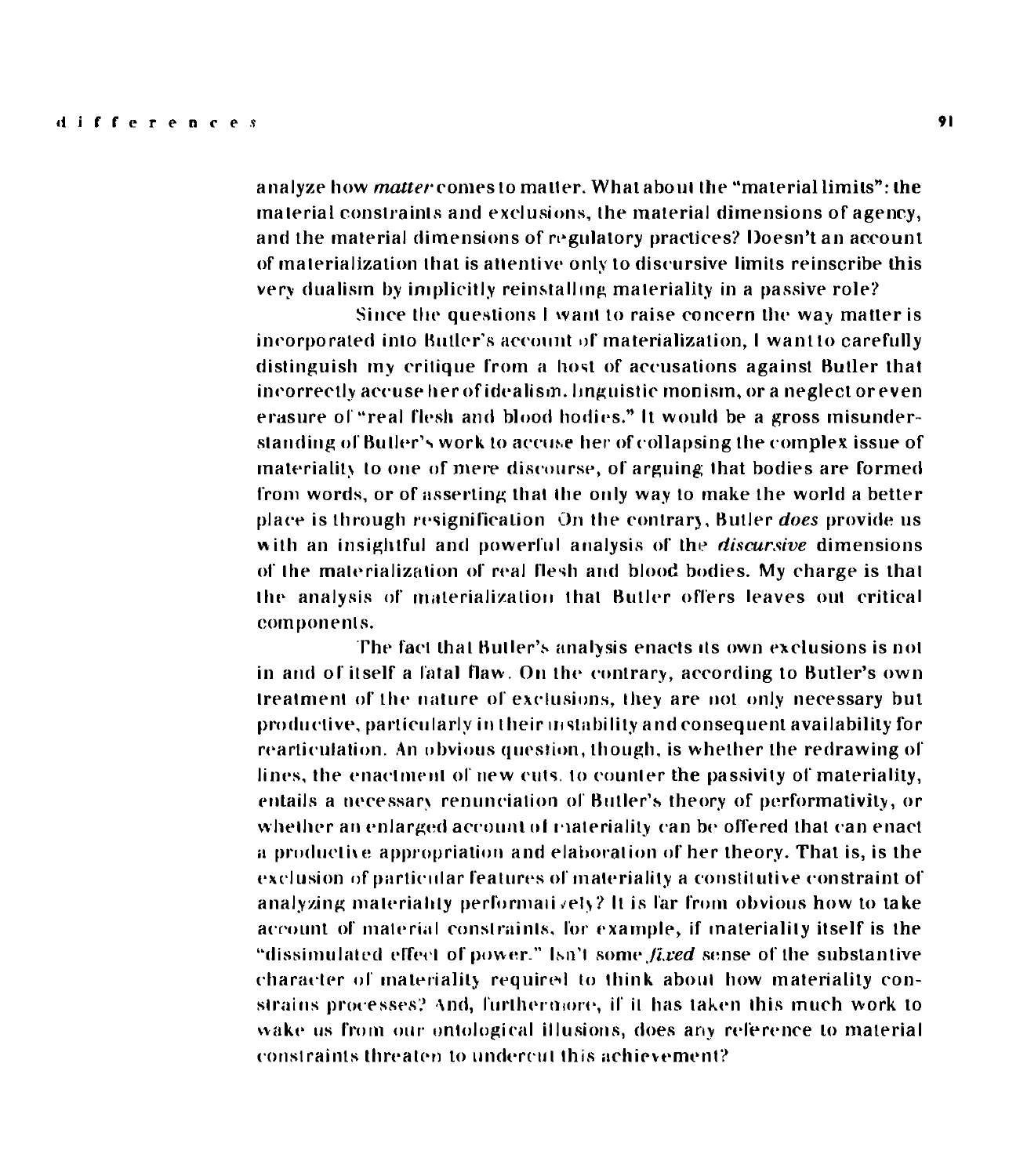#### **Technologies of Embodiment**

*Consider the medical interpellation which (the recent emergence of the sonogram notwithstanding) shifts an infant from an "it" to a "she" or a "he," and in that naming, the girl is "girled," brought into the domain of language and kinship through the interpellation of gender. But that "girling " o f the girl does not end*

*there; on the contrary, that founding interpellation is reiterated by various authorities and throughout various intervals qf tune to reinforce or contest this naturalized effect. The naniing is at once the selling of a boundary, and also the repeated inculcation of a norm (Butler,* Bodies 7-8)

In the section of *Bodies That Matter* where Butler explains her conception of materialization, she offers this example of the medical interpellation of an infant at birth-or prior to birth of a fetus through the use of ultrasound technology-which initiates the reiterative process of becom ing a gendered subject. But is the parenthetic inclusion of gender interpellation through ultrasound technologies really so unremarkable, so insignificant to considerations of (interpellation and ultimately of) materialization, that it requires no further analysis? Can this potential oversight, this off-handed dismissal of significant differences signaled by the phrase " notwithstanding," simply be rectified by adding the appropriate material constraints, or is it possible that the very accounting of discursive constraints may require revision once material constraints are brought into the analysis, that is, once there is a reworking of what is here excluded?

As feminist analyses have made clear, ultrasound technology is a historically and culturally specific practice, involving discursive and material elements, that has differential effects on different bodies and lives. As Alice Adams notes: "Representations of the mother-fetus relationship in medical illustrations must be read as channels of economic as w ell as informational and ideological exchange" (Adams 128). For example, beyond the obvious economic limitations of differential access to such technologies, is the question of differential *impact* for those who do have access, and ultimately for those who do not. Dion Farquhar writes:

> *Recent years have witnessed expanded attempts by some physicians, ethicists, and legal scholars to hold pregnant women liable for causing prenatal harm, to impose criminal or civil* sanctions on them after the birth of a sick or disabled infant,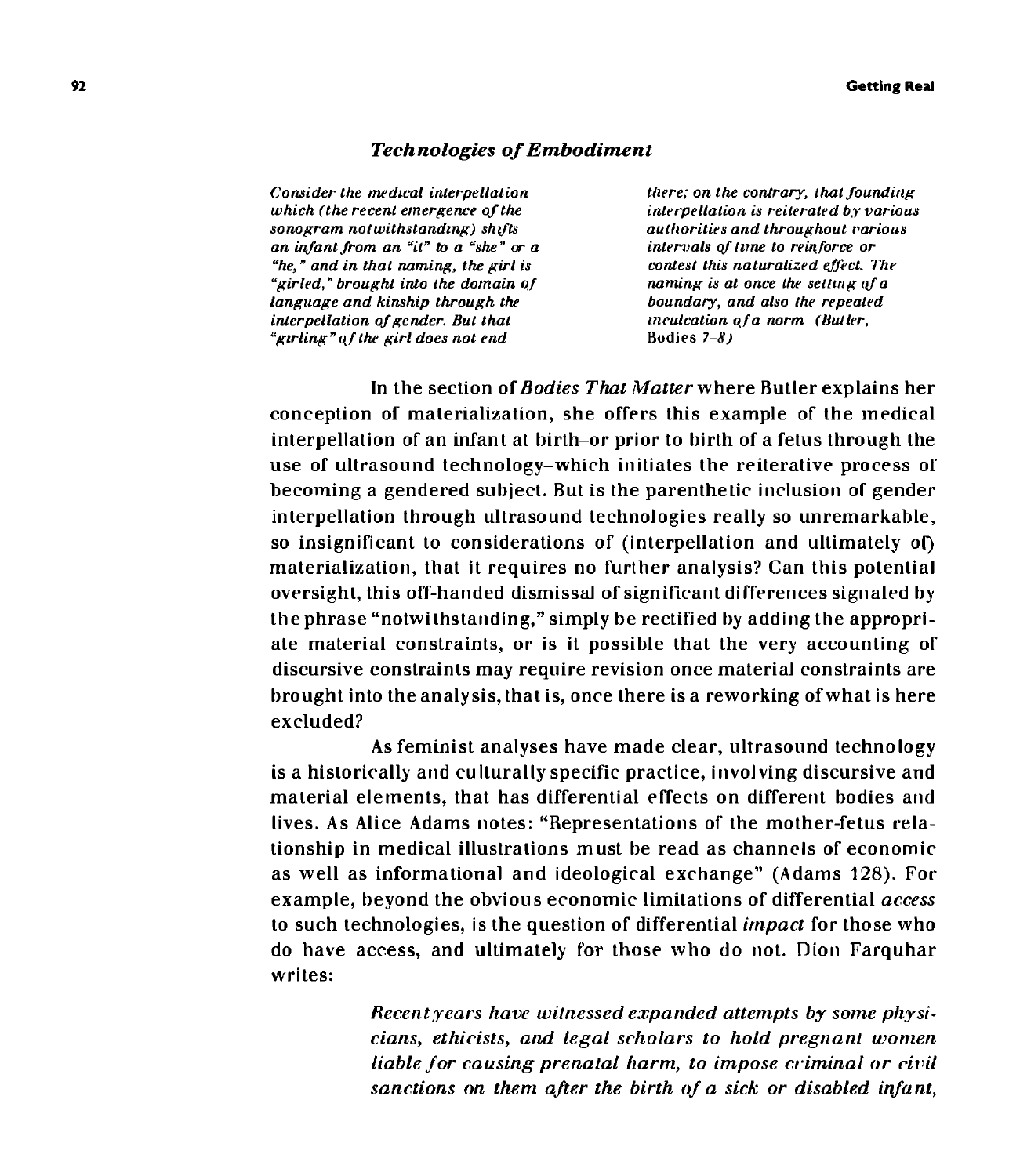*to restrict the behaviors of pregnant women, and to impose medical or surgical procedures ... forcibly on them, ostensibly in order to prevent fetal harm. These interventions treat the mother as a mere maternal environment relative to a rightsbearing fetus that is an alogically compared to a pediatric case. The targeting of poor, relatively disenfranchised pregnant women gf color who are drug abusers is clearly a wedge for moralist state regulation of all women's bodies in a symptomatic displacement of social amelioration from one of its principal sources exacerbated conditions of racialized poverty. (170)* 

The material and discursive dimensions of ultrasonography vary in lime and in space. The sonogram does not simply map the terrain of the body; it maps geopolitical. economic, and historical factors as well. For example, Teresa Ebert warns that gender interpellation must be understood in terms of the relevant relations of production:

> *This truth is painfully clear if we move beyond the privileged boundaries of the upper-middle class in the industrialized West* ... and see *what is happening to "girling"* in the international *division (\f la bor-especia lty a m o n g the im poverish ed classes in India. Here the "medical interpellation"... of... fetuses, p a rticu la rly thl'oug*h the *use* f *the* sonogram, immediately places *"g irle d " fetuses not only in discourse but also in the gender division of labor and unequal access to social resources. About* the *foll percent* of the "girled" fetuses are being immediately aborted or murdered upon birth  $\ldots$  because the families cannot afford to *keep them. The citational acts, rituals, and "performatives" by w hich individuals art repeatedly "g irle d " . . . are not sim ply acts <i>of discourse but economic practices.* (360)

Feminist analyses of scientific and technological developments have made evident that there are material as well as discursive factors thal are imporlanl lo lhe process of materialization, and while Butler would surely not deny this, her analysis does not give us any insights into how to take account of the material constraints, the material dimensions ol' agency, and the material dimensions or regulatory practices that make the gender interpellation of lhe fetus through ullrasound technology different from a situation in which "girling" begins at birth.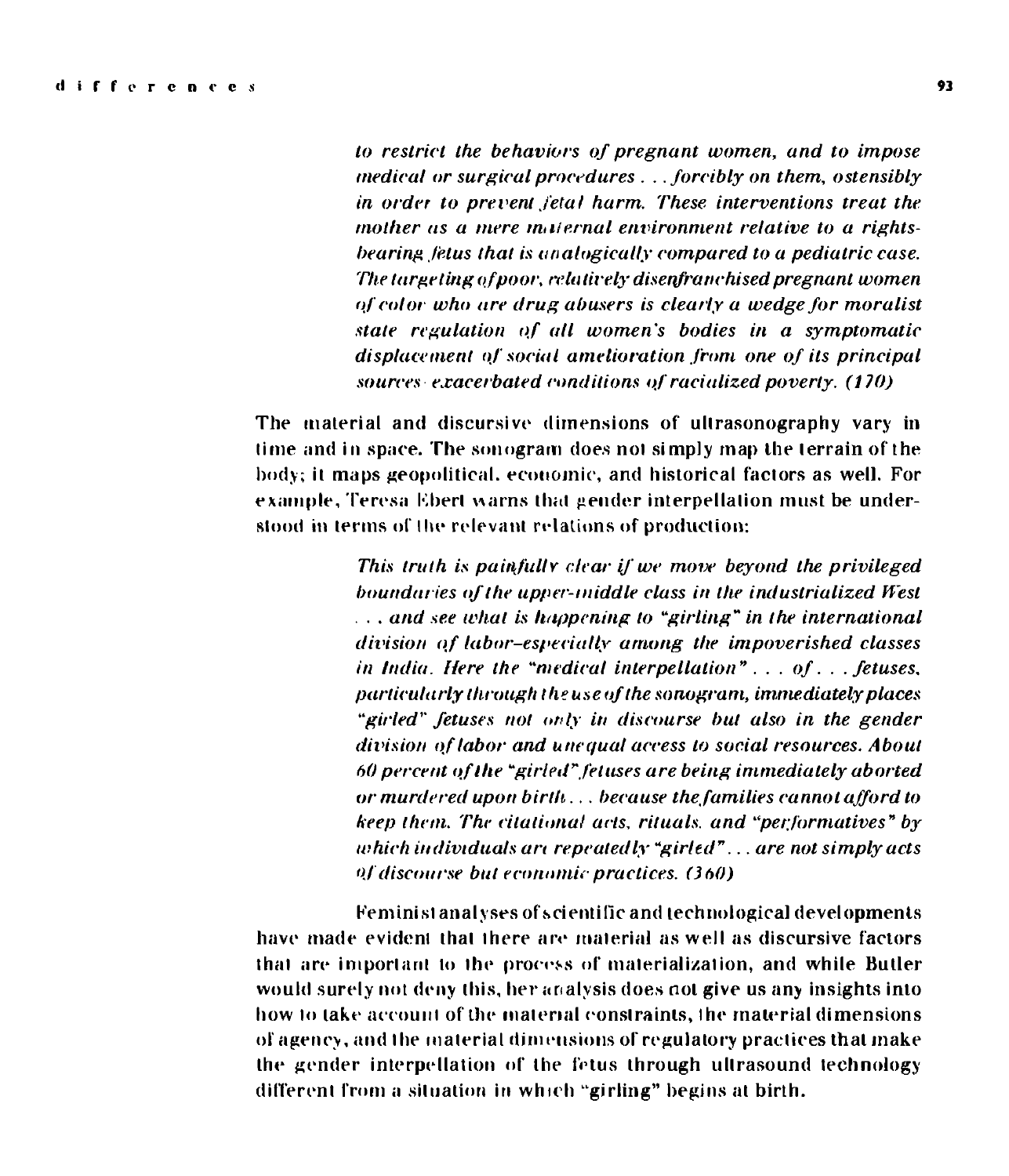# **Bohr's Epistemological Framework**

Representationalism and Newtonian physics have roots in the seventeenth century. The assumption that language is a transparent medium that transmits a homologous picture of reality to the knowing mind finds its parallel in a scientific theory that takes observation to be the benign facilitator of discovery, a transparent and undistorting lens passively gazing at the world. Just as words provide descriptionsrepresentations of reality–observations reveal preexisting properties of an observation-independent reality. In the twentieth century, both the representational or mimetic status of language and the inconsequentiality of the observational process have been called into question.

I turn to the work of physicist Niels Bohr as a place to begin articulating my notion of agential realism. Bohr's search for a coherent interpretation of quantum physics led him to more general epistemological considerations that challenged representationalist assumptions about the nature of scientific inquiry. His early-twentieth-century epistemological investigations focused on issues of contemporary significance: 1) the connections between descriptive concepts and material apparatuses, 2) the inseparability of the "objects of observation" and the "agencies of observation," 3) the emergence and co-constitution of the "objects of observation" and the "agencies of observation" within particular material and conceptual epistemic practices, 4) the interdependence of material and conceptual constraints and exclusions, 5) the material conditions for objective knowledge, and 6) the reformulation of the notion of causality. Reading Bohr's epistemological framework through a feminist lens provides useful insights into the questions at hand.<sup>2</sup>

Bohr's careful analysis of the process of observation led him to conclude that two implicit assumptions needed to support the Newtonian framework and its notion of the transparency of observations were flawed: 1) the assumption that observation-independent objects have well-defined intrinsic properties that are representable as abstract universal concepts, and 2) the assumption that the measurement interactions between the objects and the agencies of observation are continuous and determinable, ensuring that the values of the properties obtained reflect those of the observation-independent objects, as separate from the agencies of observation. In contrast to these Newtonian assumptions, Bohr argued that theoretical concepts are defined by the circumstances required for their *measurement*. It follows from this fact, and the fact that there is an empiri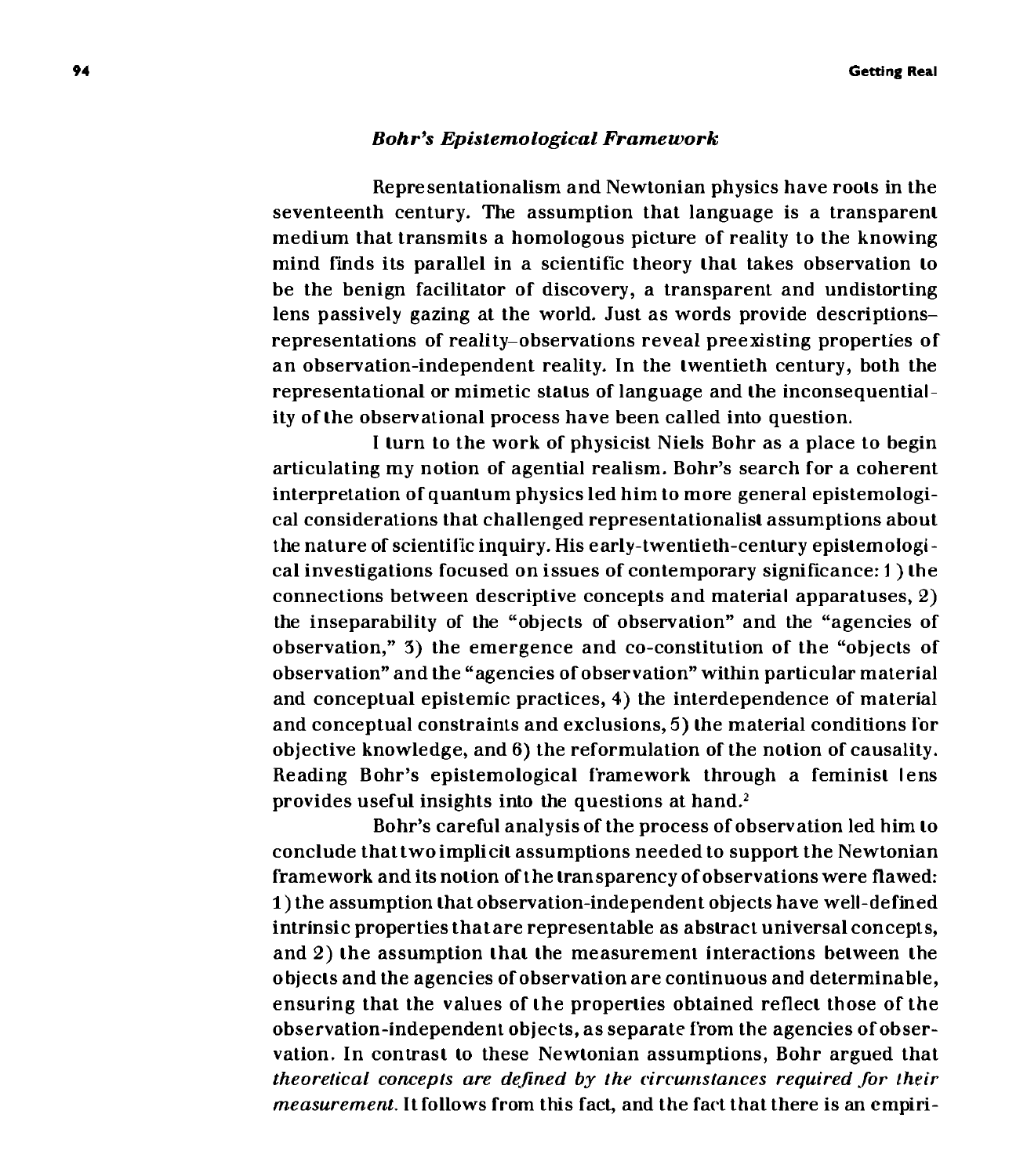cally verifiable discontinuity in measurement interactions, that there is no unambiguous way to differentiate between the "object" and the "agencies of observation." As no inherent cut exists between "object" and "agencies of observation," measured values cannot be attributed to observation-independent objects. In fact, Bohr concluded that observation-independent objects do not possess well-defined inherent properties.<sup>3</sup>

Bohr constructs his post-Newtonian framework on the basis of "quantum wholeness," that is, the lack of an inherent distinction between the "object" and the "agencies of observation." He uses the term "phenomenon," in a very specific sense, to designate particular instances of wholeness: "While, within the scope of classical physics, the interaction between object and apparatus can be neglected or, if necessary, compensated for, in quantum physics this interaction thus forms an inseparable part of the phenomenon. Accordingly, the unambiguous account of proper quantum phenomena must, in principle, include a description of all relevant features of the experimental arrangement" (Bohr, Philosophical *Mritings* III, 4, emphasis added).

Bohr's insight concerning the intertwining of the conceptual and physical dimensions of measurement processes is central to his epistemological framework. The physical apparatus marks the conceptual subject-object distinction: the physical and conceptual apparatuses form a non-dualistic whole. That is, descriptive concepts obtain their meaning by reference to a particular physical apparatus which in turn marks the placement of a constructed cut between the "object" and the "agencies of observation." For example, instruments with fixed parts are required to understand what we might mean by the concept "position." However, any such apparatus necessarily excludes other concepts, such as "momentum," from having meaning during this set of measurements, since these other variables require an instrument with movable parts for their definition. Physical and conceptual constraints and exclusions are co-constitutive.

Since there is no inherent cut delineating the "object" from the "agencies of observation," the following question emerges: what sense, if any, should we altribute to the notion of observation? Bohr suggests that "by an experiment we simply understand an event about which we are able in an unambiguous way to state the conditions necessary for the reproduction of the phenomena." This is possible on the condition that the experimenter introduces a constructed cut between an "object" and the "agencies of observation." That is, in contrast to the Newtonian world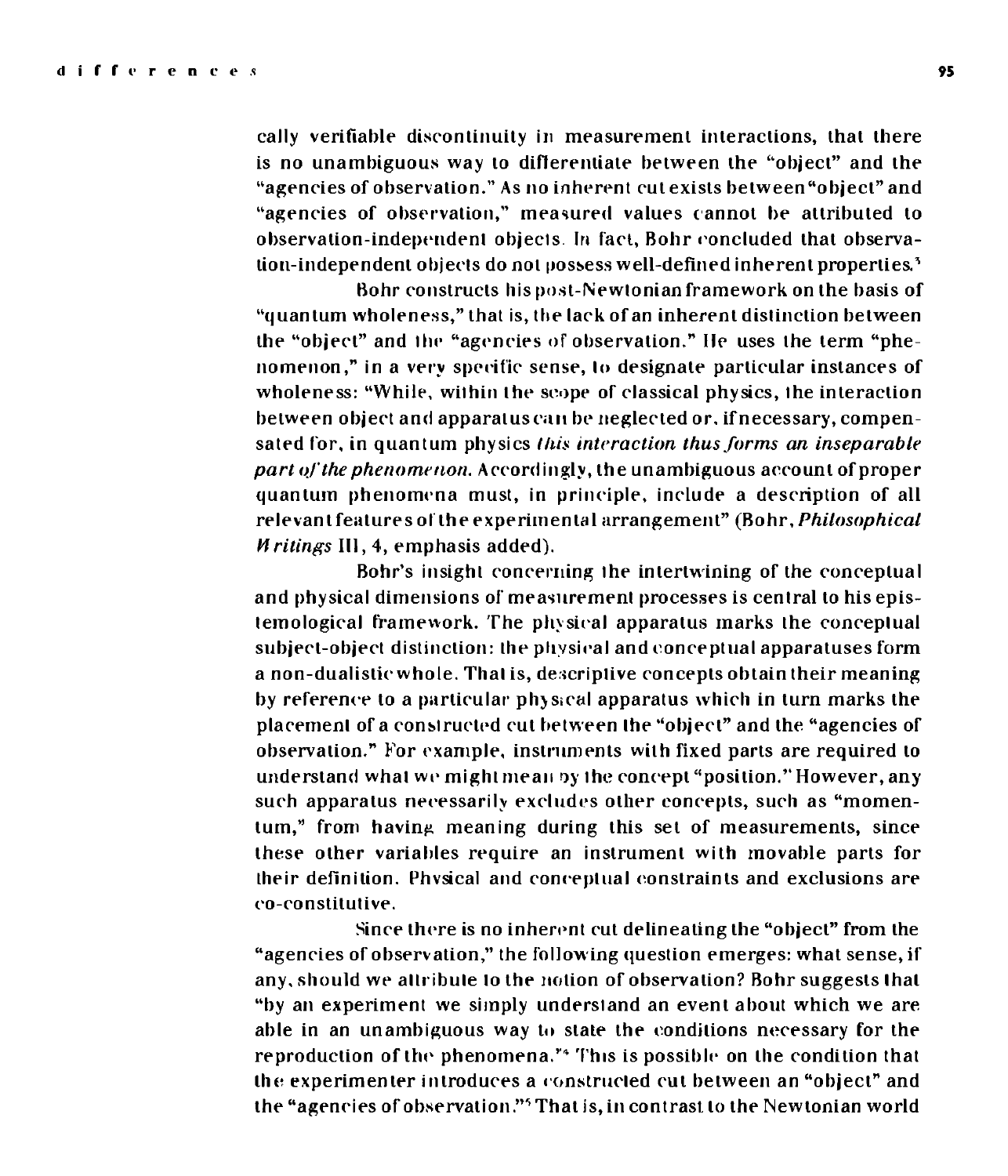view, Bohr argues that no inherent distinction preexists the measurement process, that every measurement involves a particular choice of apparatus, providing the conditions necessary to give definition to a particular set of classical variables, at the exclusion of other equally essential variables, and thereby em bodying a particular constructed cut delineating the "object" from the " agencies of observation." This particular constructed cut resolves the ambiguities only for a given context; it marks off and is part of a particular instance of wholeness (i.e., the phenomenon).\*

Especially in his later writings, Bohr insists that quantum mechanical measurements are "objective." Since he also emphasizes the inseparability of objects and agencies of observation, he cannot possibly mean by " objective" that measurements reveal inherent properties of independent objects. But Bohr does not reject objectivity out of hand; he reformulates it. For Bohr, "objectivity" is a matter of "permanent markssuch as a spot on a photographic plate, caused by the impact of an electron-left on the bodies which define the experimental conditions" (Bohr, *Philosophical Writings III, 3).* Objectivity is defined in reference to bodies and, as we have seen, reference must be made to bodies in order for concepts to have meaning. Clearly, Bohr's notion of "objectivity," which is not predicated on an inherent distinction between "objects" and " agencies of observation," stands in stark contrast to a New tonian sense o f "objectivity" as denoting observer-independence.

The question remains: what is the referent of any particular "objective" property? Since there is no inherent distinction between object and apparatus, the property in question cannot be meaningfully attributed to either an abstracted object *or* an abstracted measuring instrument. That is, the measured quantities in a given experiment are not values of properties that belong to an observation-independent object, nor are they purely artifactual values created by the act of measurement (which would belie any sensible meaning of the word "measurement"). My reading is that the measured properties refer to phenomena, remembering that phenomena are physical-conceptual "intra-actions" whose unambiguous account requires "a description of all relevant features of the experim ental arrangem ent." I introduce the neologism "*in tra -a ctio n "* to signify *the inseparability of "objects" and "agencies of observation"* (in contrast to "interaction," which reinscribes the contested dichotomy).

While Newtonian physics is well-known for its strict determinism, its widely acclaimed ability to predict and retrodict the full set of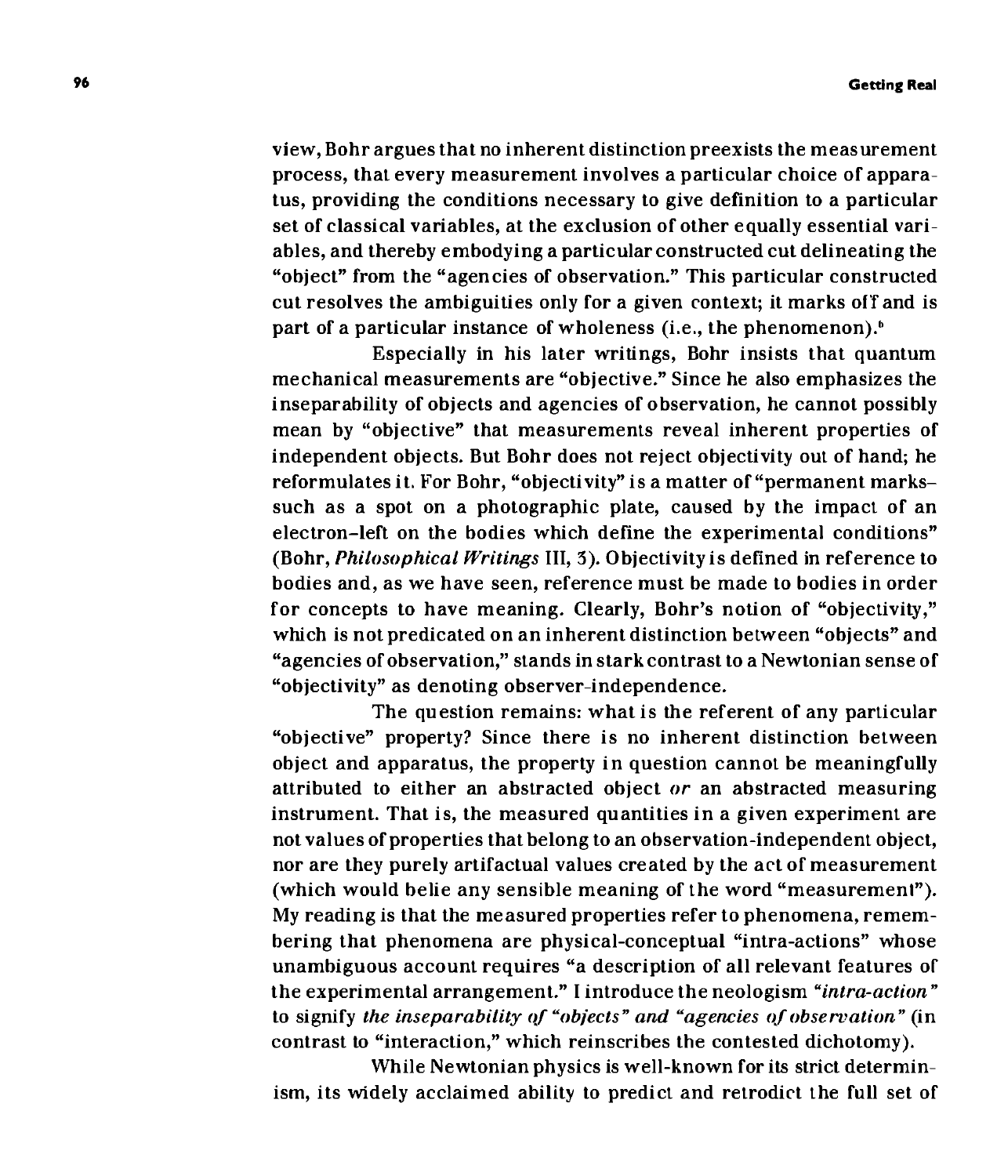physical states of a system for all times, based upon the simultaneous specification of two particular variables at any one instant, Bohr's general epistemological framework proposes a radical revision of such an understanding of causality.<sup>7</sup> He explains that the inseparability of the object from the apparatus "entails . . . the necessity of a final renunciation of the classical ideal of causality and a radical revision of our attitude towards the problem of physical reality" (Bohr, *Philosophical Writings* II, 59–60). While claiming that his analysis forces him to issue a final renunciation of the classical ideal of causality. that is, of strict determinism, Bohr does not presume that this entails overarching disorder, lawlessness, or an outright rejection of the cause and effect relationship. Rather, he suggests that our understanding of the terms of that relationship must be reworked: "the feeling of volition and the demand for causality are equally indispensable elements in the relation between subject and object which forms the core of the problem of knowledge" (Bohr, Philosophical *Mritings* I, 117). In short, he rejects both poles of the usual dualist thinking about causality-freedom and determinism-and proposes a third possibility.

Bohr's epistemological framework deviates in an important fashion from classical correspondence or mirroring theories of scientific knowledge. For example, consider the wave-particle duality paradox originating from early-twentieth-century observations conducted by experimenters who reported seemingly contradictory evidence about the nature of light: under certain experimental circumstances, light manifests particle-like properties and under an experimentally incompatible set of circumstances, light manifests wave-like properties. This situation is paradoxical to the classical realist mind-set because the true ontological nature of light is in question: either light is a wave or it is particle, it cannot be both. Bohr resolved the wave-particle duality paradox as follows: "wave" and "particle" are classical descriptive concepts that refer to different mutually exclusive *phenomena*, and not to independent physical objects. He emphasized that this saved quantum theory from inconsistencies since it was impossible to observe particle and wave behaviors simultaneously because mutually exclusive experimental arrangements are required. To put the point in a more modern context, according to Bohr's general epistemological framework, referentiality must be reconceptualized; the referent is not an observationindependent object, but a phenomenon. This shift in referentiality is a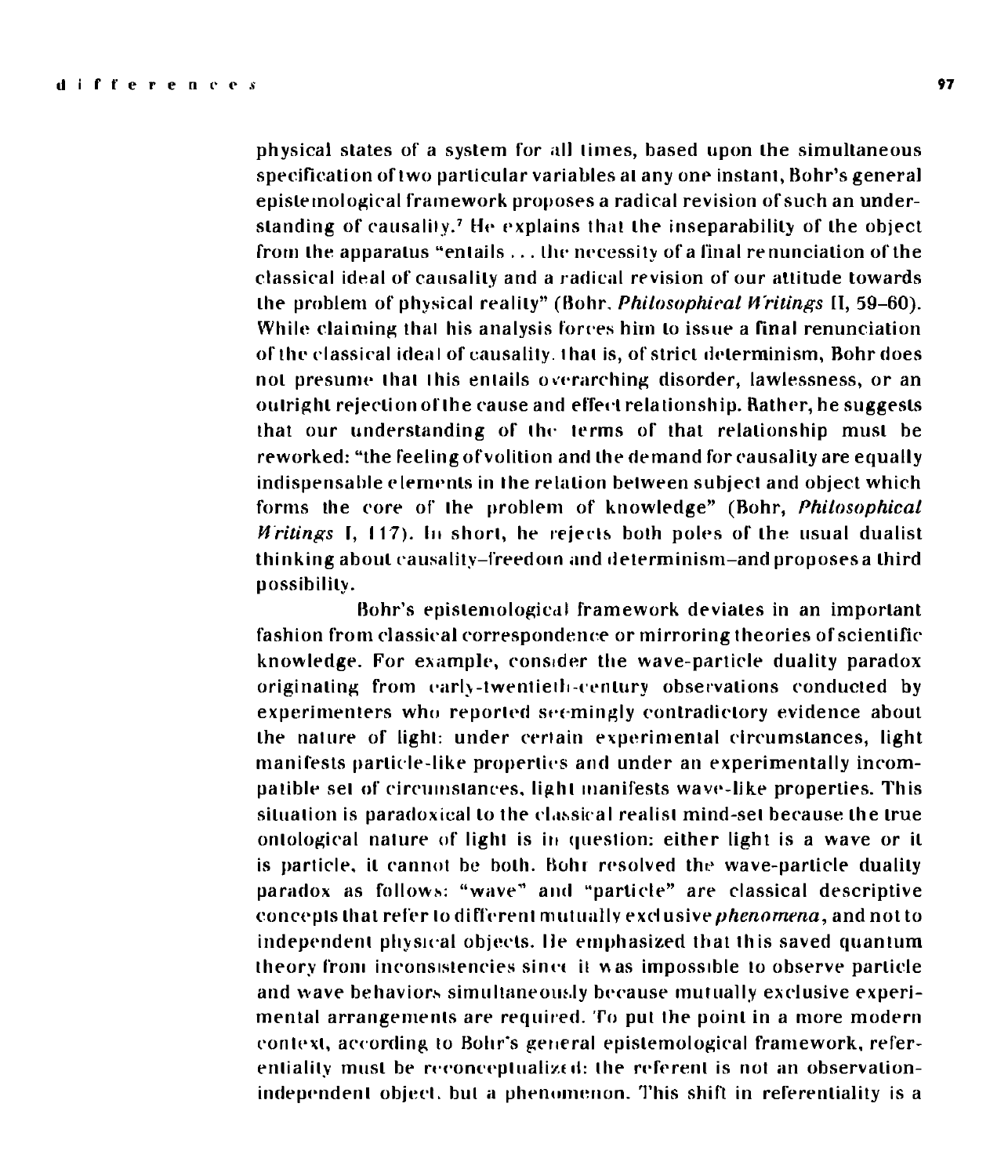condition for the possibility of objective knowledge. That is, a condition for objective knowledge is that the referent is a phenomenon (and not an observation-independent object).

#### *O n A p p a ra tu ses*

*Discipline "makes'' individuals; it is the specific technique qfa power that regards individuals both as objects and as instruments o f its exercise. ... The exercise o f discipline presupposes a mechanism that coerces by means of observation; an apparatus in which*

*the techniques that make it possible to see induce eJ:fects of power, and in which, conversely, the means of coercion make those on whom they are applied clearly visible. (Foucault,* Discipline *170-71)*

Apparatuses, in Bohr's sense, are not passive observing instruments. On the contrary, they are productive of (and part of) phenomena. However, Bohr leaves the meaning of "apparatus" somewhat ambiguous. He does insist that what constitutes an "apparatus" emerges within specific observational practices. But while focusing on the lack of an inherent distinction between the apparatus and the object, Bohr does not directly address the question of where the apparatus "ends." In a sense, he only establishes the "inside" boundary and not the "outside" one. For example, if a computer interface is hooked up to a given instrument, is the com puter part of the apparatus? Is the printer attached to the computer part ofthe apparatus? Is the paper that is fed into the printer? Is the person who feeds in the paper? How about the person who reads the marks on the paper? How about the community of scientists who judge the significance of the experiment and indicate their support or lack of support for future funding? What precisely constitutes the limits of the apparatus that gives meaning to certain concepts at the exclusion of others?

A central focus in Bohr's discussion of objectivity is the possibility of "unambiguous communication," which can only take place in reference to "bodies which define the experimental conditions" and which embody particular concepts, to the exclusion of others. This seems to indicate Bohr's recognition of the social nature of scientific practices: making meanings involves the interrelationship of complex discursive and material practices. What is needed is an articulation of the notion of apparatuses that acknowledges this complexity.

Theorizing the social and political aspects of practices is a challenge that is taken up by Michel Foucault. Like Bohr, Foucault is interested in the conditions for intelligibility and the productive and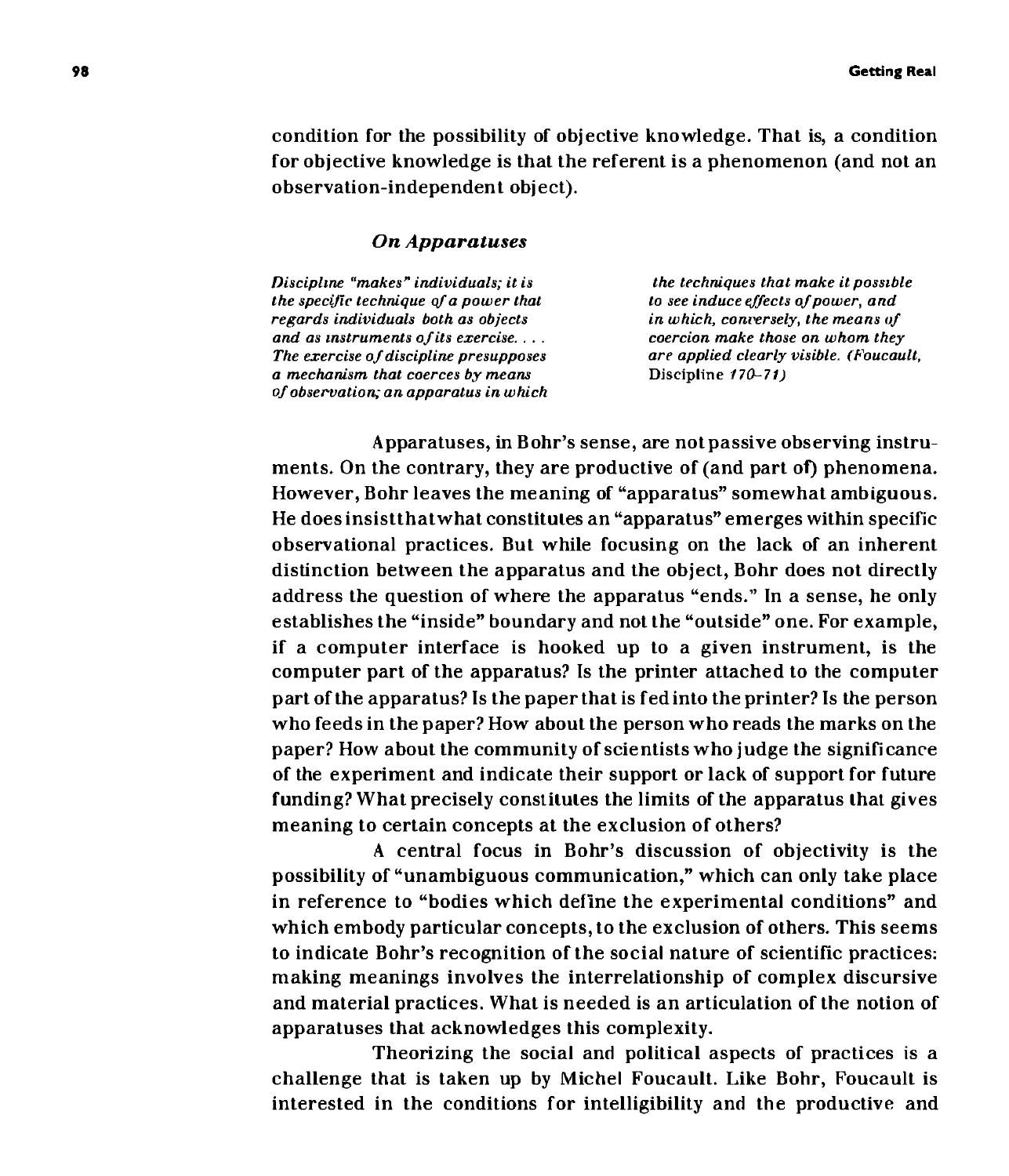constraining dimension of practices embodied in "apparatuses." Reading Foucault's and Bohr's analyses of apparatuses through one another provides a richer overall account of apparatuses; it extends the domain of Bohr's analysis from the physical-conceptual to the material-discursive more generally; provides a further articulation of Foucault's theory, extending its domain to include the natural sciences and an account of the materialization of nonhuman bodies; and offers an explicit analysis of the inseparability of the apparatus from the objects and the subjects of knowledge practices, and ofthe co-constitution of material and discursive constraints and exclusions.<sup>8</sup>

In Discipline and Punish, Foucault explains that the proliferation of what he variously calls "apparatuses of observation," "apparatuses of production," and "disciplinary apparatuses" are related to the eighteenth-century development of new technologies; of particular noteworthiness is the panopticon as an observing instrument for the new human sciences and its role in the dispersion of power through the shaping and disciplining of docile bodies.<sup>9</sup> Through this technology of examination and individualization, this "political technology of the body," a new "microphysics of power" emerges: power evolves historically from acting as an external force upon the individual to its more contemporary form, in which power is exercised through individual bodies. Disciplinary power orders the body, fixes and constrains movement. Foucault explains that "this technology is diffuse, rarely formulated in continuous, systematic discourse; it is often made up of bits and pieces; it implements a disparate set of tools or methods. In spite of the coherence of its results, it is generally no more than a multiform instrumentation" (Foucault, *Discipline* 26). Disciplinary power is exercised through various apparatuses. It "links them together, extending them and above all making it possible to bring the effects of power to the most minute and distant elements" (216).

Foucault's insights concerning disciplinary practices and the "microphysics of power" have profoundly altered the ways in which power and knowledge are currently theorized. However, a crucial feature of observing practices that seems not to have been appreciated by Foucault is the dynamics of intra-action and the inseparability of observing apparatus and observed. That is, although Foucault insists that the objects (subjects) of knowledge do not preexist but only emerge within discursive practices, he does not explicitly analyze the inseparability of apparatuses and the objects (subjects). In other words, Foucault does not propose an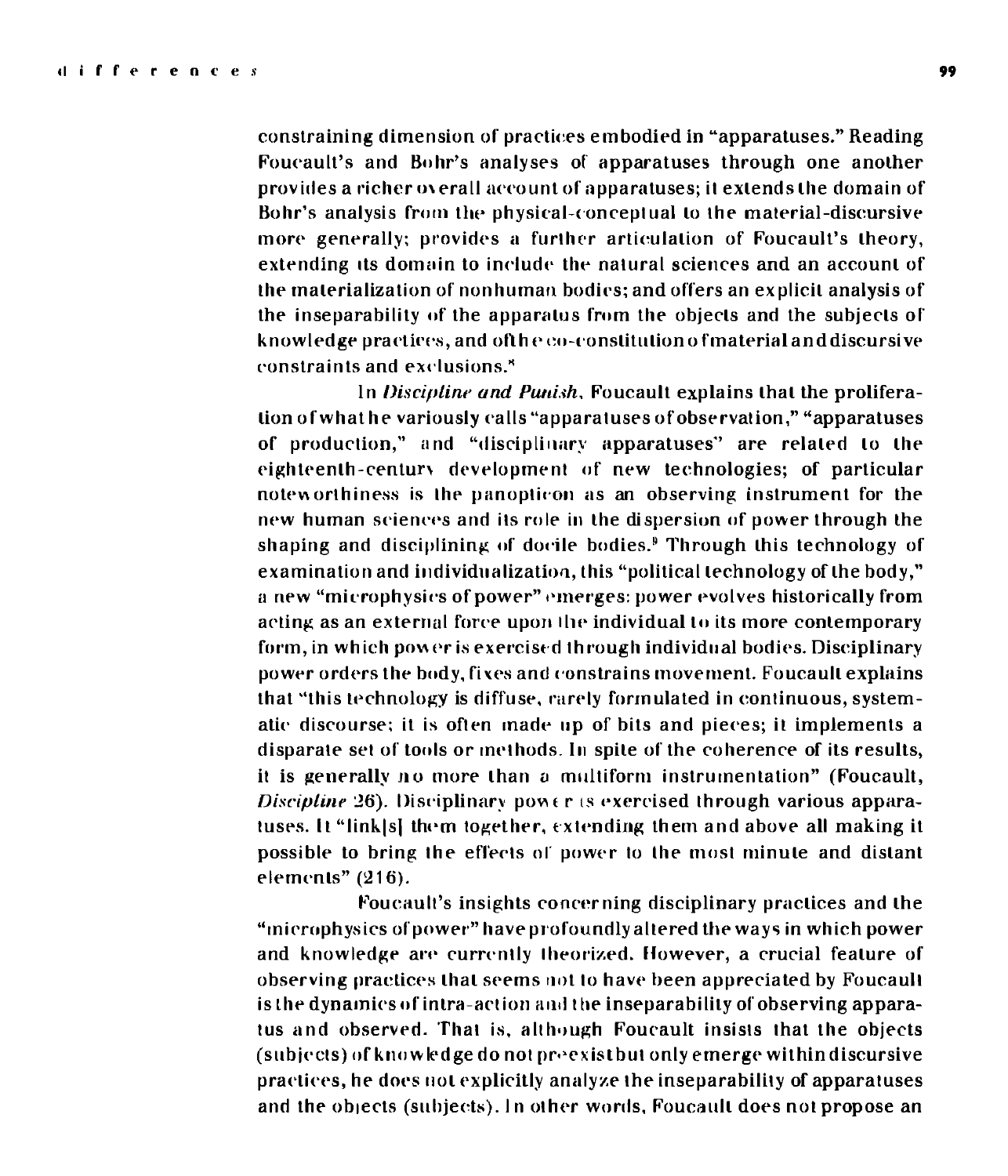analog to Bohr's notion of phenomenon or analyze its important consequences. Does this insight of Bohr's contribute anything important to our understanding of material-discursive practices and the "microphysics of power?" While the panopticon may be exemplary of observing technologies in the eighteenth century, ultrasound technology makes for a particularly poignant contemporary apparatus of observation, and it is from this vantage point that I want to examine some of these issues. Significantly, in obstetric ultrasonography, the piezoelectric transducer is a prosthetic device for making and bridging boundaries. And it serves here as well as the interface for the reading of Bohr's and Foucault's insights through one another. 10

Ultrasonic waves were originally used for sound navigation and ranging (sonar) in the detection of submarines during World War I. Further developments of sonar technologies during World War II led to important progress that facilitated its use in the field of medicine. Obstetric applications of ultrasound technology occurred in the late-1950s. By the mid-1960s, obstetric ultrasound gained wide acceptance by the medical community. A decade later ultrasound was regarded as integral to the practice of obstetrics.

It is now common to find fetal ultrasound images immediately preceding pictures of newborns in family photo albums. But neither the production nor the interpretation of ultrasound images are simple matters: both involve highly specialized forms of knowledge. In fact, the frequency ofm isdiagnosis using ultrasound technology is significant even with physician use, and the medical community is currently debating the possibility of mandatory certification for those using the technology. A textbook in ultrasonography states:

> *Individuals admitted for training ... should have post-secondary education in the following areas: medical ethics, medical terminology*, *clinical anatomy and physiology*, *medical orientations and administration, nursing procedures, general human anatomy, and elem entary physics.. . . A n a b ility to im provise the standard proced ure when necessary is essential. . . . The a b ility to deviate from normal techniques when necessary and to develop new and better techniques to keep the department up to date is also the responsibility of the sonographer and the physician. (Hagen-Ansert 618)*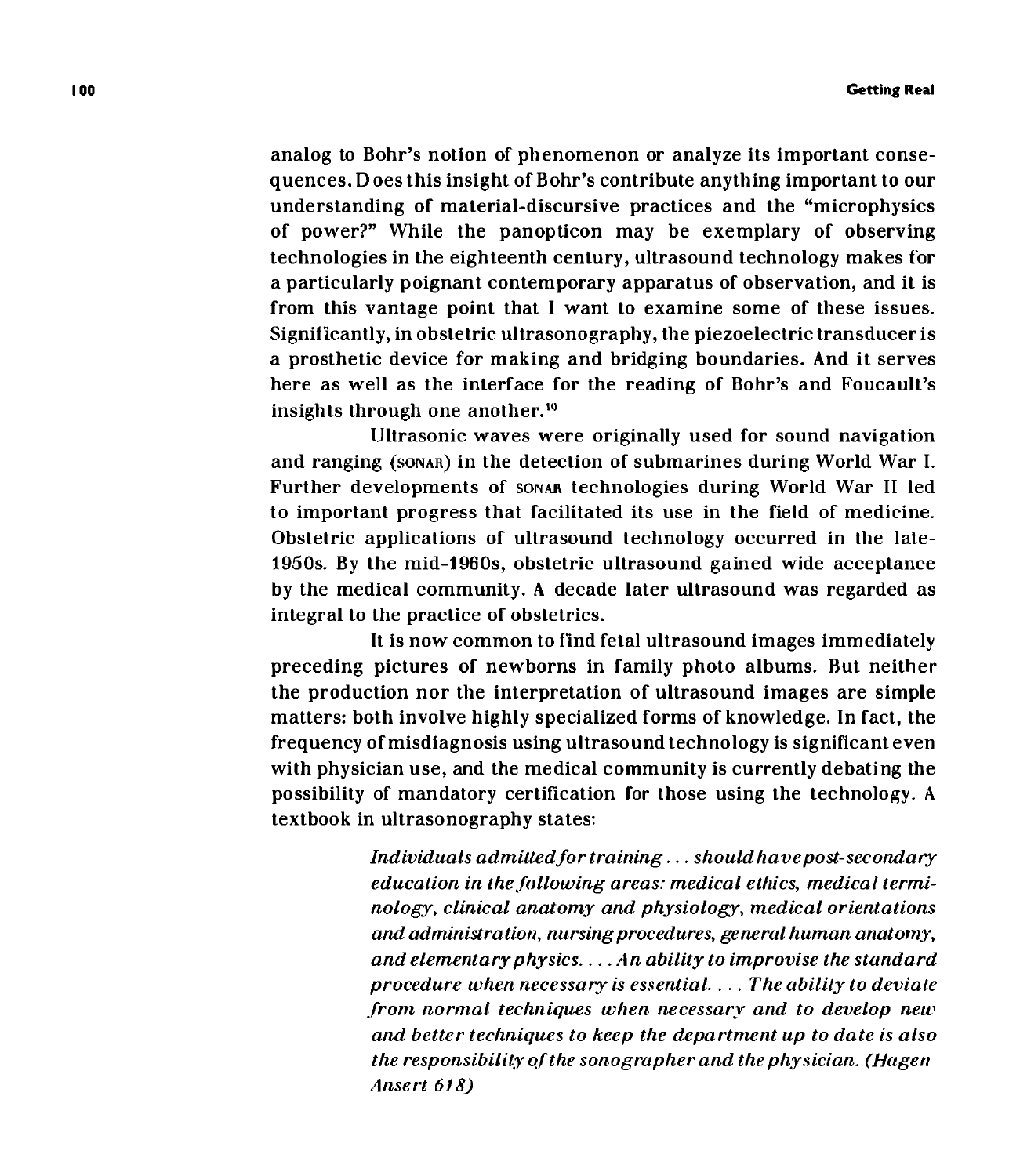The piezoelectric transducer is, on one account, the machine interface to the body. The transducer is both the source and the receiver of ultrasound waves. When sound waves reflected from different body parts impinge on the transducer, they are converted into electric signals that are visually displayed. A multitude of factors influence the image produced on the screen. Different kinds of tissue have different acoustic impedances; the reflection of the beam varies with the interface geometry, and the differences in impedances between the materials making up an interface. Furthermore, the beam resolution is a function of the frequency and different applications require different transducers. Each piezoelectric transducer has a natural resonant frequency which depends upon the sample thickness and the mounting of the transducer element in the assembly, among other factors. Producing a "good" ultrasound image is not as simple as snapping a picture; neither is reading one.

Employing a Bohrian epistemology makes the limitations of a conception of the prezoelectric transducer as a component of an idealized observing instrument evident: the transducer does not allow us to peer innocently at the fetus, nor does it simply offer constraints on what we can see; rather, it helps produce and is "part of" the body it images. That is, the marks on the computer screen (the sonogram images) refer to a phenomenon that is constituted in the intra-action of the apparatus and the object (commonly referred to as the "fetus"). The objective referent for the properties that are observed is the phenomenon, not the object of this knowledge practice. (It could prove quite useful to contest and interrogate the common usage of the term "fetus" to refer to the object being imaged since this is not the objective referent. Which referent is assigned particular attributes matters for political and scientific reasons, for epistemology as well as ontology. Mistaking the object of observation for the objective referent can be used to certain political advantages which may then have consequences for how scientific practices, among others, are reiterated. What if the term "fetus" is resignified to refer to the phenomenon in question?)

However, to understand the complex nature of the phenomenon in question it is necessary to understand the nature of apparatuses and the processes by which they are produced. It would be wrong, for example, to equate the apparaius with the transducer and to conceive of the transducer as some preformed object that sits atop a shelf and is available to whomever whenever it is needed. Apparatuses are not preexisting or fixed entities; they are themselves constituted through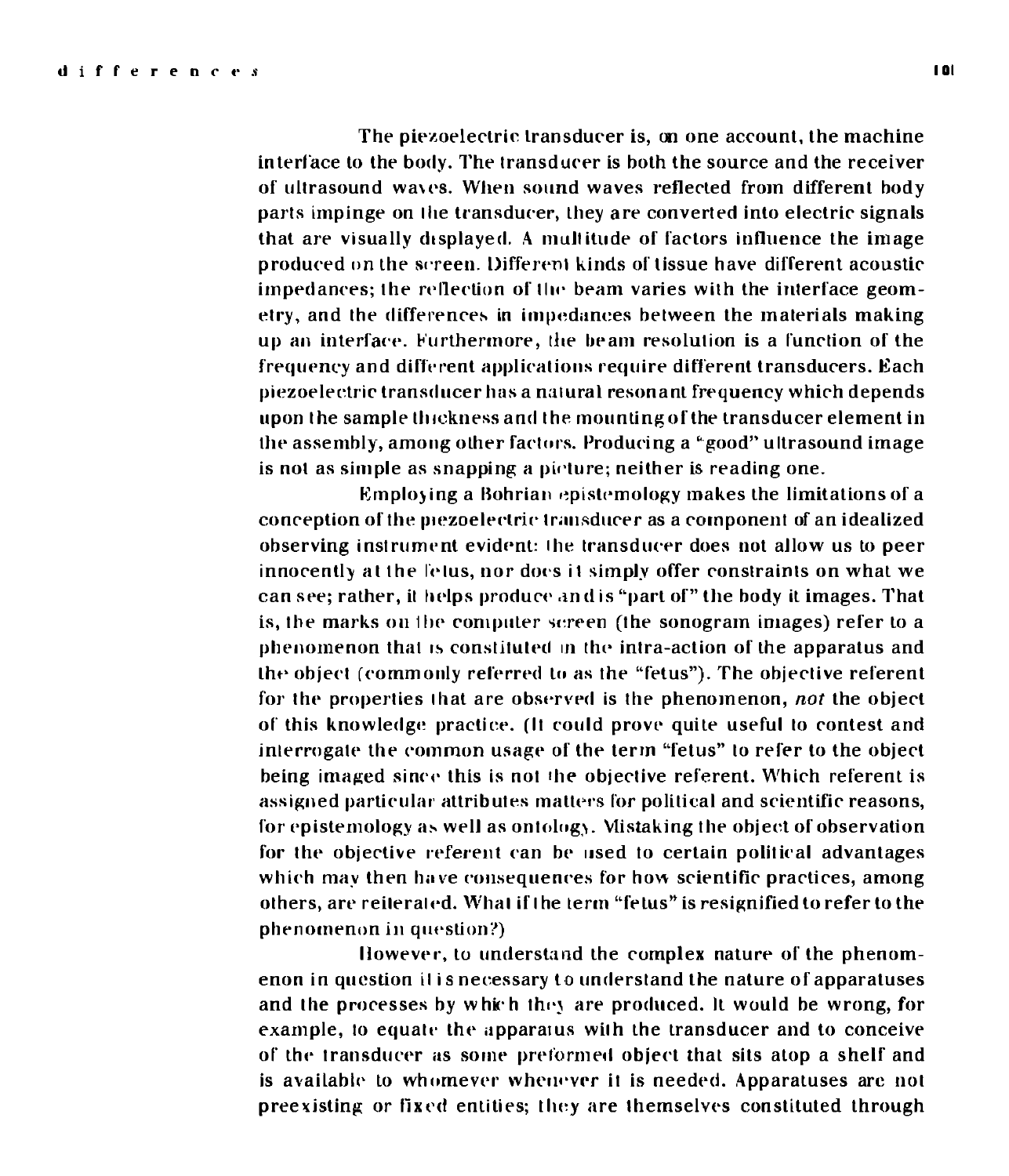particular practices that are perpetually open to rearrangements, rearticulations, and other reworkings. This is part of the creativity and difficulty of doing science: getting the instrumentation to work in a particular way for a particular purpose (which is always open to the possibility of being changed during the experiment as different insights are gained).<sup>11</sup> Furtherm ore, any particular apparatus is always in the process ofintra-acting with other apparatuses, and the enfolding of phenomena (which may be traded across space, time, and subcultures only to find themselves differently m aterializing) into subsequent iterations ofparticular situated practices constitute important shifts in the particular apparatus in question and therefore in the nature of the intra-actions that result in the production of new phenomena, and so on.<sup>12</sup> Which shifts actually occur matter for epistemological as well as ontological reasons. We are responsible for the world within which we live not because it is an arbitrary construction of our choosing, but because it is sedim ented out of particular practices that we have a role in shaping (see "On Agency and Causality" below).<sup>15</sup> The materialization of an apparatus is an open (but non-arbitrary) temporal process: apparatuses do not simply change in tim e,they m aterialize through time. *Apparatuses a re themselves m ateria l*discursive phenomena, materializing in intra-action with other material*discursive apparatuses.1\**

For example, piezoelectric transducers materialize (and are iteratively rematerialized) in intra-action with a multitude of practices, including those that involve: medical needs; design constraints (including legal, economic, biomedical, physics and engineering ones); market factors; political issues; other R&u projects using sim ilar materials; the educational background of the engineers and scientists designing the crystals and the workplace environment of the engineering firm or lab; particular hospital or clinic environments w here th e technology is used; receptivity of the medical community and the patient community to the technology; legal, econom ic, cultural, religious, political, and spatial con straints on its uses; positioning of patients during examination; and the nature of training of technicians and physicians who use the technology.15 Hence, the production and reproduction of the technology involves particular disciplinary practices that Foucault specifically mentions such as those involving legal, educational, hospital, medical, architectural, military, industrial, and state apparatuses. The surveillance of technicians, physicians, engineers, and scientists in their formation as particular kinds of subjects is implicated in the surveillance of the fetus and vice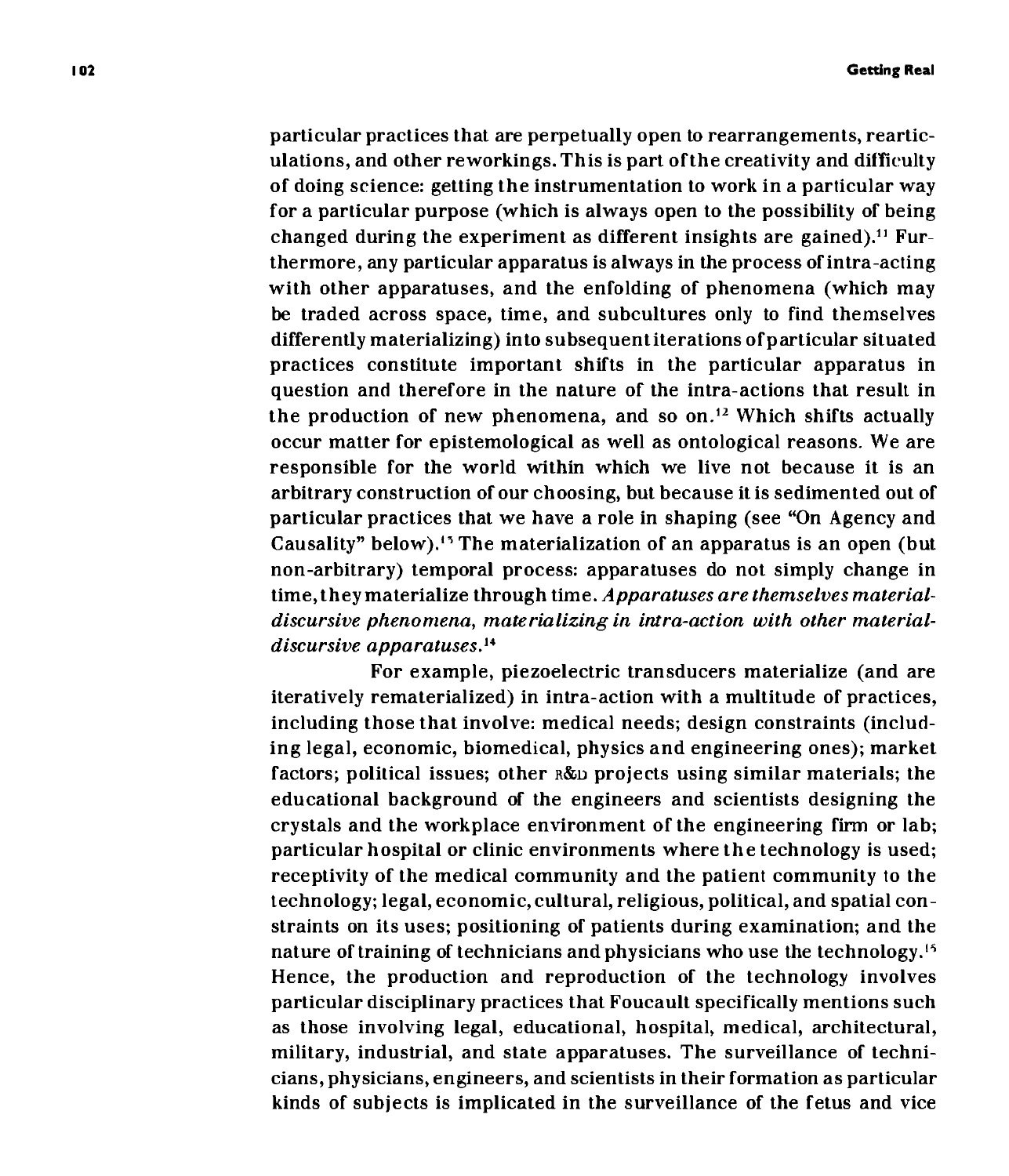versa. In obstetric ultrasonography, the piezoelectric transducer is the interface between the objectification of the fetus and subjectivation of the techn ician/physician/engineer/soientist."'

Obstetric ultrasonography is not a singular practice, but a range of different local practices involving a myriad of material configurations and discursive formations. For Foucault, apparatuses of observation are material arrangements that instantiate particular discourses, where " discourses" are not merely "groups of signs" but " practices that systematically form the objects of which they speak" *(Archeology* 49). As we have seen, Bohr's insistence on the indissociability of materiality and intelligibility is central to his episiem ological analysis.<sup>17</sup> Using Foucault's theoretically sophisi icat ed notion of discursivily to further articulate Bohr's framework seem s particularly apt.

On the other hand, Foucault's notion of materiality is not sufficiently developed lo carry through this elaboration. While Foucault analyzes the materialization of haman bodies, he seems to take nonhuman bodies as naturally given objects.'8 That is, Foucault does not treat the materiality of human bodies on an equal par with the materiality of nonhuman bodies (nor does he concern himself with boundary drawing practices through which the division between "human" and "nonhuman" is constituted). The mechanism of materialization offered by Foucault operates through the "soul," which he then reads as a "certain technology of power over the body" *(Discipline* 29). In the next section, I will offer a more general account of materiality and materialization, rounding out the extension of Bohr's analysis from the physical-conceptual to the material-discursive.

# *On Materiality and Ontology*

While talk about the "real" on the precipice of the twenty-first century may be the source of such discomfort that it always needs to be toned-down, softened by the requisite quotation marks, I believe that "we" cannot afford to not talk about "it." Positivism's death warrant has many signatories, but its anti-mctaphysics legacy lives on even in the heart of its detractors. However strong one's dislike of metaphysics, it cannot be banished, and so it is ignored at one's peril. How *reality* is understood matters. There are risks entailed in putting forward an ontology: making metaphysical assumptions explicit exposes the exclusions upon which any given conception of reality is based. Yet, the political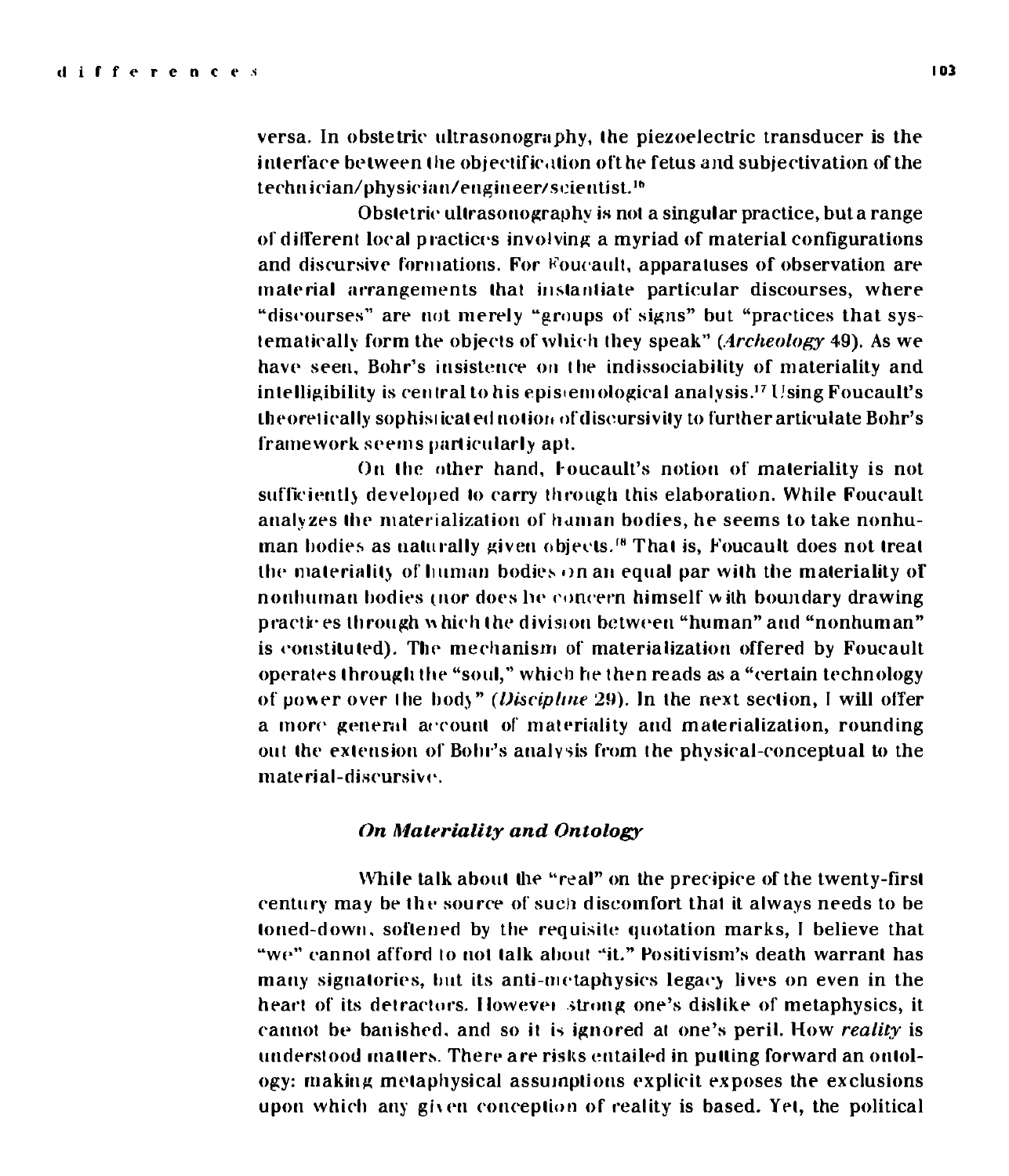potential of deconstructive analysis lies not in the simple recognition of the inevitability of exclusions, but in insisting upon accountability for the particular exclusions that are enacted and in taking up the responsibility to perpetually contest and rework the boundaries. In this section, I propose an understanding of reality that takes account of both the exclusions upon which it depends and its openness to future reworkings. I call this ontology *agential reality*.

Bohr's attitude towards the relationship betw een language and reality is exemplified by the following remark:

> *Traditional philosophy has accustomed us to regard language as something secondary, and reality as something primary. B ohr considered this attitude tow a rd the rela tion between language and reality inappropriate. When one said to him that it cannot be language which is fundamental, but that it must be reality which, so to speak, lies beneath language, and of which language is a picture, he w ou ld reply* "We *are suspended in language in such a way that we cannot say what is up and what* is down. The word 'reality' is also a word, a word which we *must learn to use correctly." (Petersen 302)<sup>19</sup>*

Unfortunately, Bohr is not explicit about how he thinks we should use the word "reality." I have argued elsewhere that a consistent Bohrian ontology takes phenomena to be constitutive of reality (Barad "Meeting"). Reality is not composed of things-in-themselves or things-behindphenom ena, but things-in-phenomena. Because phenom ena constitute a non-dualistic w hole, it makes no sense to talk about independently existing things as somehow behind or as the causes of phenomena.

The ontology I propose does not posit some fixed notion of being that is prior to signification (as the classical realist assumes), but neither is being completely inaccessible to language ( as in Kantian transcendentalism), nor completely of language (as in linguistic monism). That reality within which we intra-act-what I term *agential reality*is made up of material-discursive phenomena. Agential reality is not a fixed ontology that is independent of human practices, but is continually reconstituted through our material-discursive intra-actions.

Shifting our understanding of the ontologically real from that "which stands outside the sphere of cultural influence and historical change" (Fuss 3) to agential reality allows a new formulation of realism (and truth) that is not premised on the representational nature of knowl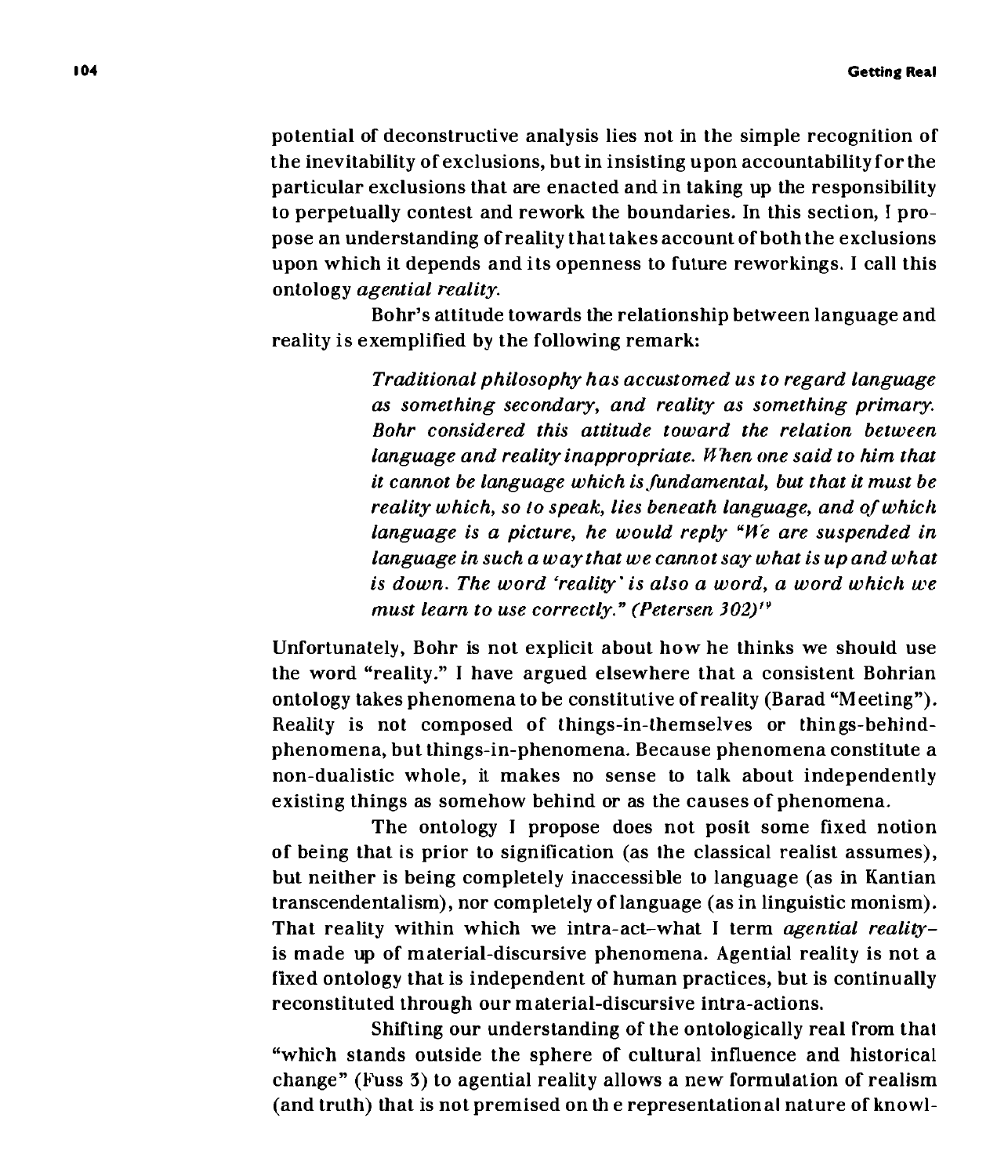edge. If our descriptive characterizations do not refer to properties of abstract objects or observation-independent beings, but rather through their material instantiation in particular practices contribute to the production of agential reality, then what is being described by our theories is not nature itself, but our participation within nature. That is, realism is reformulated in terms of the goal of providing accurate descriptions of agential reality-that reality within which we intra-act and have our being-rather than some imagined and idealized human-independent reality. I use the label *agential realism* for both the new form of realism and the larger epistemological and ontological framework that I propose.<sup>20</sup>

According to agential realism, reality is sedimented out of the process of making the world intelligible through certain practices and not others. Therefore, we are not only responsible for the knowledge that we seek, but, in part, for what exists. Phenomena are produced through complex intra-actions of multiple material-discursive apparatuses of bodily production.<sup>31</sup> Material-discursive apparatuses are themselves phenomena made up of specific intra-actions of humans and nonhumans, where the differential constitution of "human" (or "nonhuman") itself designates a particular phenomenon, and what gets defined as a "subject" (or "object") and what gets defined as an "apparatus" is intra-actively constituted within specific practices.

If technoscientific practices play a role in producing the very phenomena they set out to describe, might not this process be understood in a performative sense? Does the framework of agential realism provide a way for us to understand the materialization of bodies in terms of the intra-active production of phenomena? And if so, doesn't this imply that material constraints and exclusions and the material dimension of regulatory practices are important to the process of materialization, that performativity must be understood as not simply an issue of how discourse comes to matter but also of how matter comes to matter?

Several challenges arise in exploring the possibility of understanding technoscientific practices in terms of Butler's theory of performativity. Perhaps the most immediate question is whether Butler's notion of materialization is robust enough to extend her theory to considerations beyond the realm of the human body. Questions have already been raised by feminists as to whether Butler's notion of materialization is robust enough for its own purposes: Does it adequately account for the processes by which human bodies materialize as sexed? What insights might be gained from science and science studies that could be produc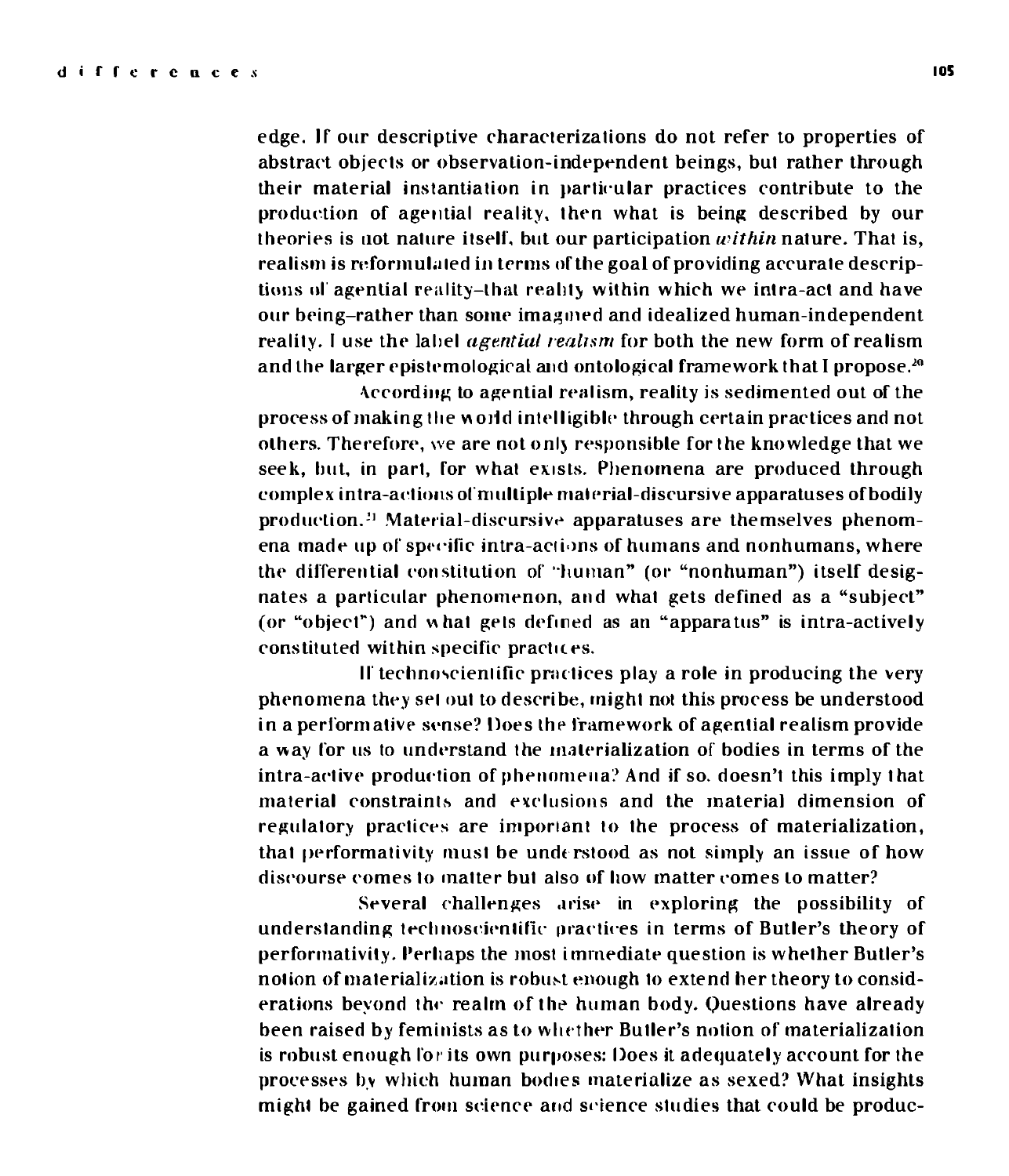tively appropriated in the further articulation of feminist theories? Could a physicist's understanding of matter and scientific practices usefully intervene in feminist reconceptualizations of materiality so that it becom es possible to understand not only how bodily contours are constituted through psychic processes, but how even the very atoms that make up the biological body come lo matter, and more generally how matter makes itself felt? Is it possible that such a revised account of performativity could lead us lo a realist understanding of the materialization of bodies, one that takes full account of materiality and yet does not reinstall it as a site, or a surface, or a natural uncontested ground or bedrock for feminist theory?

Reading agential realism and Butler's theory of performativity through one another is not about some proclaimed symmetry between subject and object, or social and scientific practices, but rather about the production of mutually informative insights that might be useful in producing an enriched understanding of materiality, agency, and the nature of technoscientific and other social processes.<sup>22</sup> Ultimately, 1 argue that the agential realist reconceptualizations of agency, causality, and materiality that I offer suggest a reworking of Butler's notion of performativity from iterative citationality to iterative intra-activity. I begin with a brief review of some key claims of agential realism.

In the previous section, I argued that apparatuses are temporally (re)produced in intra-action with other apparatuses-that apparatuses are themselves material-discursive phenomena. Since material-discursive apparatuses intra-actively produce material-discursive phenomena, the temporalily of apparatuses is implicated (with)in an ever changing agential reality. Phenomena are the effects of power-knowledge systems, of boundary drawing projects that make some identities/attributes intelligible, to the exclusion of others. The identities or attributes that are measured as part of knowledge projects do not represent inherent properties of subjects or objects. "Subjects" and "objects" do not preexist as such, but are constituted through and within particular practices. The objective referents for identities or attributes are the phenomena constituted through the intra-action of multiple regulatory apparatuses. Phenomena are inseparable from their apparatuses of bodily production. Hence, according to agential realism, materialization is understood in terms of the dynamics of intra-activity.

Butler's statement that at stake in her reformulation of the materiality of bodies is "the recasting of the matter of bodies as the effect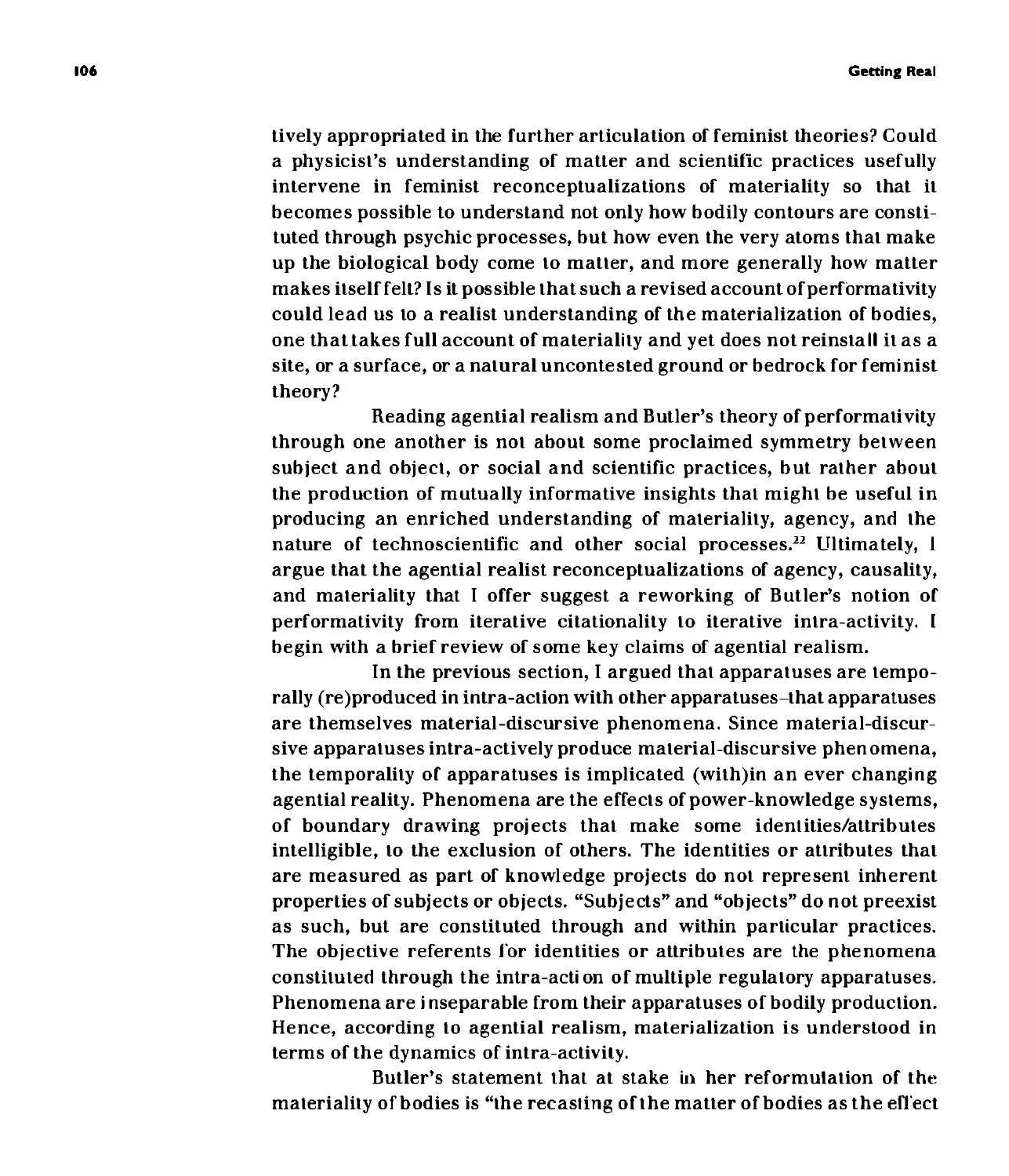of a dynamic of power, such that the matter of bodies will be indissociable from the regulatory norms that govern their materialization and the signification of those material effects" (Bodies 2) might be read as a statement that bodies are material-discursive phenomena that materialize in intra-action with, and are inseparable from, particular apparatuses of bodily production, that is, particular practices through which they become intelligible. However, although both Butler's theory of performativity and the framework of agential realism retheorize materiality as a process of materialization, Butler's account of materiality is limited in significant ways, raising a series of pressing questions. Granting, for the moment, an account of the nature of the human body such that, through the mechanism of psychic identification, it remains perpetually vulnerable to the workings of social norms, how can we account for the ability of these norms to materialize the human body? That is, what is it about the material nature of regulatory practices, and of human bodies, that enables discourse to work its productive material effects on bodies? If regulatory practices are understood to have a material dimension, how is that materiality theorized? Is the materiality of regulatory apparatuses different somehow from the materiality of the human body? What is the relationship between materiality and discourse such that regulatory apparatuses are susceptible to being reworked through resignifications as well as through material rearrangements? Can the framework of agential realism help to resolve some of these issues?<sup>23</sup>

Perhaps the most crucial limitation of Butler's theory of materiality is that it is limited to an account of the materialization of human bodies, or more accurately, to the construction of the surface of the human body (which most certainly is not all there is to human bodies). The importance of this contribution should not be underestimated. Understanding the psychic dimension of regulatory practices is a crucial component of understanding how bodies come to matter and how the process of their materialization enables critical interventions into that very process which reworks the terms of exclusion and production.

In contrast to Butler's more singular focus on the human body, the framework of agential realism does not limit its reassessment of the matter of bodies to the realm of the human. In fact, it calls for a critical examination of the practices by which the differential boundaries of the human and the nonhuman are drawn, for these very same practices are always already implicated in particular materializations.<sup>24</sup> If the retheoretization of matter as a process of materialization applies to bodies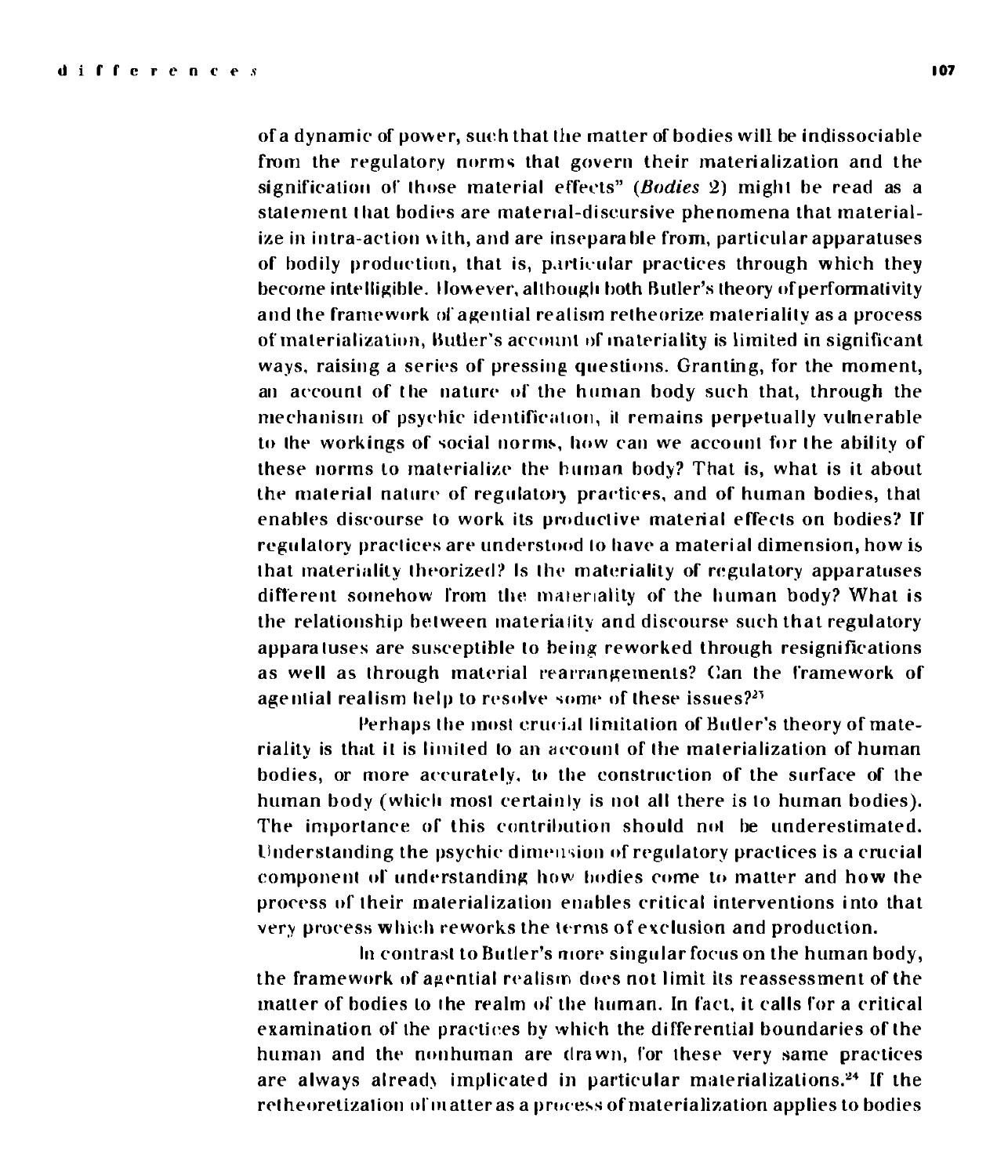in general (which in practice[s] are often constituted through a set of mutually exclusive categories as human bodies, nonhuman animate bodies, and inanimate material bodies [objects], significantly excluding cyborg bodies), then it becomes possible to provide a richer, more complete, and more complex understanding of the nature of regulatory (power/knowledge) practices and their participatory role in the production of bodies. To put it bluntly, if not crudely, the material dimension of regulatory apparatuses, which is indissociable from its discursive dimension, is to be understood in terms of the materiality of phenomena. Apparatuses have a physical presence or an ontological there-ness as phenomena in the process of becoming; there is no fixed metaphysical outside. This framework provides a way to understand both the temporality of regulatory practices and their effectiveness (and lack thereof) in intra-actively producing particular bodies, that also have a physical presence. In essence, agential realism theorizes the material dimension of regulatory apparatuses in terms of the materiality of phenomena; it thereby provides an account of regulatory practices and their causal (but nondeterministic) materializing effects in the intra-active production of material-discursive bodies. Hence, materialization is not only a matter of how discourse comes to matter buthow matter comes to matter. Or to put it more precisely, *materialization is an iteratively intra-active process whereby material-discursive bodies are sedimented out of the intra-action o f m u ltip le m aterial-discursive apparatuses th ro u g h w hich these p h en om ena (bodies) become in telligible.*

Speech acts can be understood as a special case of this more general account. There is a difference between the material instantiation oflangu age in bodily gestures, or in soundw aves propagating through the air, or in measuring devices: matter matters and so the nature of the specific embodiment matters. But what is true in any case, as a result of the indeterminant nature of intra-actions, is that, the efficaciousness of particular actions, whether speech acts or acts of another kind, is not guaranteed. Saying something is so does not make it so.<sup>25</sup> Making and using particular instruments in a lab does not produce whatever results are desired. Agential realism circumvents the problem of different materialities: there is no need to postulate different materialities (i.e., materialities that are inherently of different kinds), and so there is no mystery about how the materiality of language could possibly affect (through whatever mechanism and to any degree whatsoever) the materiality of the body. According to agential realism, the causal linkage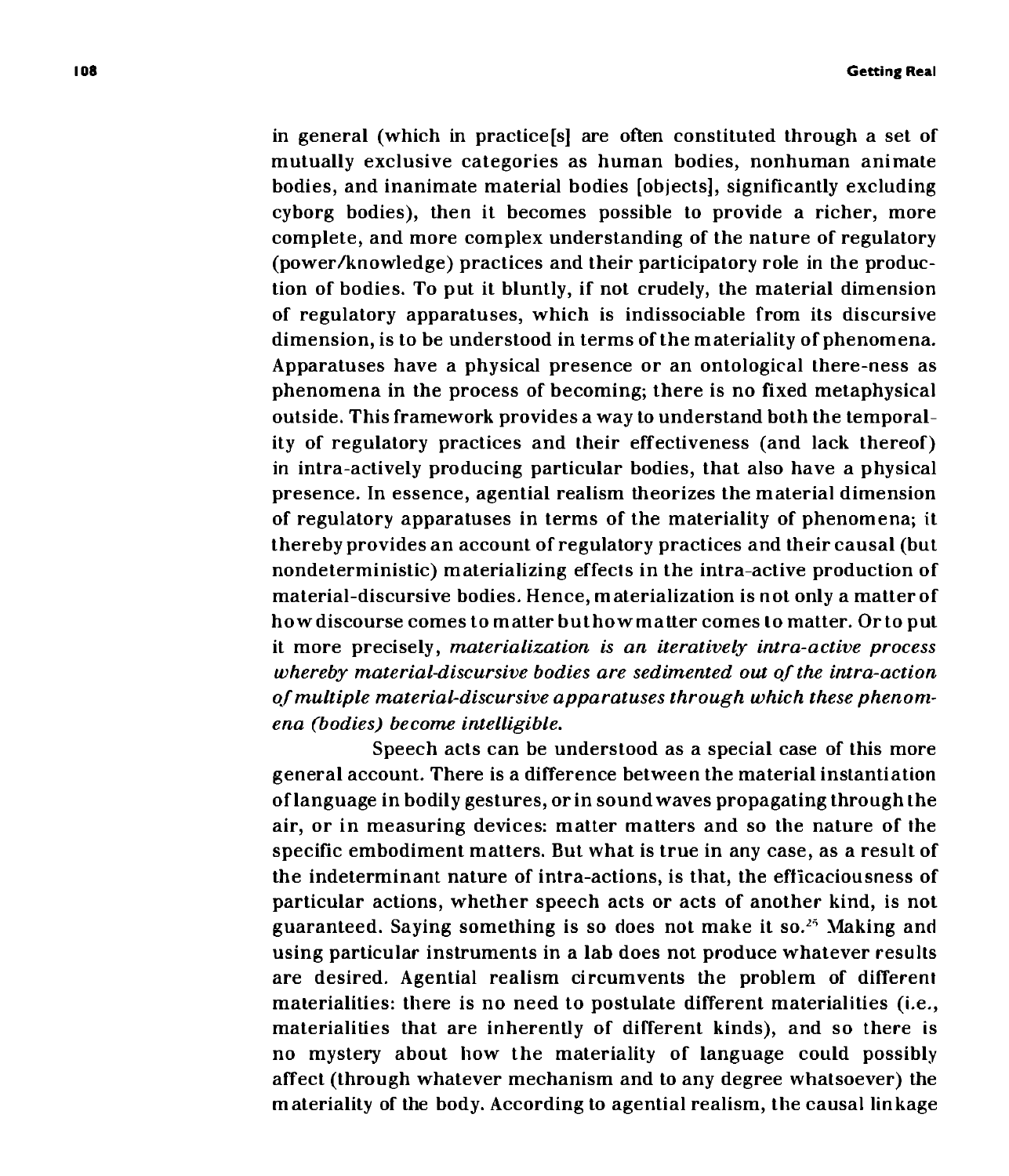between the materiality of language and the materiality of the body is theorized in terms of the intra-action of specific material-discursive apparatuses.

The power of refiguring materiality as materialization is dil uted if we limit its role to he merely an effect of the reiterative power of discourses or as a mere support for language. The new ontology offered here also makes it possible to take account of the material dimensions of constraints and exclusions without presuming matter to be a fixed ground existing outside of time, history, or culture. For example, theorizing materiality in a way that does not presume a fixed *a priori* ontological difference between animate and **inanimate matter provides a framework** for understanding the co-constitution and intra-action of humans within their human and nonhuman environment, and the materialization of the volume of the body in relation to its surface.<sup>26</sup> *Reference to the material constraints and exclusions and the material dimensions of power is possible within the framework of agential realism because "materiality" refers to* agential reality, *which is explicitly not nature-outside-of-culture*. Any attempt io reinslale materiality as natural would be exposed as being quite bizarre, since this would he to assign materiality lo a place outside of the real (i.e., it would be to lose track of the objecti ve referent).

Vgential realism offers an expanded understanding of the matter of bodies, showing how it is possible to incorporate material constraints and exclusions in a way that simultaneously recognizes matter as a process of materialization. Taking full account of the nature of constraints and exclusions is important for understanding the materialization of bodies as w ell as the nalure of abjection. Since the material and lhe discursive are inlertwincd in apparatuses of bodily production, material and discursive constraints operate through one another (the same is true for exclusions), and hence a full consideration of the limits to materialization needs to include an analysis of both dimensions in their relationship io one another, that is, as material-discursive C'onslraints (exclusions).

For example, according to agential realism, in spite of its origins in sonar technology developed during \l\wi, ullrasonography is not an idealized surveillance technology, a merely physical instrument that provides a view of the fetus as it exists independently of observational apparatuses. Rather, ullrasound technology designates specific materialdiscursive practices, limiting what is seen and produced in accordance with its own iteratively intra-active technoscientific, medical, economic, political, biological, and cultural, etc. development as an ever changing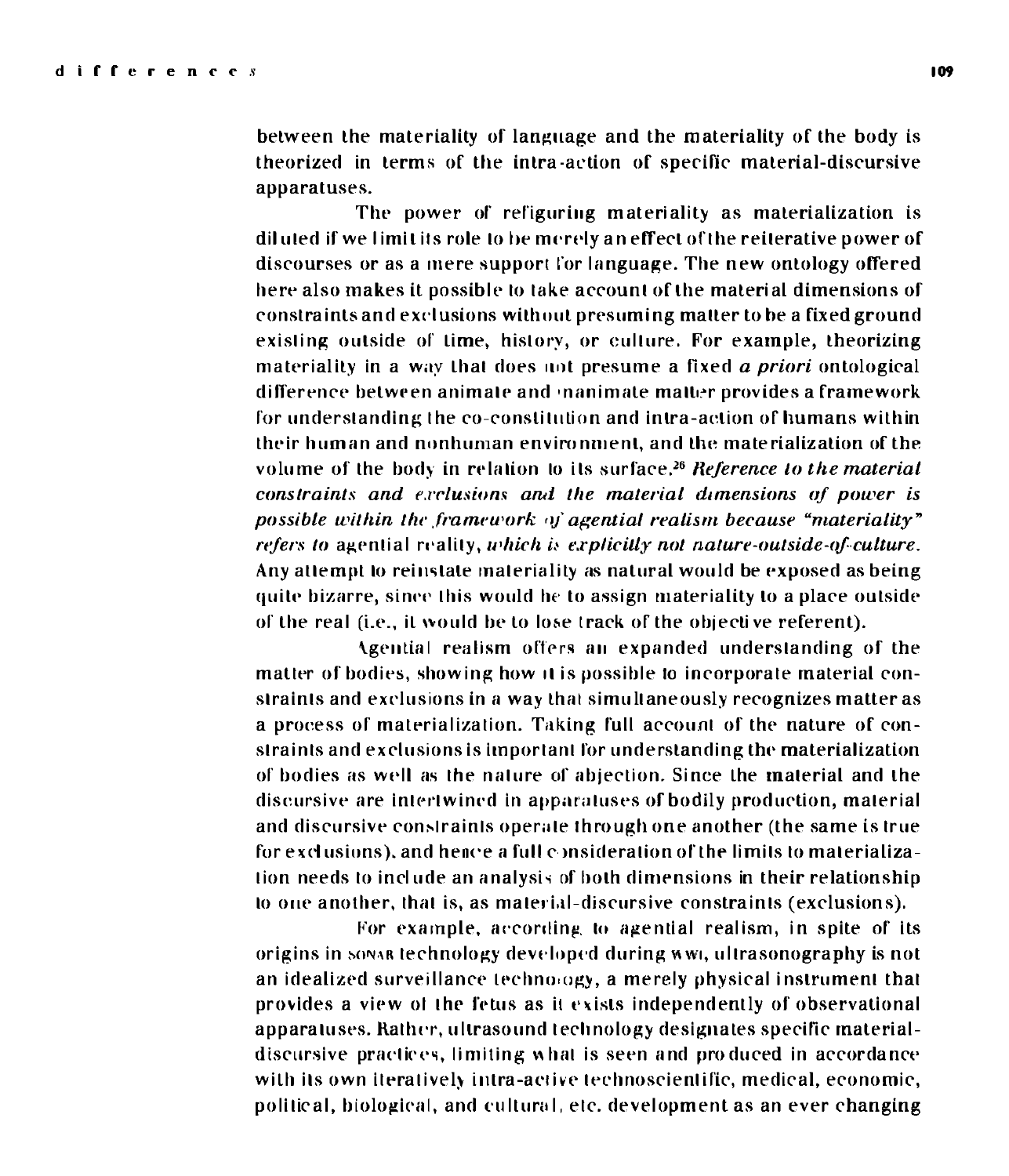phenomenon, and by its related and particular usages as a materialdiscursive apparatus of bodily production in intra-action with other historically and culturally specific apparatuses. So, for example, technological improvements in fetal imaging, particularly increased resolution, magnification, and real-time images encourage the patient and the practitioner to focus exclusively on the fetus whose moving image fills the entire screen. Such material rearrangements both facilitate and are in part conditioned by political discourses insisting on the autonomy and subjectivity of the fetus.<sup>27</sup> This has been accompanied by the objectification of the pregnant wom an and the exclusion of her subjectivity. Material-discursive constraints and exclusions are inseparable-a fact that we cannot afford to ignore.

## *On Agency and Causality*

*As soon as I got hooked up to the monitor, all everyone did was stare at it. The nurses didn't even look at me any more when they came into the room-they went straight to the monitor. I got the weirdestfeeling that* it *was having the baby, not me. (qtd. inLayne J8, emphasis added)*

*Situated knowledges require that the object of knowledge be pictured as an actor and agent, not a screen or a ground or a resource, neverjinally as slave to the master that closes off the dialectic in his unique agency and authorship o f "objective" knowledge. The point is paradigmatically clear in critical approaches to the social and human sciences, where the agency o f people studied itse(f transforms the entire project of producing social theory. Indeed, coming to terms with the agencyqfthe "objects" studied is the only*

*way to avoid gross error and false knowledge o f many kinds in these sciences. But the same point must apply to the other knowledge projects called sciences.* . . . *The world neither speaks itse(f nor disappears in favour of a master decoder. The codes of the world are not still, waiting only to be read. .* . . *Acknowledging the agency o f the world in knowledge makes room for some unsettling possibilities, including a sense of the world's independent sense o f humour. Such a sense qfhumour is nol comfortable for humanists and others comrmtted to the world as a resource. (Harau-ay,* Simians *198-99)*

— *nonhuman agency deflects attentionfrom human accountability to other entities, whether human, nonhuman, cyborg, or what/ whomever. (Casper 85J)*

Foucault's theory of power is not deterministic. The subject is not determined by power relations; rather, subject formation may involve conflict, struggles, and local acl of resistance. How are such resistances possible? Butler takes up this question by exam ining how causality figures in Foucault's microphysics of power and she then offers her own account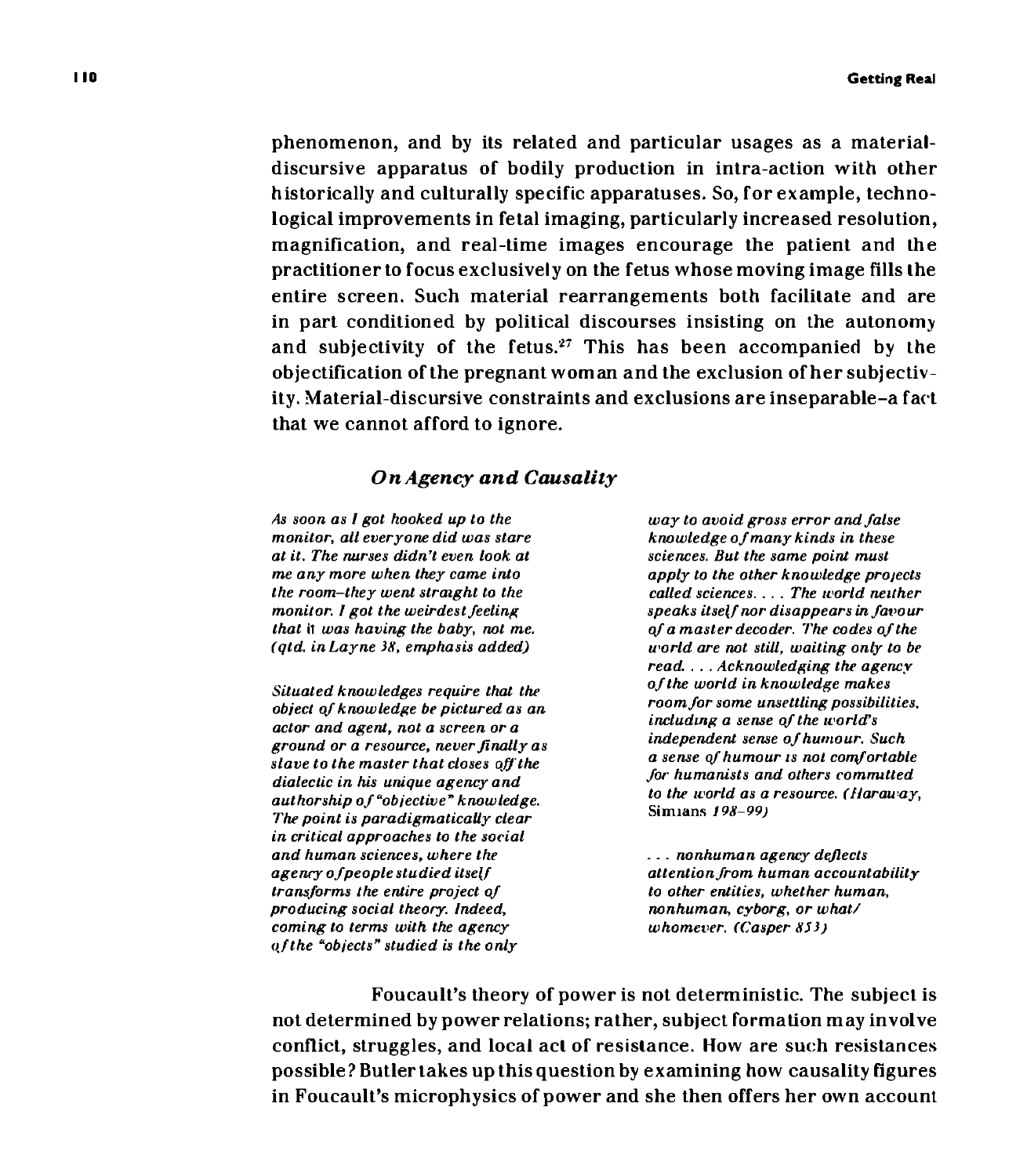of agency based on her theory of performativity. l begin this section with a review or Butler's analysis of Foucault's notion of causality and her account of agency. I then address the question of causality from the perspective of agential realism and examine the implications for an enlarged account of agency (including nonhuman, cyborgian forms, and material rearrangements).

If, according to Foucault. power is not simply constraining but also productive, if it does not act as an exlernal force on a subject but rather operates through the very constitution of the subject, then how is to possible to even hegin to address the issue of determinism? Andyet this issue is of great significance, for what is at stake in the notion of causality is both the question of agency and the meaning of construction.<sup>28</sup>

Butler understands materialization "in relation to the productive and ... materializing effects of regulatory power in the Foucaultian sense" *(Bodies* 9-10). In fact, she takes the materialization of the body to be coextensive wilh the body's invesliture with power relations. Butler sees this understanding of the materialization of the body, through the productive' workings of power, as an occasion for rethinking causality. Hence, when she writes that "'|m|ateriality' designates a certain effect of power" *(Bodies* 14), she cautions lhal:

> *ft/his is n ot lo m ake "m a te ria lity " into the effect < fa* "*discourse" which is its cause; rather, it is to displace the causal relation through a reworking of the notion of "effect."... The production of material effects is the formative or constitutive workings of power, a production that cannot be construed as a unitateral movement from cause to effect. (Bodies 251)*

In a performative context, the subject cannot be presumed to be the site of agency since the subject does not have "some stable" existence prior to the cullural field lhal it negotiates" (Butler, *Gender* 142). Rather, it is the reiterative character of performalivity that opens up the possibilily of agency: " That ihis reiteration is necessary is a sign that materialization is never quite complete, I hat bodies never quite comply wilh the norms by which their materialization is im pelled" (Butler, *Bodies* 2). Butler explains that the juncture of contradictory discursive demands on the subject prevents the subject from following them in strict obedience. "It is the space of this ambivalence which opens up the possibility of a reworking of the very terms by which subjectivation proceeds-and fails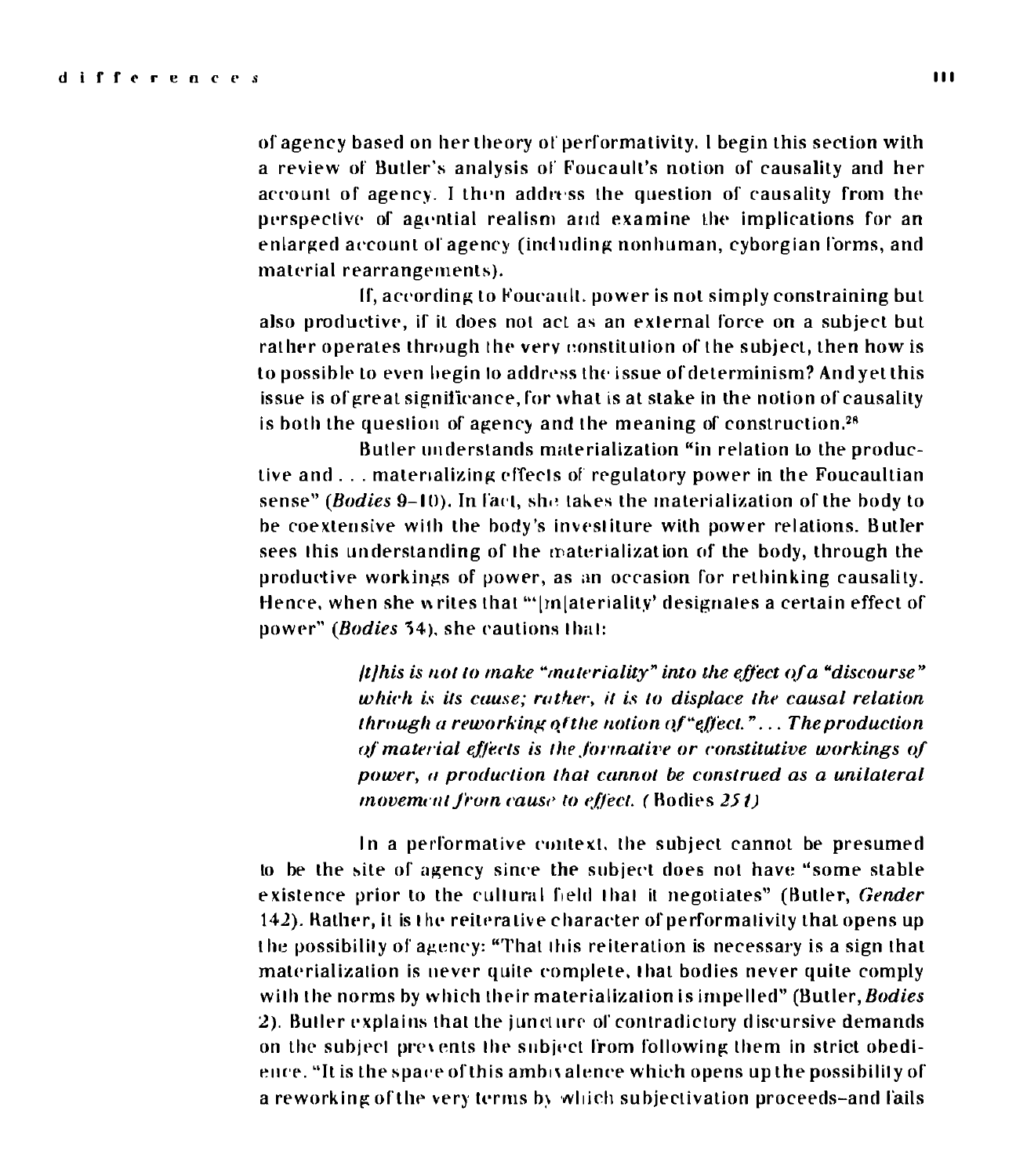to proceed" (Bodies 124). Hence, although norms are compulsory, this does not make them entirely efficacious, and the fact thal the norm is never finally embodied, but is always part of a citational chain, presents an opportunity for a subversive resignification of the norm.

How are the issues of causality and agency formulated in the context of agential realism? Bohr insists that his analysis shows thal causality is neither a matter of strict determinism nor unconstrained freedom. The exclusions that are necessarily associated with the enactment of any particular boundaries between " subject" and "object" foreclose the possibility of determinism. In a sense then, these exclusions provide the conditions for the possibilities of opening up the future. Material-discursive apparatuses offer constraints on what is produced, but they also always produce particular exclusions. Therefore, intraactions are constraining but not determining. The notion of intra-actions reformulates lhe traditional notion of causalily and opens up a space for material-discursive forms of agency. Hence, according to agential realism, the possibility of agency does not require a "clash" of apparatuses (i.e., a set of contradictory cultural demands); even when apparatuses are primarily reinforcing, agency is nol foreclosed.

Agency is a matter of intra-acting; it is an enactment, not something lhat someone or something has. Agency cannot be designated as an attribute of "subjects" or "objects" (as they do not pre-exist as such). Agency is a matter of making iterative changes to particular practices through the dynamics of intra-activity and the mechanism of enfolding. Agency is about the possibilities and accountability entailed in refiguring material-discursive apparatuses of bodily production, including the boundary articulations and exclusions that are marked by those practices. $29$ 

What about the possibility of nonhuman forms of agency?<sup>50</sup> From a humanist perspective the question of nonhuman agency may seem a bit queer, since agency is generally associated wilh issues of subjectivity and intentionalily. However, if agency is understood as an enactm enl and nol something someone has, then it seems not only appropriate but important to consider nonhuman and cyborgian forms of agency as well as human ones. This is perhaps most evidenl in consideration of fields such as science, where the "subject" matter is often " nonhuman." For as surely as social factors play a role in scientific knowledge construction (they are not the sole determinant-things don't just come out any way we'd like them to be) there is a sense in which "the world kicks back."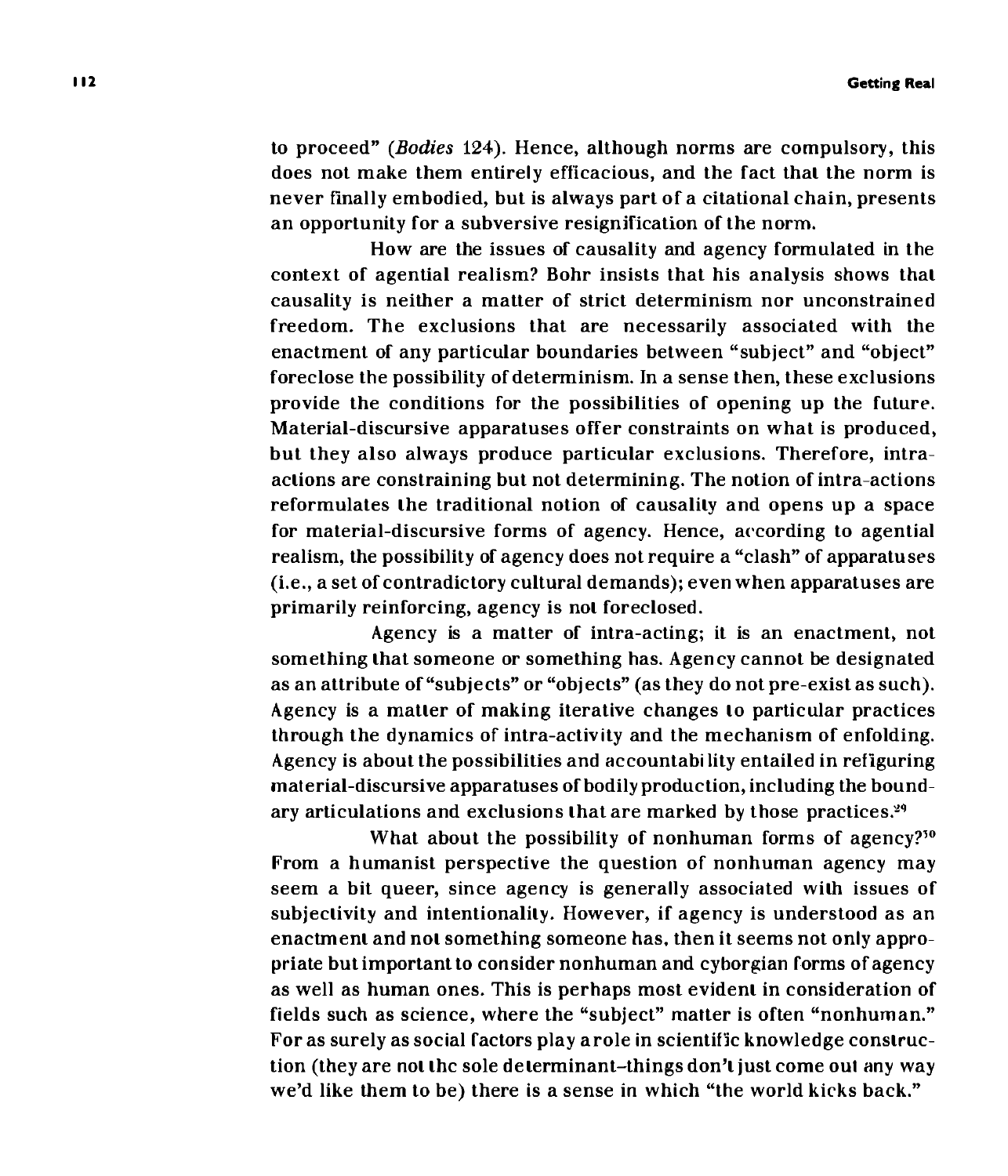In a special issue of the journal American Behavioral Scientist, devoted to the "Humans and Others: The Concept of 'Agency' and Its Attribution," Monica Casper offers a politically astute critique of the debates on nonhuman agency within science studies.<sup>51</sup> She argues, for example, that they have failed to consider how the very notion of nonhuman agency is premised on "a dichotomous ontological positioning in which (nonhuman) is opposed to human" (840). She points out that these approaches to nonhuman agency exclude a crucial factor from analysis since "the *attribution* of human and nonhuman to heterogeneous entities" is always already the consequence of particular political practices. Casper demonstrates the kinds of political assumptions that can lie hidden in accounts that begin with a pre-formed human/nonhuman dichotomy by using her research on experimental fetal surgery to examine the construction of the "human" through particular technoscientific practices.

Casper argues that "a major way in which fetal personhood is accomplished . . . is via constructions of the fetus as a patient":

> Through a range of practices within the domain of experimental fetal surgery, the fetus is constructed as a potential person with human qualities In weekly fetal-treatment meetings, for example, fetuses are routinely referred to as "the kid," "the baby," and "he" - all quite human (and gendered) attributions. This process is aided by the use of diagnostic ultrasound which provides "baby pictures of fetuses still in their mothers' wombs" (Petchesky 1987; Stabile 1992). These images are used in fetal treatment mectings during case presentations and are referred to in humanistic terms. (843)

She warns that "constructions of active fetal agency may render pregnant women invisible as human actors and reduce them to technomaternal environments for fetal patients" (844). Ultimately, Casper draws the line in a seemingly ad hoc fashion: "I want historically 'nonhuman' people and animals to have agency (and I must admit I worry less about machines in this regard), but  $\pm$  do not necessarily want fetuses to have agency" (852). She justifies this move as follows: "My refusal to grant agency to fetuses, while simultaneously recognizing at in pregnant women and in my cats, is about taking sides. My politics ... are about figuring out to whom and what in the world I am accountable" (853).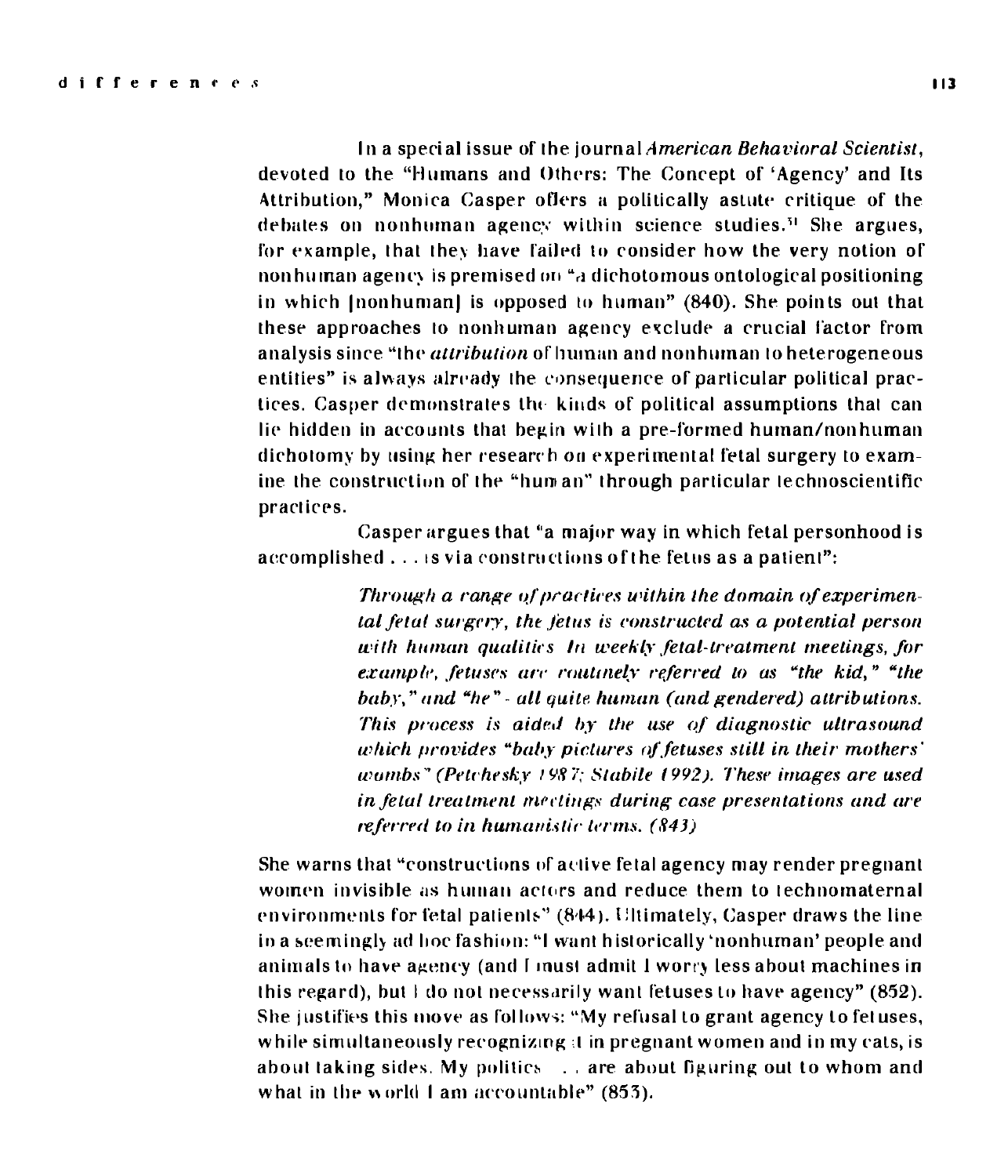I strongly agree with Casper that it would be a mistake to foreclose the drawing of boundaries between the "human" and the "nonhuman" from critical analysis. But I am not so sanguine about the implicit universality of the boundary that she draws in her articulation of who/ what gets to be an agent. Furthermore, Casper seems to imply that one is only accountable to that which one takes to be an agent. In light of this particular association of agency and accountability, what does it mean to forever exclude the consideration of fetal agency? Isn't it possible that in certain circumstances there may be a need to strategically invoke fetal agency to counter the material effects of sexism or other forms of oppression? For example, what are the implications of this exclusion in the case where "girled" fetuses in India are "aborted or murdered upon birth  $\ldots$  because the families cannot afford to keep them" (Ebert 360)? The intensification of global neocolonialism , and the asymmetrical exclusions and constraints (such as those governed by asymmetrical labor, fiscal, technological, and information flows) that accompany it, require ever more vigilance concerning questions of accountability, not less. The advanced foreclosure of agency may impair, or even completely occlude, the analysis of accountability that is so vitally important. The attribution and exclusion of agency-like the attributions and exclusions involved in the construction of the human-is a political issue.

ls the attribution of agency to the fetus a universal culprit? Where would particular kinds of feminist interventions, such as midwifery as an alternative to (over)m edicalized birthing practices, be without acknowledging the fact that the fetus "kicks back?" I suggest that the critical issue lies not in the attribution of agency to the fetus in and of itself, but in the framing of the referent of the attribution (and ultimately in the framing of agency as a localizable attribution). As a starting point I consider the following question: who or what is this "fetus" to which agency is being attributed?

The construction of the "fetus" as a self-contained free-floating object under the watchful eye ofscientific and medical surveillance is tied to its construction as a subject under the law and the myth of objectivism whereby the scientist is conceptualized as " authorized ventriloquisl for the object world" (Haraway, *Modest Witness* 24). Absent from this picture is the pregnant woman and accountability for the intra-actions of particular medical, scientific, and legal practices (including the construction of the " object ofinvestigation," its connection to the legal construction of the fetus as a "subject," the exclusions enacted by the construction, and the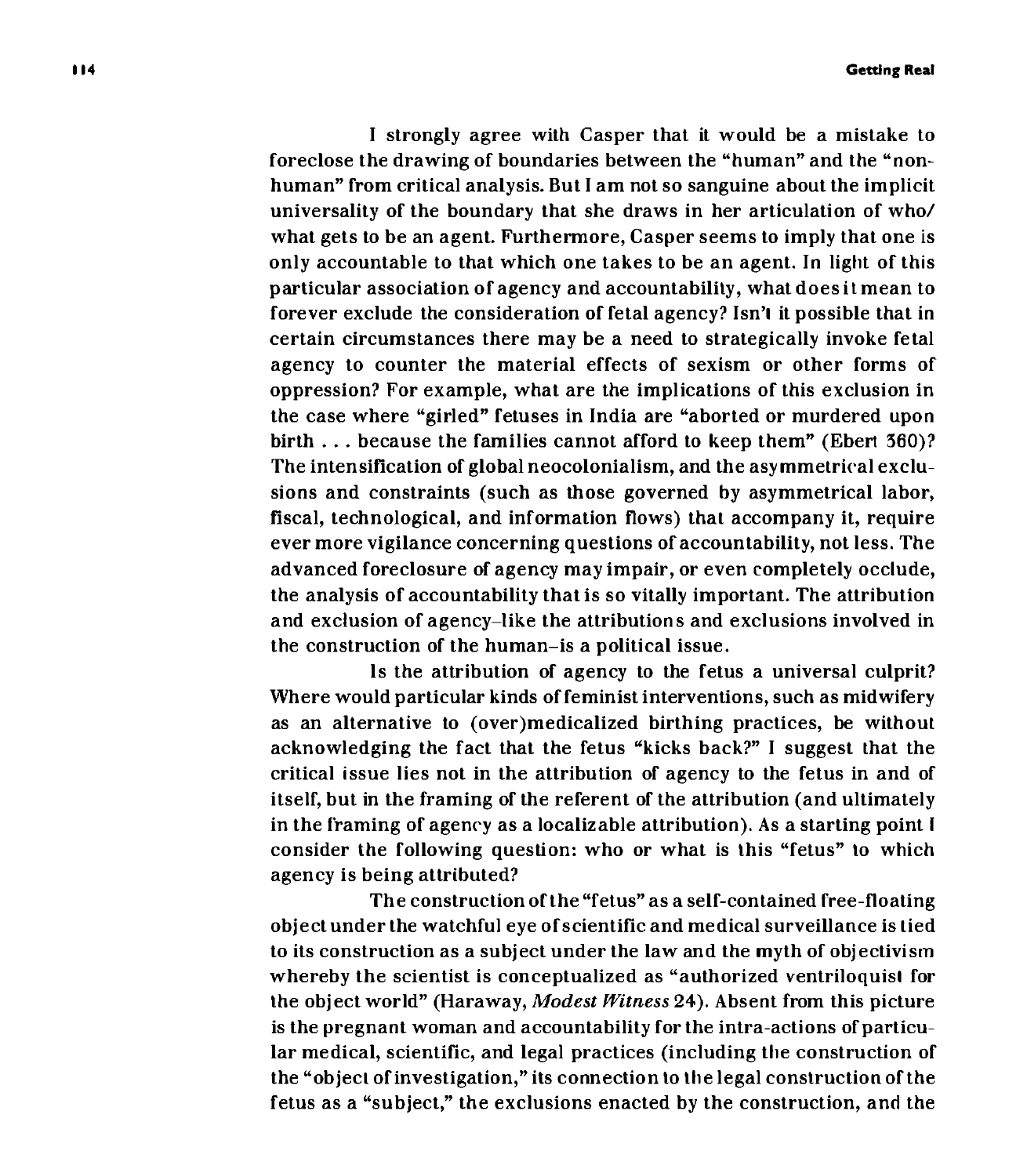epistemological, ontological, anil ethical consequences). That is, while Casper argues that the reduction of pregnant women to technomaternal environments for fetal patients is a consequence of constructing the fetus as an active agenl, I am arguing lhal this reduction is tied lo the specific constitution of " ohjects'' and " subjects" in the intra-action of specific apparatuses of bodily production and not to fetal agency *per se.* In other words, I am calling into question the presumed alignment of agency and suhjectivity and insisting that it is the latter and not the former that has played such a crucial role in abortion debates in this country since the 1980s. The "fetus" ought to be positioned in relation to its objective referent, that is, in relation to a pential reality.

From the perspective of agential realism, the fetus is not a pre existing object of invesligation with inherent properties. Rather, " fetus" designates an element of agential reality, a phenomenon that is constituted and reconstituted out of the historically and culturally situated iterative intra-actions of material-discursive apparatuses of bodily production. The fetus as a phenomenon "includes" those apparatuses/ phenom ena out ol' which ii is consliluted: in particular, it includes lhe pregnant woman (her uterus, placenta, amniolic fluid, hormones, blood supply, nutrients, cmolinns, sounds, etc. and her surroundings, and inlraactions within it).<sup>32</sup> The "object of investigation" is constructed through particular boundary articulations involving particular nialerial-discursive constraints in the construction oft he apparatuses themselves. Hence, it is not a given that the "object" is a self-contained, free-floating body located inside a Iechnomaternal environment; rather, this identification is the result of particular historically and culturally specific intra-actions ol'material-discursive apparatus^ s. For example, the racialized and classed construction of an "epidemic of infertifity," which "contrary to its popular presentation as a problem that overwhelmingly afflicts white, affluent, highly educated women, is actually a problem that is higher among the nonwhite and poorly educated," has served as justification for the expanded development of a range of new reproductive technologies for the production of white babies. Simultaneously, it has deflected attention from accountability for environmental racism., which is thought to be responsible for the existing racial asymmetry in the actual statistics (Hartouni 45). 1 n I his instance, lhe new reproductive\* technologies w ork to reproduce the fetus and particular race relations marking more women's bodies than just the particular ones that serve as "maternal environments."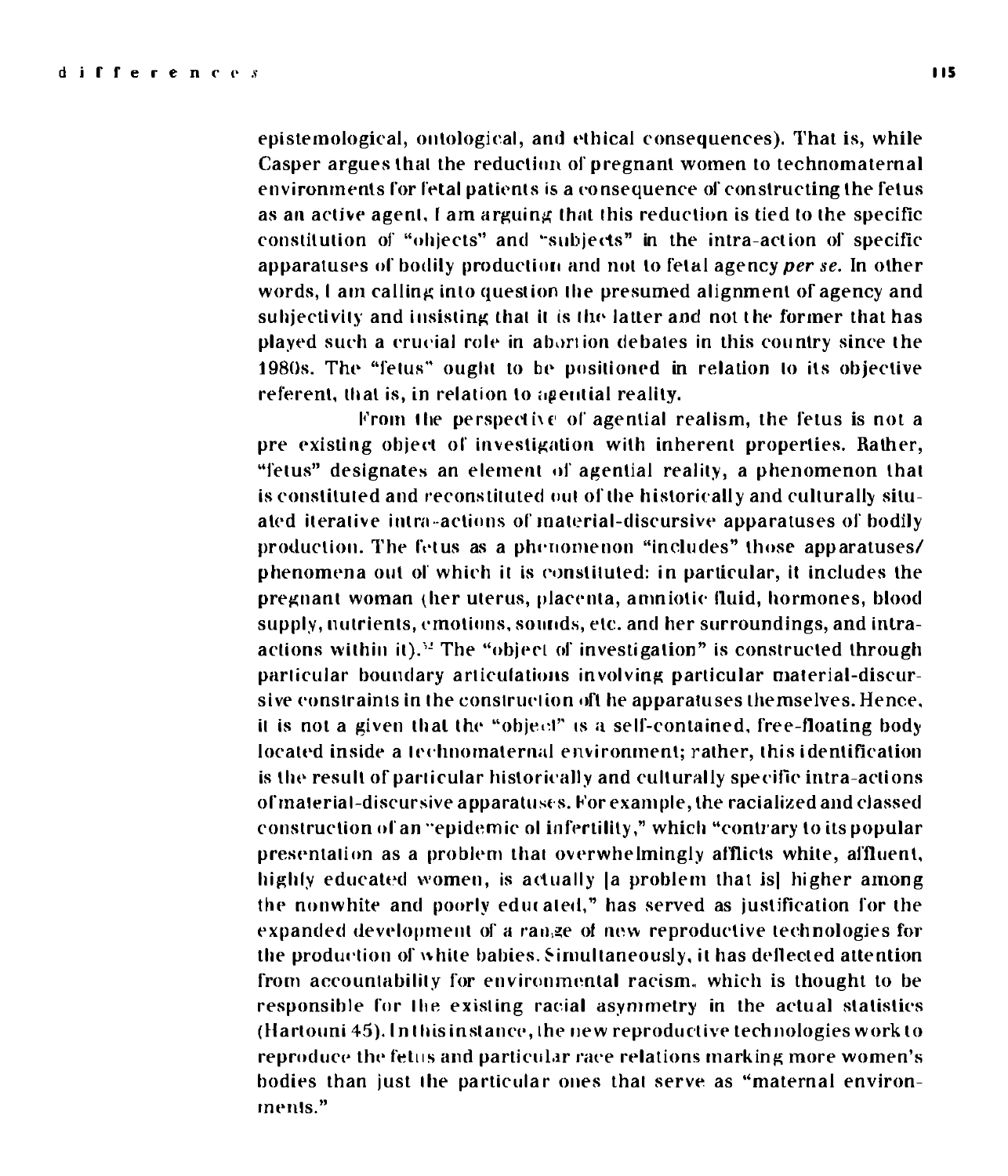Recall how agency and accountability are tied together. According to agential realism, agency cannot be designated as an attribute of "subjects" or "objects," but rather are constituted within specific practices. Furthermore, apparatuses are not mere physical instruments that are separable from the objects of observation. Rather, apparatuses must be understood as phenomena made up of specific intra-actions of humans and nonhumans, where the differential constitution of "human" (as with other forms) itself designates an emergent and ever-changing phenomenon. Agency is about the possibilities and accountability entailed in refiguring material-discursive apparatuses of bodily production, including the boundary articulations and exclusions that are marked by those practices.

The fact that the fetus "kicks back," that there are fetal enactments, does not entail the concession of fetal subjectivity. Recall that the fetus is a complex material-discursive phenomenon that includes the pregnant woman in particular, in intra-action with other "apparatuses." And fetal enactments include the iterative intra-activity between the pregnant woman and her fetus. This formulation exposes the recently intensified discourse of hyper-maternal responsibility as a displacement of the real questions of accountability onto the pregnant woman who is actively constructed as a "m other" bearing full responsibility, and the full burden of accountability, for fetal well-being, including biological and social factors that may be beyond her control.<sup>35</sup> The real questions of accountability include: accountability for the consequences of the construction of fetal subjectivity which emerges out of particular material-discursive practices, accountability for the consequences of inadequate health care and nutrition apparatuses in their differential affect on particular pregnant women, accountability for the consequences of global neocolonialism including the uneven distribution of wealth and poverty, etc.

There are different possibilities for reworking the materialdiscursive apparatuses of bodily production including acts of subversion, resistance, opposition, and revolution. These reworkings will depend upon human, nonhuman, and cyborgian forms of agency. Learning how to intra-act responsibly within the world means understanding that we are not the only active beings-though this is never justification for deflecting that responsibility onto other entities. The acknowledgment of nonhuman agency does not lessen human accountability; on the contrary,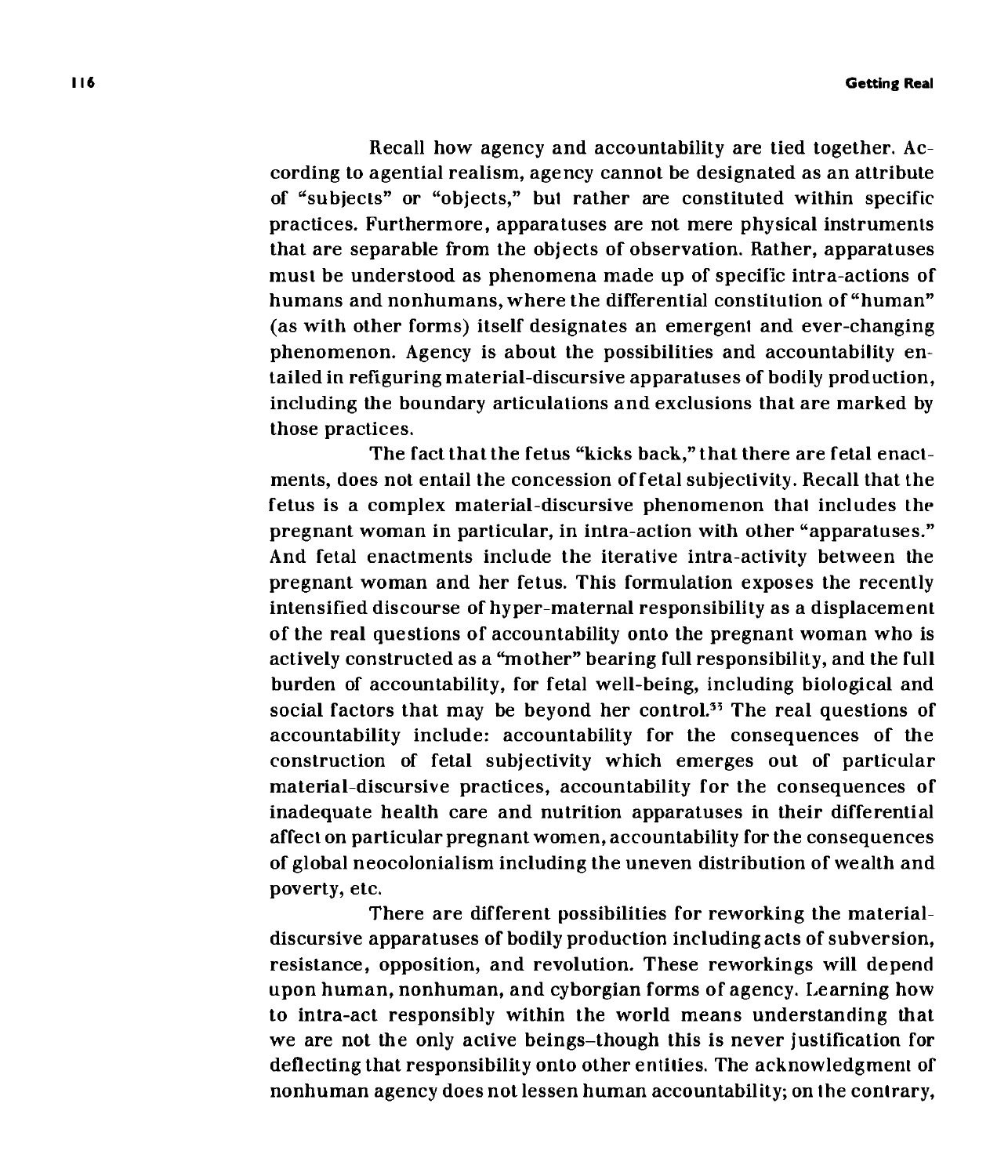it means that accountability requires that much more attentiveness to existing power asymmetries.

Acts of subversion, for example, include, but are not limited to, changes in practices enacted by enfolding the material instantiation of subversive resignifications. Other possibilities include direct changes in the material conditions of people's lives. In all cases, we must of course be attentive to the intertwining of material and discursive constraints. In an article entitled, "Gynogenesis: A Lesbian Appropriation of Reproductive Technologies," Elizabeth Sourbut explores the subversive potential of new reproductive technologies. The subversive potential of gynogenesis, in which the genetic material from one egg is added to a second egg to create an embryo from two female parents, exploits "the contradiction between the 'unnaturalness' of test-tube conception, and the supposed 'naturalness' of the [patriarchal, heteronormative] institutions these techniques are meant to perpetuate" (Franklin 226). To date, none of the (mouse) gyuogenones have developed to term. It appears that this is due to some "gene imprinting" mechanism which is not yet understood: that is, all the necessary genes are there, they just have to be "turned on and off" at appropriate times. Gene imprinting is the name that geneticists have assigned to this form of nonhuman agency. This is not to suggest that this naming and this assignment are simply descriptive; on the contrary, they must be understood performatively. Future technoscientific intraactions leading to the successful development of gynogenones will depend upon understanding the nature of this form of nonhuman agency and how it changes in intra-action with agential shifts in the material-discursive apparatuses of bodily production; intra-acting responsibly in the world will require thinking critically about the boundaries, constraints, and exclusions that operate through particular material-discursive apparatuses intra-acting with other important apparatuses.

While gynogenesis has not yet been realized, the new reproductive technologies have already been enlisted for purposes other than those to which they were intended. "There are lesbian couples in the United States where one partner is implanted with an embryo created by her lover's ovum and donor sperm. That partner, technically a surrogate, then gets to give birth to her lover's baby" (Martin  $558$ ).<sup>34</sup>

Needless to say, while subversive acts play on the instability of hegemonic apparatuses, they-like the hegemonic attempts to contain contradictions and add stability to the apparatuses-include reinforcing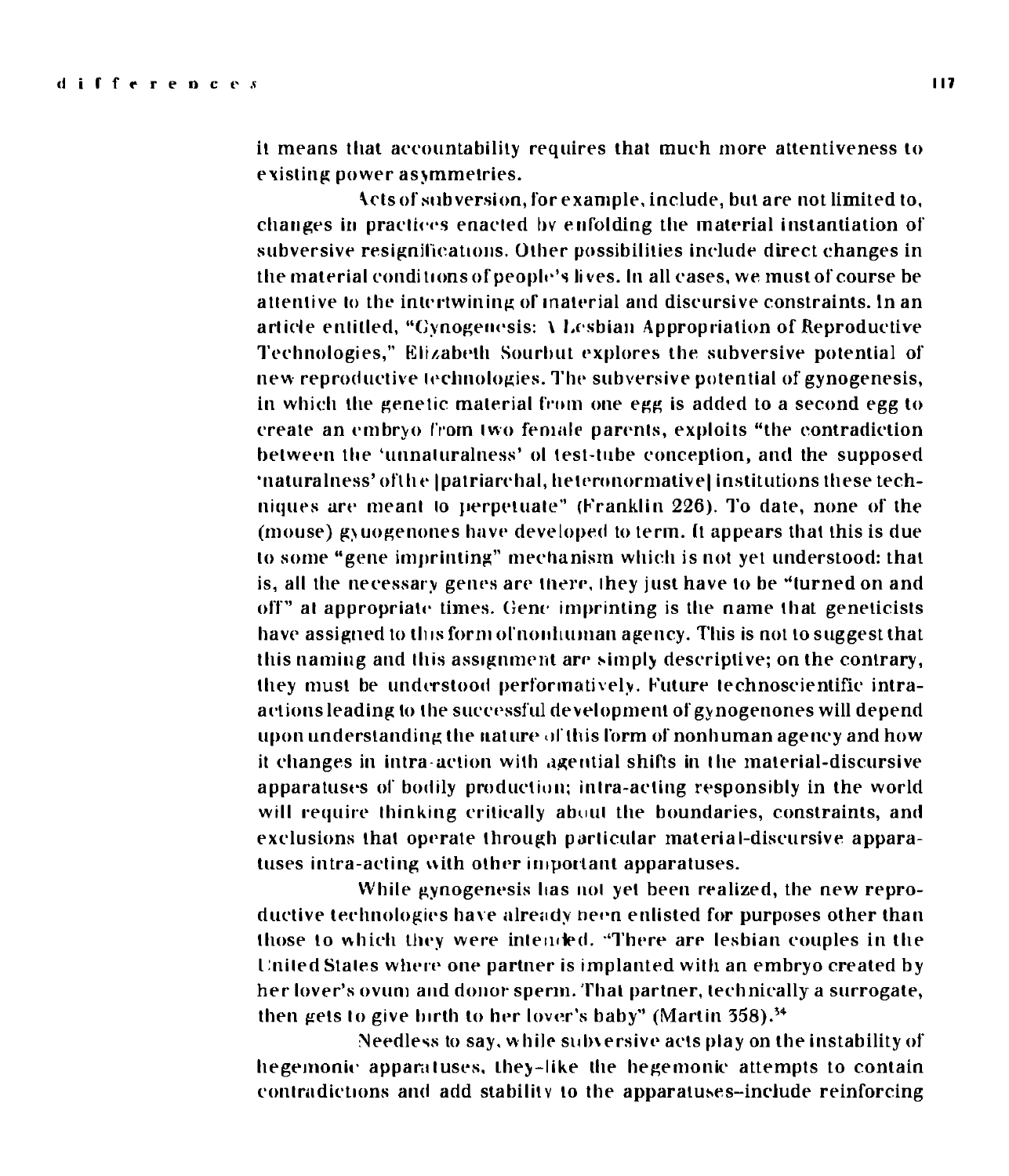and destabilizing elements. In this case, the destabilizing effects of (mis)appropriations of new reproductive technologies, including challenges to the patriarchal and heteronormative structure, are accompanied by the reinforcement of class asymmetries and the cultural overvaluation of raising children that are genetic offsprings. Accountability and responsibility must be thought in terms of what matters and what is excluded from mattering.

## *C o n c lu s io n*

As I write the conclusion to this paper, the piezoelectric transducer is being enfolded into a new and very powerful technoscientific practice. Going most commonly by the name of "5D ultrasonography," it is also known as "volumic echography," "volume sonography," and " ultrasound holography." The idea behind this new technology is close to half a century old, but it has only started to materialize within the past decade, now that the computer technology has become sufficiently developed, and it is only within the past couple of years that a concerted effort has begun to integrate it into medical practice in this country and abroad.<sup>35</sup>

If the standard fare two-dimensional ultrasonographic technology takes great advantage of the high status accorded to the visual in our epistemological economy, then the new three-dimensional technology raises the stakes by orders of magnitude, inducing a kind of manic exhilaration over the epistemic earnings potential of this virtual reality tour of the body that makes real-time two-dimensional ultrasonography seem downright rudimentary. Unlike the two-dimensional images which have this "unnatural" "x-ray" quality to them, the new three-dimensional images have an all too familiar quality: the images are so "lifelike" that they seduce the viewer into thinking that the representation of the object is isomorphic with the object itself; the im age seems to be just like what would be seen with our own eyes, but even better (if only our visual capacities had a zoom feature, the ability to rotate im ages without physically moving around an object, and the ability to slice away with a "virtual" scalpel" any opaque section of the object that was visually obstructing our  $v$  ie w $)$ !<sup>56</sup>

How does this new technology work? Recall that the ultrasound images that are most familiar to us are created by imagining a single two-dimensional cross section of the object. Hence, when a fetus is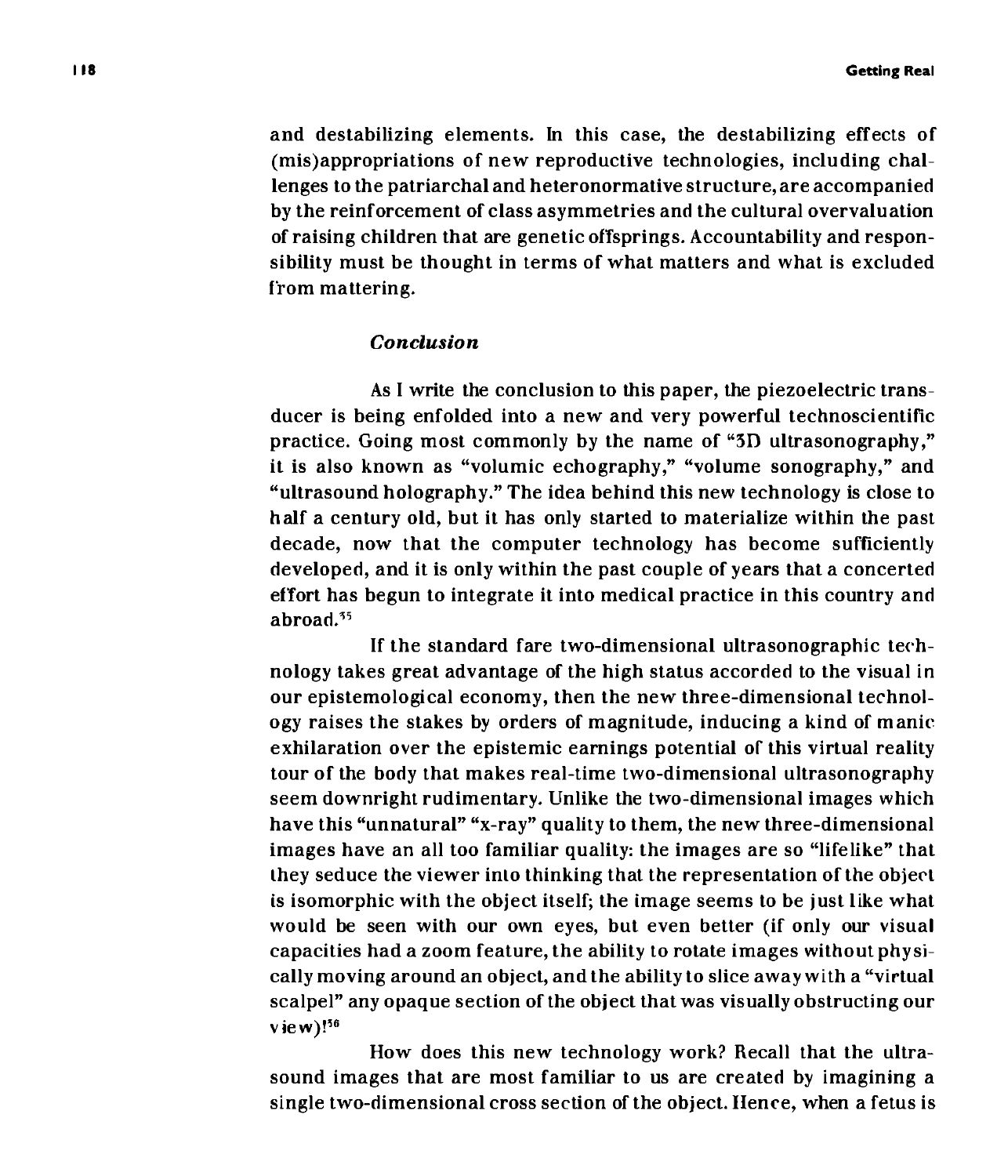imaged, lhe sonogram has that "x-ray" look to it: the body is rendered "transparent" because a cross sectional view does not privilege surfaces; in a sense, it has no respect for surfaces whatsoever. The new threedimensional technology works by scanning successive close planes of the object and storing the information in a com puter until the entire object is scanned. The computer integrates the two-dimensional images, producing a three-dimensional mapping of the entire volume of the object. The different surfaces of the body can then be rendered from the information obtained about the volume. Hence, the images viewed on the computer screen can restore that feel of opacity that we are visually accustomed to: the surface materializes derivatively from the volume information, hence enabling this technology to render the image of the body intelligible to us in a way that matters-constituting this material-discursive practice as a particularly poignant instrument and vector of power.

Of course, this apparatus of bodily production is materializing in intra-action with other practices, like those that help constitute the abortion dehate in this country, and this technology will no doubt be enjoined to help stabilize the materialization of those apparatuses in particular directions. There aie many other possible uses, including nonobstetrical ones. for this technology: it has, for example, the potential to drastically increase our under standing of human biology and to significantly change surgical practices.

Understanding the nature of the phenomena produced by this powerful technology will require a more complex understanding of bodies than we currently have. A theory of the biological body alone will not do, a theory of the constitution of the body's surface is not sufficient. Three-dimensional ultrasonography is both a symbol and a practice pointing to the necessil) of knowing how to read the relationship between surface and volume. Might this powerful technology produce important insights concerning the nature of this relationship or the consequences of using different mappings? Might the " virtual scalpel" provide some insight into the nature of boundary drawing practices? Might feminist theory provide crucial insights into the practice of three-dimensional ultrasonography, such as: locating lhe objective referent, understanding the episteniic and psychic seductiveness of visual representations, understanding tlie epistemological and oniological consequences of making particular virtual cuts, and getting practitioners to reflect on the ways in which this technology has the potential to both erase and initiate the patient's subjectivity?<sup>5</sup> There is a need for feminists to be involved in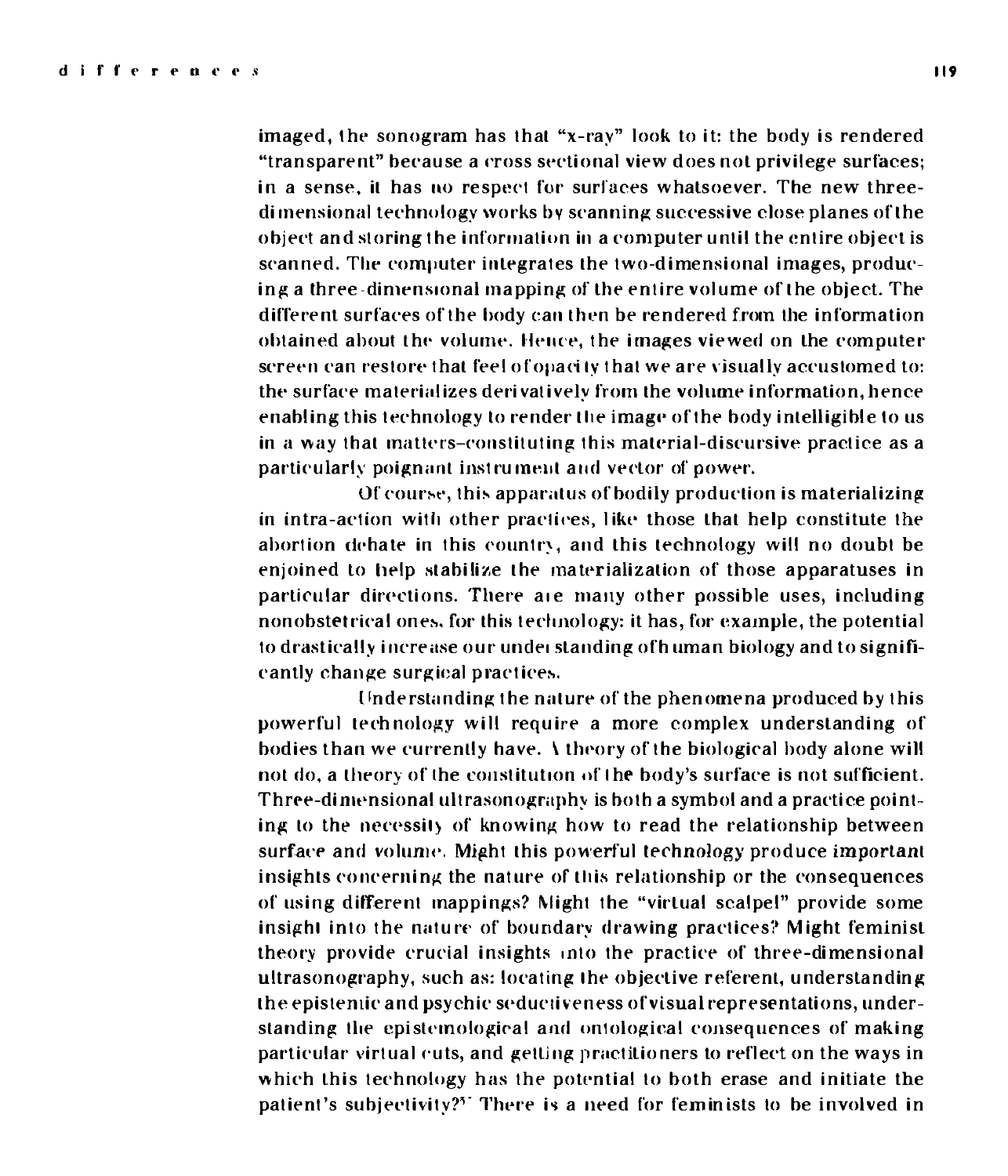the practices of science, technology, and medicine, the theorization of technoscientific practices, and the theorization of the social, the cultural, and the political. There is a need to understand the laws of nature as well as the law of the father.<sup>38</sup> But understanding and reworking different disciplinary apparatuses in isolation won't suffice. Intra-actions matter.

*This paper derives from the keynote address that* I *gave at the Institute for Research on Women "Gender, Technology, Place" Conference at Rutgers University in March of 1996.* I *wasfortunate to have the opportunity to explore these ideas further during Iwo other talks at Rutgers: a Distinguished Lecture for the Center for the Critical Analysis Qf Contemporary Culture m December of 1996, and the Laurie New Jersey Chair Inaugura lAddress in February of 1998.1 want to thank mycolleagues at Rutgersfortheir encouragement and hospitality during my visits. I also want to especially thank my colleagues in lhe 1111 "Women in the Public Sphere: Power, Practice, and Agency" seminar for their questions and comments on an earlier drqft. I am grateful lo audiences at other institutions who graciously engaged with these ideas.* I *am indebted to Alice Adams, Linda Alco.ff, Judith Butler, Lorraine Code, Leela Fernandes, Michael Flower, Ruth Wilson Gilmore, Laura Liu, Rupal Oza, Joseph Rouse, Jennifer Rycenga, Louisa Schein, and Caridad Souza for generously taking the time to* discuss these issues with me and to Ellen Rooney for her editorial assistance.

KAREN BARAD is the Blanche, Edith, and Irving Laurie New Jersey Chair in Women's Studies at Rutgers University and Associate Professor of Physics at Pomona College. She is the author of numerous articles on the philosophy of science and feminism, and is currently completing a book entitled *Meeting the Universe Ha(fway.*

- Notes 1 As will become clear later in this he did not see them as being paper, the framework of agential realism challenges the disciplinary divide between epistemology and ontology and suggests a new approach which I label *epistemonto-logy.* referring to the study of the inseparability of being and knowing (Barad, "Meeting the Universe Halfway," "Agential Realism," and "Getting Real"). Properly speaking, agential realism is an epistem-ontological framework.
	- 2 It is Bohr's general epistemological framework, and *not* his interpretation of quantum mechanics, that is of interest here. It is important to note that Bohr did not see the episLemological issues with which he was concerned as heing circumscribed by Planck's constant. That is,

applicable solely to the microscopic realm. In fact, Bohr insisted that if Planck's constant had been larger the epistemological issues Lhat concerned him would have been more evident and we would not have been a& inclined to being fooled into representationalism. In this regard, I wanl lo emphasize that my approach does *not* rest on mere analogies between the microscopic and macroscopic domains, Rather, my approach is lo examine and further elaborate Bohr's insights concerning widely applicable philosophical issues such as the conditions for objectivity, the appropriate referent for empirical attributes, the role of natural as well as cultural factors in scientific knowledge production, and the efficacy of science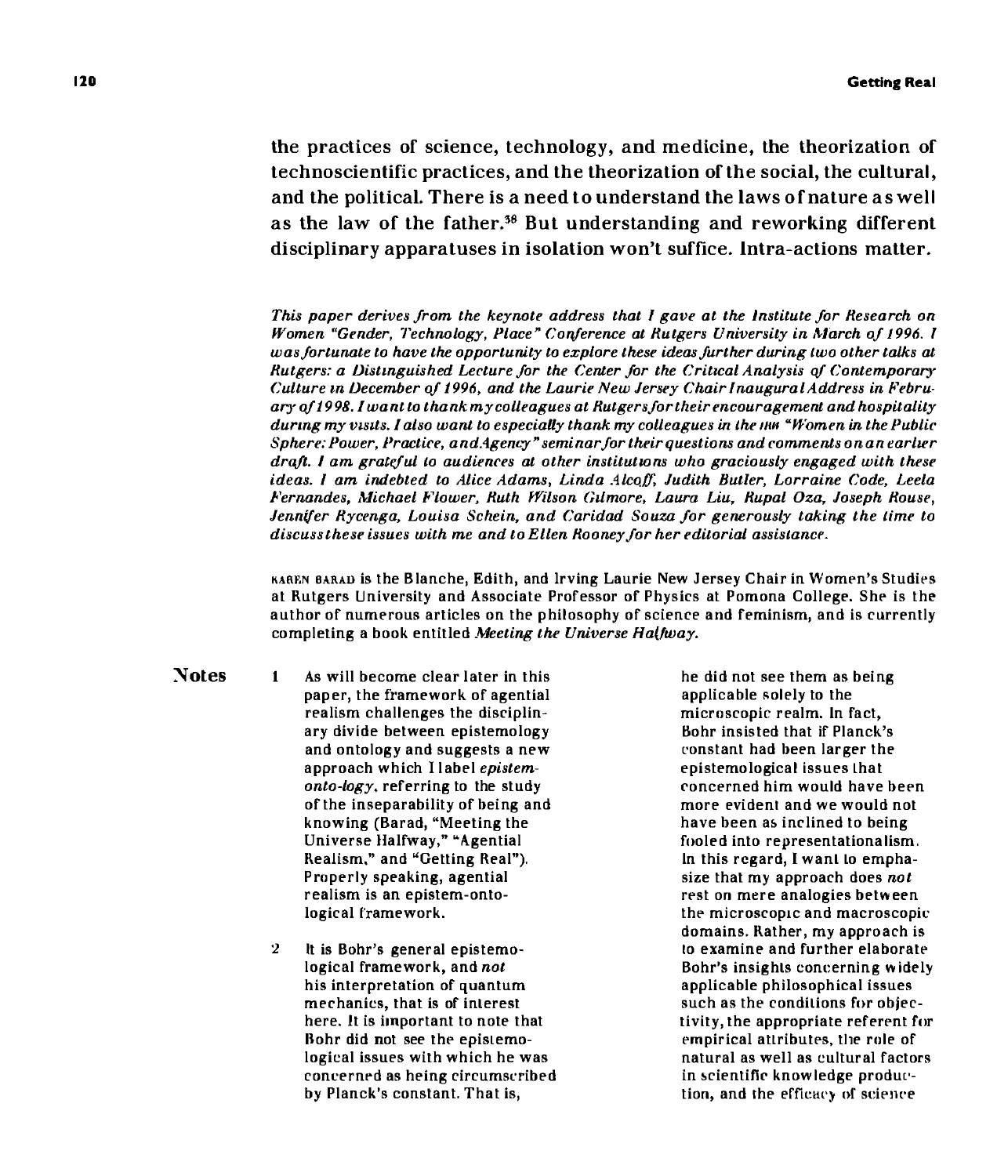(especially in the face of increasingly numerous and sophisticated demonstrations of its contingent nature).

- $\mathbf{Z}$ For more details see Barad, "A Feminist Approach," and Barad, Meeting the Universe Halfway. Note: "Agencies of observation" is Bohr's term, which he seems to use interchangeably with "apparatus." Because of the usual association of agency with subjectivity, "agencies of observation" hints at an ambiguity in what precisely constitutes an apparatus for Bohr. For further discussion see the section of this paper titled "On Apparatuses."
- $\ddot{\bullet}$ Bohr quoted in Folse (124).
- $5^{\circ}$ Bohr called this cut "arbitrary" to distinguish it from an "inherent" cut. But the cut is not completely arhitrary (see Barad, Meeting) and so I use "constructed" as a contrast to "inherent."
- Since "wholeness" takes on a 6 particular set of connotations within feminist theory, it is prohably worth mentioning some of the ways in which "wholeness" is heing reconceptualized here:

Wholeness, according to agential realism, does not surnify the dissolution of boundaries. On the contrary, houndaries are necessary for making meanings Theoretical concepts are only defined within a given context, as specified by constructed houndaries. Wholeness is not about the prioritizing of the innocent whole over the sum of the parts; wholeness signifies the inseparability of the material and the Idiscursivel. Wholeness requires that delineahons, differentiations, distinctions be drawn; differentness is required of wholeness. Utopian dreams of dissolving boundaries are pure

illusion since by definition there is no agential reality without constructed boundaries." (Barad, "Meeting" 182) Note: See the section of this paper. titled "On Materrality and Ontology" for a definition of "agential reality."

- $\overline{I}$ According to Newtonian physics, the two variables that need to he specified simultaneously are position and momentum. According to Bohr, our understanding of causality as Newtonian determinism must he revised because mutually exclusive apparatuses are required to define "position" and "momentum."
- $\mathbf{H}$ The extension of Bohr's analysis from the physical-conceptual to the material-discursive also depends upon a fuller account of materiality than that offered by Foucault (see below). Not that Foucault limited his account of discursive practices in any way to exclude the natural sciences, but his analysis of the productive effects of power/knowledge systems on bodies seems to be confined to human bodies (see note 18). See Rouse's Knowledge and Power for a detailed philosophical analysis of the extension of Foucault's notion of power/ knowledge to the domain of the natural sciences.
- $\mathbf{9}$ "|W|hat was new, in the eighteenth century, was that ... the disciplines crossed a 'technological' threshold ... [whereby] hospitals, schools, and workplaces became ..apparatuses such that any mechanism of objectification could be used in them as an instrument of subjection, any growth of power could give rise in them to possible branches of knowledge; it was this link, proper to the technological systems, that made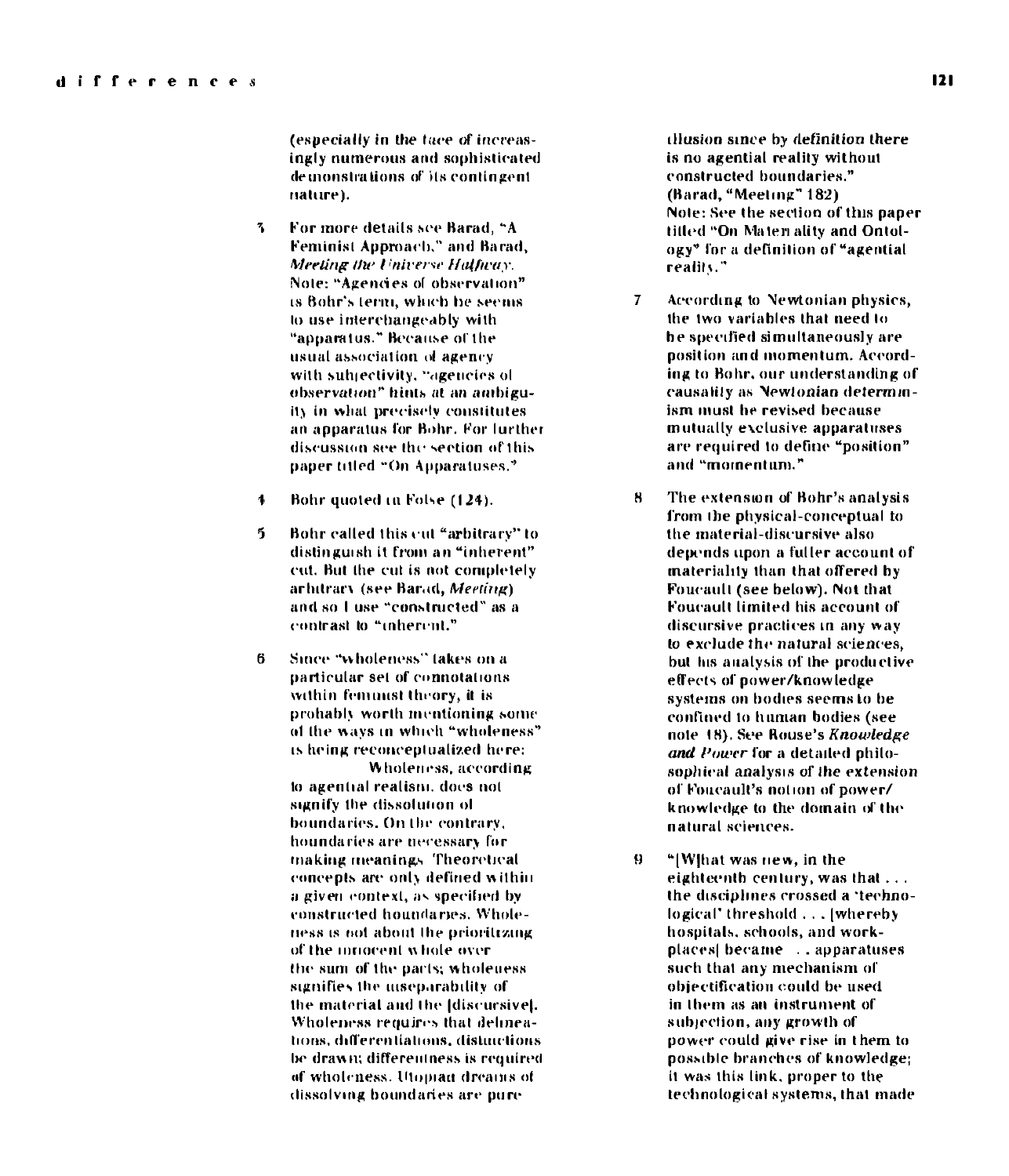possible wilhin the disciplinary element the formation of clinical medicme, psychiatry, child psychology, educational psychology, and the rationalization of labour." (Foucault, *Discipline* 224)

- 10 In a sense, while Foucault's arcounl is being appropriated to help articulate an "outside boundary" for Bohr's account of apparatuses, Bohr's account provides crucial insights about the "inside boundary," providing a significant corrective to Foucault's account of the dynamics of power/knowledge.
- 11 Bohr is completely inattentive to lhe temporal nature of apparatuses and practices. Bohr's analysis starts with the possibilities for selection of instrumentation, for example, devices with movable parts or devices with fixed parts; he does not say anything about the practices that produce the instrumentation or acknowledge the fact that instrumentation is constantly reworked as part of the practices that produce phenomena.
- 12 Because of the nature of intraactivit), phenomena that are in the process of materializing are always already implicated in other practices that are in the process of materializing other phenomena. This is not to say that mtra-activity is a deterministic dynamics. On the contrary, as has already been alluded to and will be discussed more thoroughly below, intra-aclions entail a reworking of the notion of causality. Intra-actions are constraining but not determining. Materialization is an open (but non-arbitrary) process.
- 15 See Barad ("Reconceiving'') for a discussion on doing responsible science and its connection to an agential realist reworking of

the issue of (scientific) literacy. See Barad (*Meeting)* for a poststructuralisl reformulation of accountability.

- 14 Materialization is taken up in detail in the next section. The notion of materialization that is suggesled here shares certain features in common with Butler's notion (e.g., materialization in both cases is a temporal and open process) and yet il differs in other ways discussed below.
- 15 Piezoelectric materials are used for many nonmedical applications as well. One company has used piezoelectric materials to develop "smart skis," skis which "know" how to damp different vibrations m order to maximize contact between the ski and the snow. "Smart technologies" were developed in conjunction with other aerospace and military applications of piezoelectrics that address vibration problems. Boeing, Rockwell, Lockheed Martin, Honeywell, McDonnell Douglas, Northrop Grumman, General Electric. Bobcox & Wilcox, Westinghouse, Racor. trw , and Raytheon are some of the main customers.
- 16 In the current political climate in the U.S., the objectification of the fetus is related to its subjectivation as the patient and the "desubjectivation" of the pregnant woman as a "container" or "maternal environment" for the fetus. See below.
- 17 For Bohr, not only is what is produced dependent on what gets excluded, but the "constitutive outside" is a matter of materialdiscursive exclusions (not simply discursive ones). That is, intelligibility and material conditions ot exclusion are indissociable.
- 18 Buller cites a particular passage in *Discipline and Punish* (50) as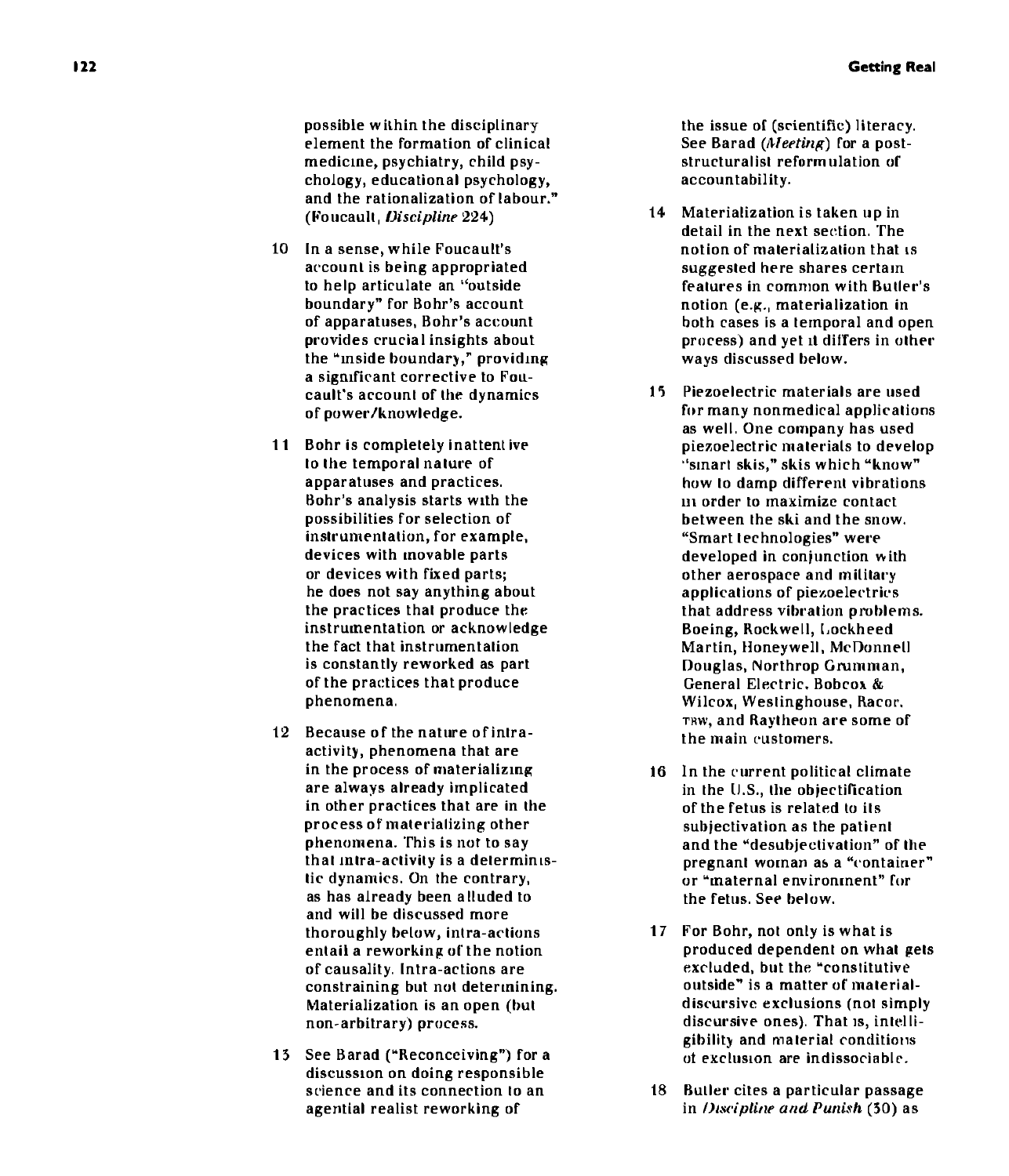evidence that Foucault theorizes the materialization of the prison as well as the prisoner (Butler, Bodies 54). I disagree with her on this point. Concerning the passage in question, I read Foucault's point as insisting on the importance of the material arrangements that constitute the prison (and sustain particular discourses) and are the basis for its efficacy as an instrument of power. I do not take this to mean that the materiality of the prison is constituted through being taken up in power relations. In any case, Foucault clearly does not give a developed account of the materialization of nonhuman (including manimaic) hodies. (The account of materialization that he does give depends upon the fact that ultimately "the soul is the prison of the body" [Disci*pline* 30.11 do think that Butler's impulse to theorize the materialization of nonhuman bodies as part of a theory of the materialization of human bodies is ahsolutely correct, but she does not follow this impulse. through to an actual account of materialization that is general. enough. Indeed, what is ultimately needed is an account of materiality that seeks to understand the practices by which materialization is implicated in the very drawing of the houndaries between the human and the nonhuman. I take up this question specifically helow.

19 It is interesting to note the parallet between Bohr's and Butler's challenges to representationalistic la *Bodies That Matter*, Butler wiltes:

The body posited as prior to the state is always. posited or signified as prior. This signification produces as an effect of its own procedure the very body that it nevertheless and simultaneously claims to discover

as that which precedes its own action. If the body signified as prior to signification is an effect of signification, then the mimetic or representational status of language, which claims that signs follow bodies as their necessary mirrors, is not mimetic at all. On the contrary, it is productive, constitutive, one might even argue performative, inasmuch as this signifying act delimits and contours the hody that it then claims to find prior to any and all signification. (50)

20 Like Bohr, who intended his framework to have epistemological relevance heyond the sphere of science, I do not see any reason to limit the framework of agential realism to the domain of science, though this is not to presume its universal applicability. My stake in reconsidering concepts like realism and truth is related to my suspicion towards. the fecting of comfort that antirealism seems to engender. It is worth remembering that many of the physicists working on the Manhattan Project at Los Alamos did not see themselves as involved in the search for truth, but immersed in the pleasure, satisfaction, and joy of making something new, making it work. The association of antirealism with play permeates the postwar culture of physics, especially in the classroom (see Barad, "Feminist"). Could it he that in other realms as well the facile rejection of realism is yet another symptom of late capitalism and the accompanying epidemic of abnegation of responsibility and accountability? Like our consumer culture's exaggeration of the plasticity of bodies, or its fascination with morphing, antirealism can be used to make differential relations of power myisible without removing them. Perhaps at this historical juncture, the weight of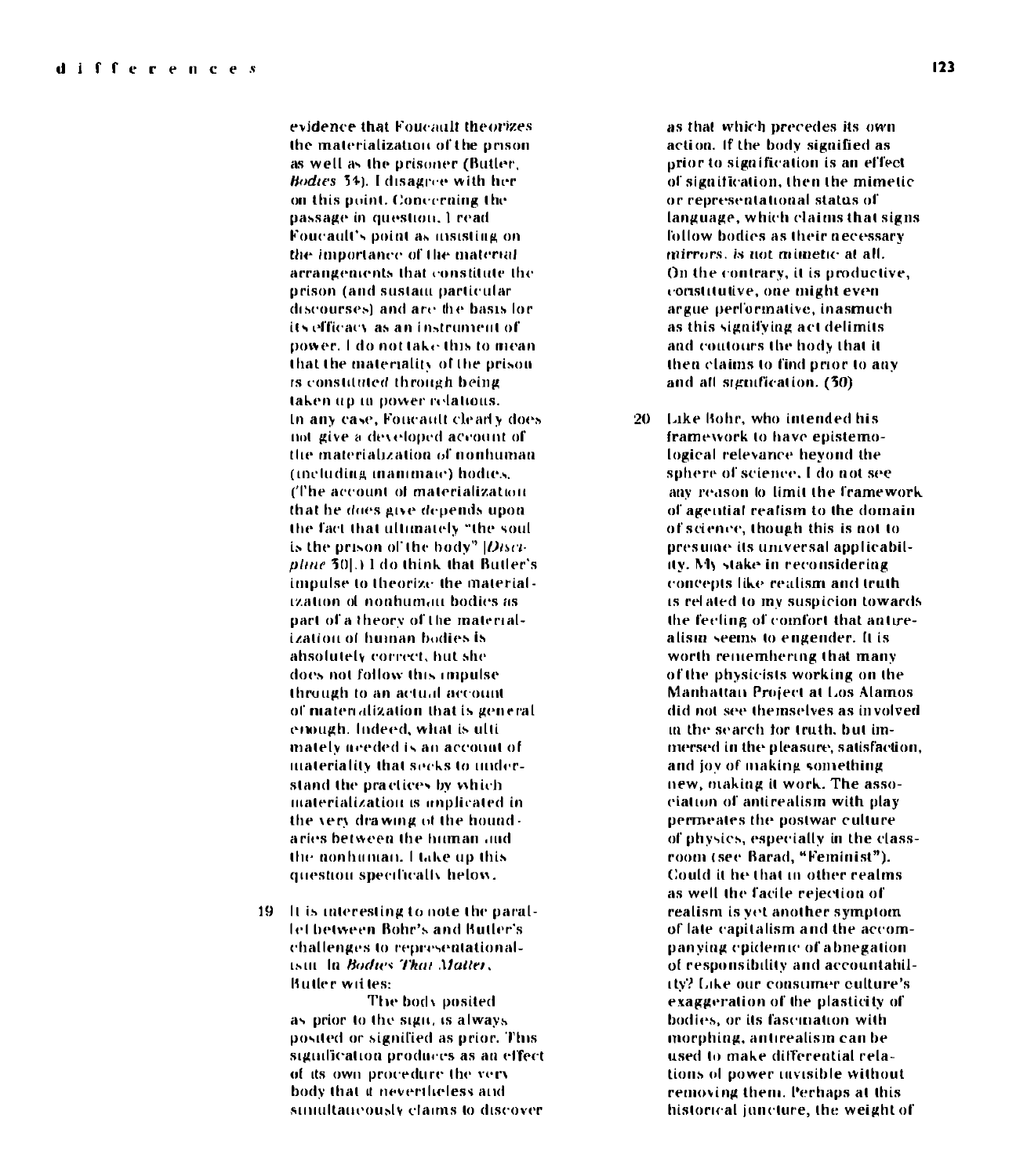realism-the serious business and related responsibilities in volved in truth-hunting-can provide a ballast agamst current tendencies that confuse theorizing with unconstrained play.

- 21 I have appropriated the wonderfully rich descriptive phrase "apparatuses of bodily production" from Donna Haraway's article "Situated Knowledges" for my own purposes here.
- 22 The mutually informative methodology of reading texts through one another is particularly appropriate from the perspective of agential realism. In contrast, reading one text against another involves reify ing or fixing of the text against which the other is viewed. In a related fashion, agential realism suggests the notion of *intra-action* as a nondeterministic, alternative dynamics to the limiting notions of *influence/impact/embedding* of one factor upon/in another. To assume a dynamics of influence is often to wrongly attribute agency to reified notions called Culture, Power, Discourse, etc. See Barad, "Reconceiving" and *Meeting.*
- 25 These questions are addressed at greater length and in more detail in Barad, *Meeting.*
- 24 Ironically, although one of Butler's primary concerns is the nature of abjection and the processes through which "human" is differentially constituted, Butler's account of materialization privileges human bodies from the start.
- 25 This particular point about the performative nature of speech acts has been emphasized from Austin to Derrida to Rutler. See Butler's *Excitable Speech* Tor a thorough discussion oT lhe political importance of the indeterminant, open nature of performaiivity.
- 26 Might Butler's suggestion that there are different kinds of materiality ("It must be possible to concede and affirm an array of 'materialities' that pertain to the body, that which is signified by the domains of biology, anatomy, physiology, hormonal and chemical composition, illness, age, weight, metabolism, lifeand death. None of this can be denied." *(Bodies* 66|) be read as symptomatic of the limitations of her account of materialization? Does lhe array of discourses thal exist about the body mean that there must be different materialities? Or rather, is it the case that the intra-action of these different disciplinary apparatuses contributes to the materialization of the body?
- 27 Monica Casper has criticized actor network theory's account of material agency for its troubling implications concerning the status of the fetus as a subjeel. Recognition of material agency within the context or agential realism is not problematic in this sense both because the emergence and constitution of the "subject"' is part of what is at issue and because agency is not aligned with subjectivity. For details see below.
- 28 Butler goes so far as to suggest that " [t)he controversy over the meaning *of construction* appears to founder on the conventional philosophical polarity between free will and determinism." She points out that the free will/determimsm duality limits our thinking so that "the body" gets conceived of either as

a passive medium on which cultural meanings are inscribed or as the instrument through which an appropriative and interpretive will determines a cultural meaning for itself. In either case, the body is figured as mere *instrument* or *medium* for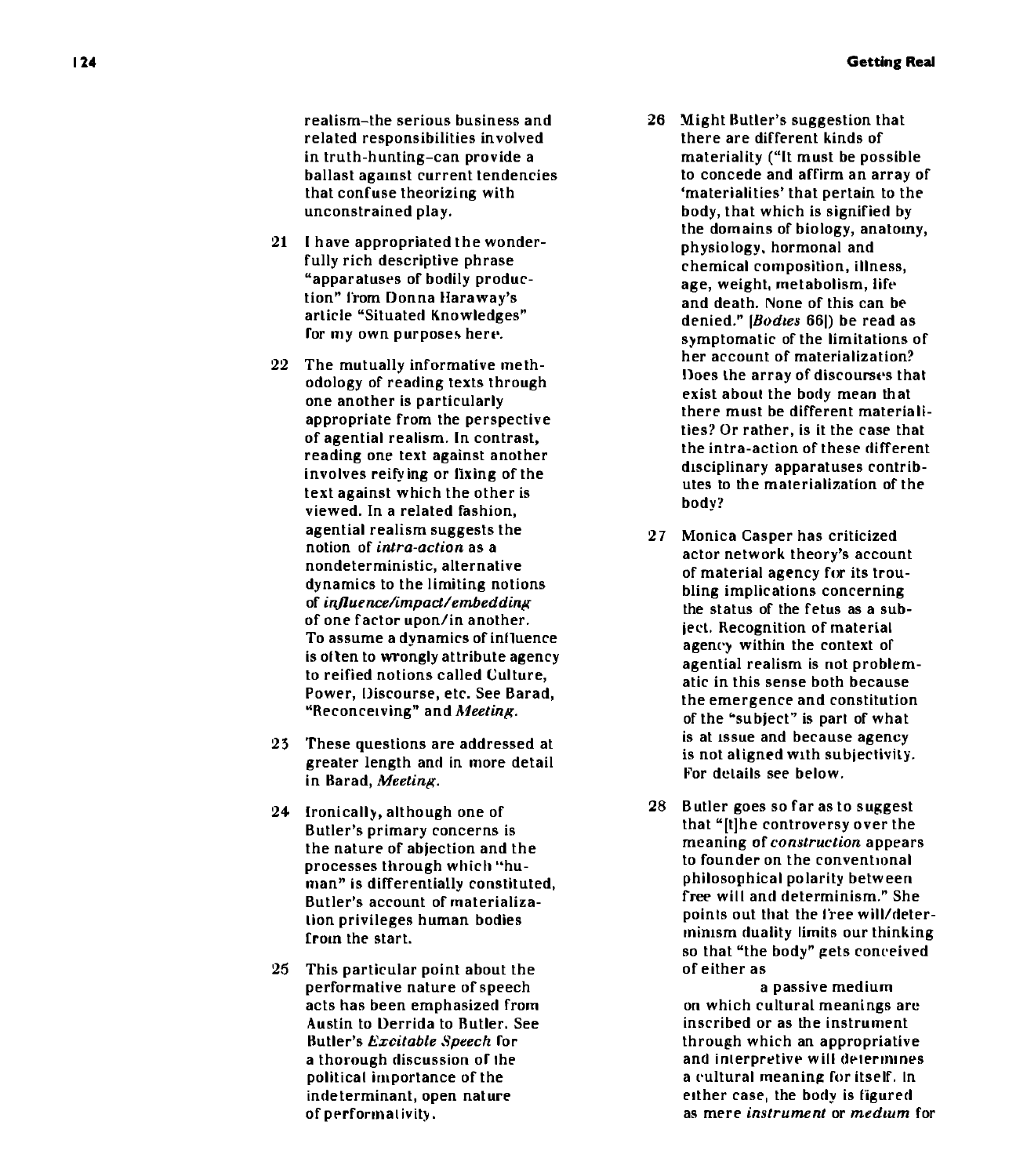which a set of cultural meanings are only externally related. But "the body" is itsell a construction ... the question then emerges ... How do we reconceive the body no longer as a passive inedium or instrument awaiting the enlivening capacity of a distinctly immaterial will? (Gender 8)

- 29 Agency and its connection to issues of responsibility and accountability is an important element of agential realism (see Barad, "Meeting") For further elaborations, see Barad, Meeting the Universe Hallway.
- 30 In the science studies literature. this issue is often posed as the unestion of "material agency." This is due to an imfortunate tendency in the science studies literature to conflate "material" with "nature" or "nonhuman." counterposing the material world with the human one (as d humans are not material?). sequestering what is human in the purcly cultural domain (a) reinscription of precisely what is being contested here). So, for example, some science studies scholars use the leem "material agency" (meaning "acts of nature"). I will speak of "nouhumanagency" and "cyborgian agency" since humans, nonhumans, and eyborgs are all material-discursive. As I will argue, this is not to presume that humans. nonhumans, and evborgs are prediscursive entities that are fixed tu advanced (on the contrary). Other accounts ol "material," "nonhuman," or "cyhorgian" forms of agency include the actor network theory of Callon, Latour, and Law; and other alternatives by Haraway (Simians), Pickering (Mangle), and Rouse (Engaging). Pickerring identifies his account of the "mangle of practice" as specifically posthumanist: ironically however, the liberal humanist actor that

makes choices in the context of scientific practices is everywhere evident in his theory. My account of agency has more in common with Rouse and Haraway.

- 31 The issue of agency is bantered about in the infamous "epistemological chicken" debates in science studies (see Pickering, Science). The central figures in the debates include Harry Collins, Steven Yearley, Steve Woolgar, Michel Callon, and Bruno Latour.
- 32 The fact that pregnant women are referred to here as "apparatuses" should not be taken to mean that women are mere instruments or technologies for the development of the fetus. The notion of "apparatus" developed here differs significantly from more common uses of the term. As remarked earlier, material-discursive apparatuses arc themselves phenomena made up of specific intra-actions of humans and nonhumans, where the differenti al constitution of "human" (or "nonhuman") itself designates a particular phenomenon, and what gets defined as a "subject" (or "object") and what gets defined as an "apparatus" is intra-actively constituted through specific practices.
- 33 See Caridad Souza's (forthcoming) important ethnographic research on and analysis of the racialized nature of the public discourse on personal responsibility and its displacement of state accountability.
- 34 While this can be seen as a disruption of the presumed equivalence of the biological and genetic mothers, Sarah Blaffer Hedy makes the point that mothers raising nongenetically related children are properly biological mothers since biology is much more than genetics (private communication).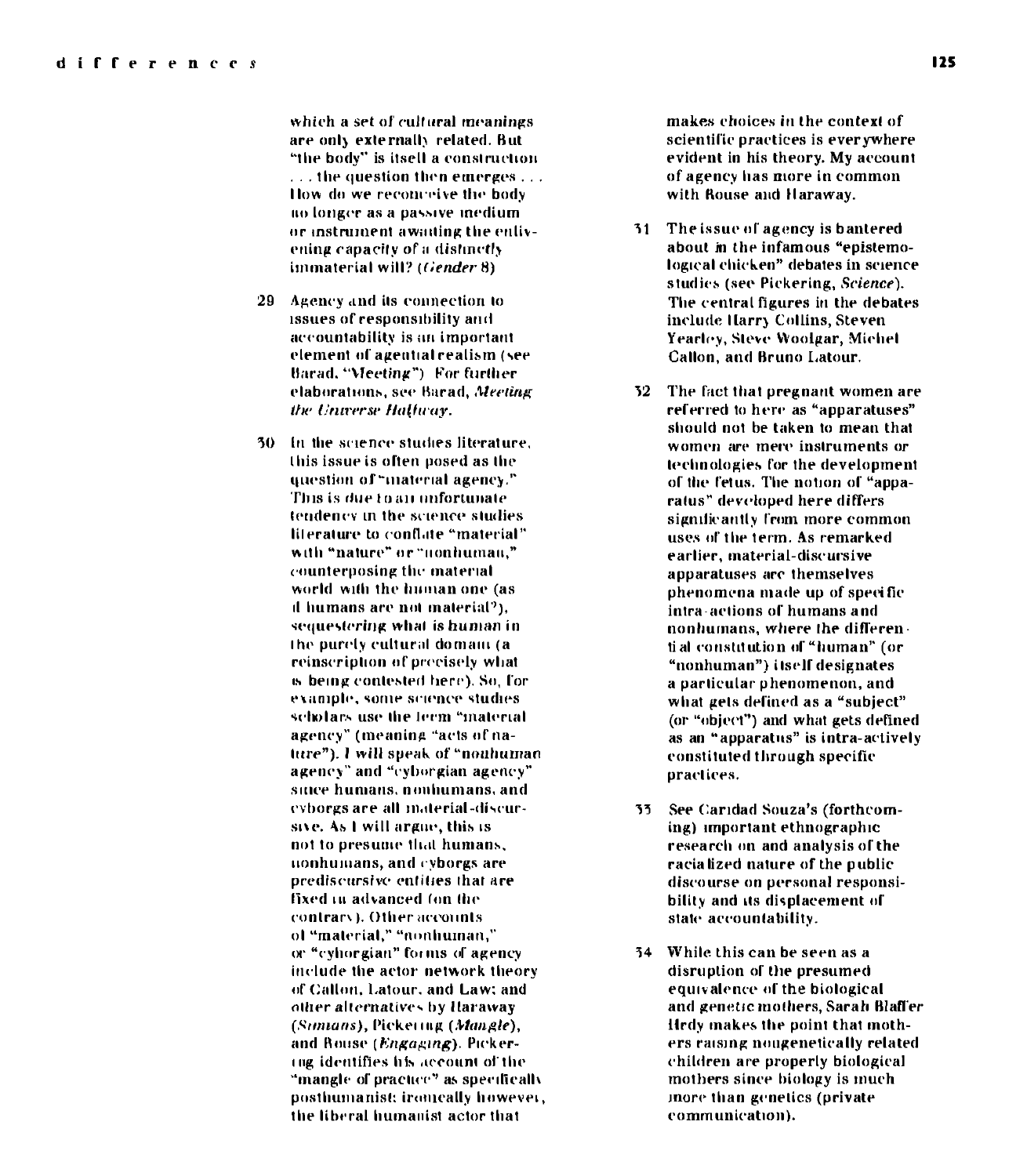- 15 Information about threedimensional ultrasonography is available on the World Wide Web ( e.g., <http://tanya.ucsd.edu/> and <http://www.cs.uwa.edu.au/> ~bcrnard/us3d.html and http:// w^ww.worldnet.net/~henrib/ 1D\_ullra.html).
- 16 The technical name for what I am calling a "virtual scalpel'' is a "volume interactive electronic scalpel" (Nelson and Pretorius).
- 57 The subjeclivation of the fetus through ultrasound technology was discussed above. Additionally. three-dimensional ultrasonography has the potential to obscure the patient's subjectivity: "Acquisition of volume patient data also affords the possibility of review after the patient has left the medical facility or communication of the entire volume via an interactive communications

link to a specialist at a tertiary care center. This could reduce the need to refer a patient to a specialized center by permitting the primary physician and the specialist to consult and interactively review the study from both sites thus improving patient care and reducing costs" (Nelson and Pretorius). While this feature has some obvious benefits it also has the potential to remove the patient from the decision-making circuit.

38 I would like to thank Laura Liu for some wonderful discussions concerning the great untapped potential of engaging in mutually informative conversations amongst feminist scientists, feminist science studies scholars, and feminist theorists, and for giving me this way of pulting the point so succinctly.

Works Cited Adams, A lice. *Reproducing the Womb: Images of Childbirth in Science, Feminist Theory, and Literature.* Ithaca: Cornell CP, 1994.

> Barad, Karen. ''Agential Realism: Feminist Interventions in Understanding Scientific Praclices." *The Science Studies Reader.* Ed. Mario Biagioli. New York.. Routledge, 1998. 1-11.

> $\rightarrow$  "A Feminist Approach to Teaching Quantum Physics." *Teaching the Majority: Breaking the Gender Barrier in Science, Mathematics, and Engineering.* Ed. Sue V. Rosser. New York: Teachers College P, 1995. 42-75.

> ---------------- . "Getting Real". Twentieth World Congress of Philosophy. Boston. 12 Aug. 1998.

----------------- . *Meeting the Universe Halfway.* Forthcoming.

---------------- . "Meeting the Universe Halfway: Realism and Social Constructivism without Contradiction." *Feminism, Science, and the Philosophy of Science.* Ed. Lynn Hankinson Nelson and Jack Nelson. Dordrecht: Kluwer, 1996. 161-94.

 $-$ . "Reconceiving Scientific Literacy as Agential Literacy, or Learning How to Intra-act Responsibly within the World." *Doing Cultural Studies of Science and Medicine.* Ed. Roddey Reid and Sharon Traweek. New York: Routledge, 1999.

Bohr, Niels. *The Philosophical Writings of Niels Bohr.* Vol. 1, *Atomic Theory and the Description of Nature.* Woodbridge, Conn.: Ox Bow P, 1965.

 $-$ - The Philosophical Writings of Niels Bohr. Vol. II, *Essays* 1932–1957 on Atomic *Physics and Human Knowledge.* Woodbridge, Conn.: Ox Bow P, 1963.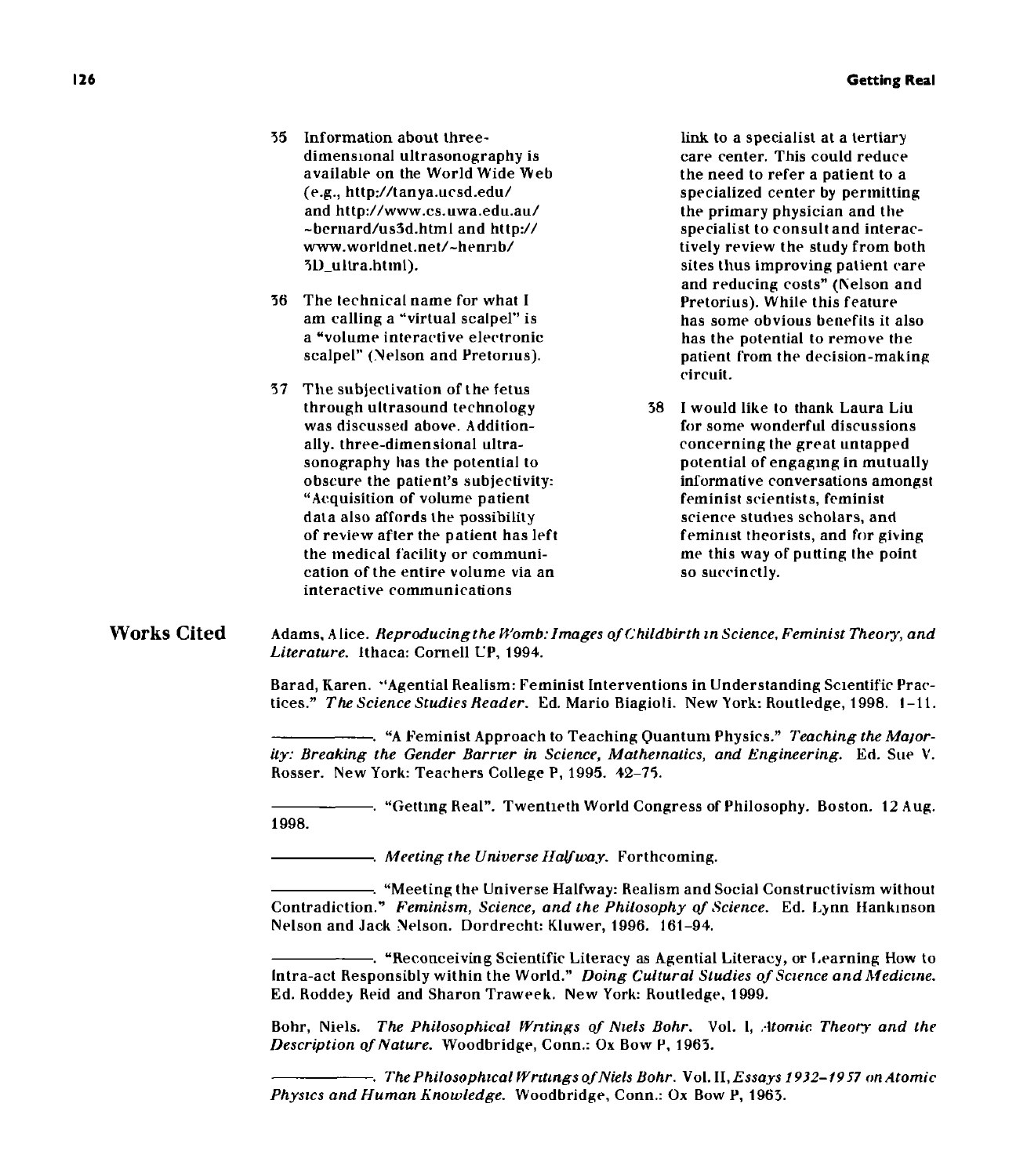- The Philosophical Writings of Niels Bohr. Vol. III, Essays 1958–1962 on *Honne Physics and Human Knowledge.* Woodbridge, Conn: Ox Bow P, 1965.

Butler, Judith. Bodies That Matter: On the Discursive Limits of "Sex." New York: Routledge, 1993.

ledge, 1990.

Callon, Michel. "Four Models for the Dynamics of Science." Handbook of Science and Technology Studies. Ed. S. Jasanoff, et al. Los Angeles: Sage, 1994. 29-63.

Casper, Monica. "Reframing and Grounding Nonhuman Agency: What Makes a Fetus an Agent?" American Behavioral Scientist 37.6 (May 1994): 839-56.

Ebert, Teresa. "The Matter of Materialism." The Material Queer: A LesBiGay Cultural Studies Reader. Ed. Donald Morton. Boulder: Westview P, 1996. 352-61.

Farquhar, Dion. The Other Machine: Discourse and Reproductive Technologies. New York: Routledge, 1996.

Folse, Henry. The Philosophy of Niels Bohr: The Framework of Complementarity. New York: North Holland Physics Publishing, 1995.

Foucault, Michel. Discipline and Punish: The Birth of the Prison. Trans. Alan Sheridan. New York: Vintage, 1977.

Sheridan Simth, New York: Pantheon Books, 1972.

**Franklin, Sarah. "Deconstructing Desperateness': The Social Construction of Infertility in** Popular Representations of New Reproductive Technologies." The New Reproductive Technologies. Ed. M. McNeil, et al. Londou: Macmillan, 1990. 200-29.

Fuss, Diana. *Essentially Speaking: Femansm. Nature, Difference*. New York: Routledge, 1989.

Hagen-Ansert, Sandra L. Textbook of Diagnostic Ultrasonography. St. Louis: C.V. Mosby Co., 1983.

Haraway, Donna. Modest Witness@Second Millennium.FemaleMan Meets OncoMouse: Feminism and Technoscience. New York: Routledge, 1997.

------------ Simians, Cyborgs, and Bomen: The Reinvention of Nature. New York Routledge, 1991.

Hartouni, Valerie Cultural Conceptions: On Reproductive Technologies and the Remaking of Life. Minneapolis: 11 of Minnesota P, 1997.

Latour, Bruno. The Posteurization of France. Cambridge, Mass.: Harvard UP, 1988.

 $\rightarrow$   $\sim$  Science in Action: How to Follow Scientists and Engineers through Society. Cambridge, Mass.: Harvard UP, 1987.